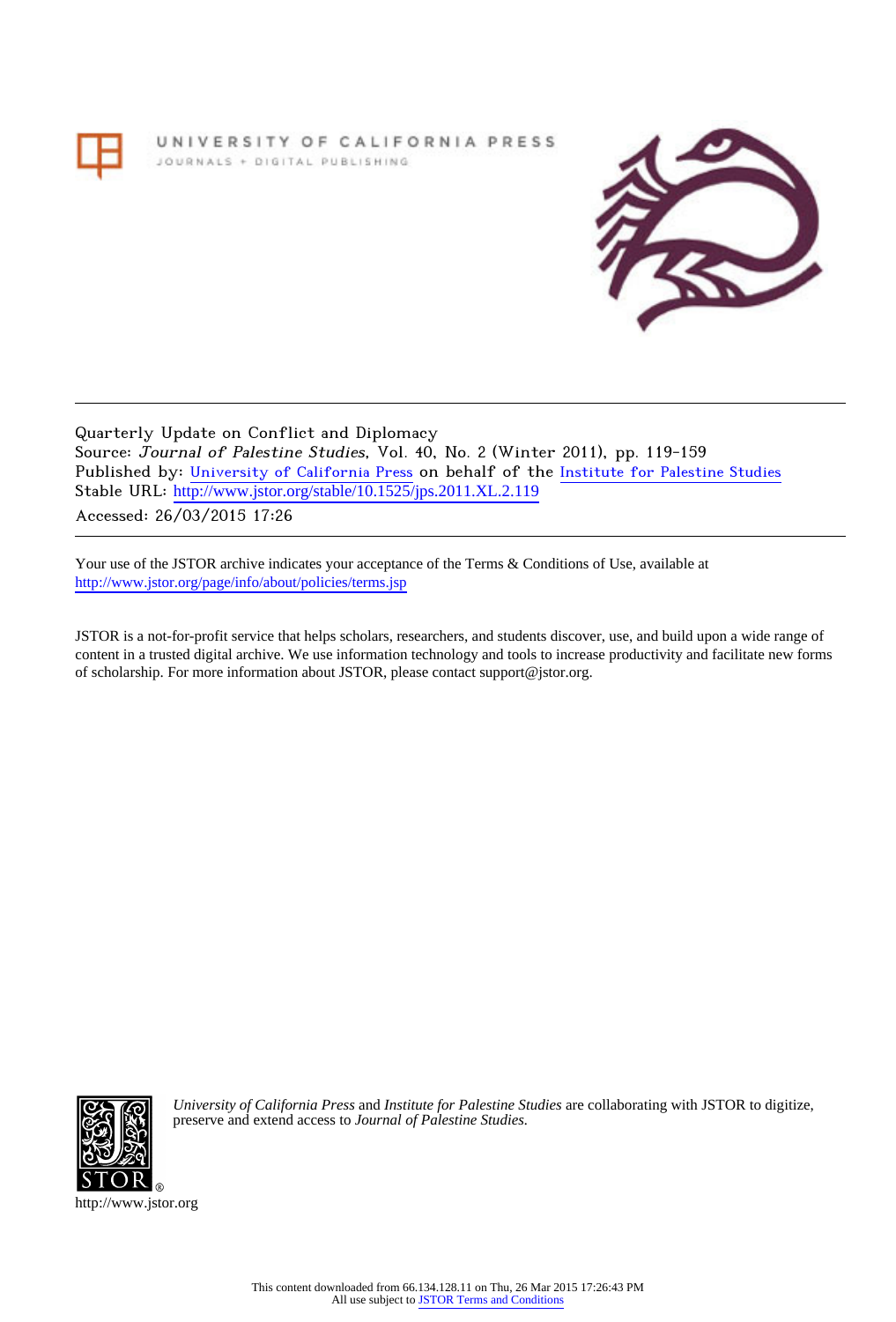# **Quarterly Update on Conflict and Diplomacy**

## 16 August–15 November 2010

Compiled by Michele K. Esposito

*The Quarterly Update is a summary of bilateral, multilateral, regional, and international events affecting the Palestinians and the future of the peace process. More than 100 print, wire, television, and online sources providing U.S., Israeli, Arab, and international independent and government coverage of unfolding events are surveyed to compile the Quarterly Update. The most relevant sources are cited in* **JPS***'s Chronology section, which tracks events day by day.*

## **THE PALESTINIAN-ISRAELI CONFLICT**

This quarter, the Palestinians agreed under U.S. pressure to resume direct peace talks with Israel but suspended them before an agenda was agreed to when Israel allowed its 10-month partial West Bank settlement freeze to expire. With no clear way forward, the U.S. pleaded with Israel for a short-term extension of the freeze to give direct talks a chance to gain traction and entertained Israeli demands for major rewards and guarantees from the U.S. if it would comply. The Palestinians, meanwhile, considered nonviolent alternatives in the absence of negotiations.

As the quarter opened, Israel's easing of its blockade on Gaza had been in place since 6/2010, with the blanket ban on imports replaced by two lists of prohibited and regulated items. More (and more varied) food items, construction materials, and commercial goods were allowed entry, but imports remained only slightly above subsistence and exports were still barred. Since Israel's attack on the Turkish aid vessel *Mavi Marmara* in 5/2010, Egypt had kept the Rafah terminal open 7 days a week for humanitarian and medical cases, but all other movement into and out of Gaza remained highly restricted. The Israel Defense Forces (IDF) enforced a 300-meter-deep no-go zone inside the full length of the Gaza border and limited the Palestinian fishing zone to 500–1,000 m off the immediate Bayt Lahiya and Rafah coasts, and 3 nautical mi. elsewhere—restrictions that placed 17% of Gaza's total landmass (including 35% of its viable agricultural areas

and 85% of the maritime areas allocated to the Palestinians under the Oslo accords) off-limits to Palestinians. In the West Bank, Israel's easing of restrictions on Palestinian movement between major population centers (which began in summer 2009) continued, and IDF operations remained relatively low. As of 8/15, at least 7,682 Palestinians (including 51 Israeli Arabs and 19 unidentified Arab cross-border infiltrators), 1,097 Israelis (including 353 IDF soldiers and security personnel, 216 settlers, and 528 civilians), and 65 foreign nationals (including 2 British suicide bombers) had been killed in Israeli-Palestinian violence since the start of the al-Aqsa intifada on 9/28/00.

## *The Push for Direct Talks*

As the quarter opened, two significant deadlines were set to expire: the PLO's 4-month time limit on indirect talks (on 9/9), and Israel's 10-month temporary West Bank settlement freeze (on 9/26). For months, Palestinian Authority (PA) Pres. Mahmud Abbas had refused to consider moving to direct talks with Israel unless it extended the freeze indefinitely and expanded it to include East Jerusalem and all West Bank construction—demands Israeli PM Benjamin Netanyahu adamantly refused. (Construction already underway, infrastructure projects, and community buildings, such as schools, had been exempted under the 11/2009 freeze.) U.S. Pres. Barack Obama, who had long supported at minimum extending the existing settlement freeze as a way to reinvigorate the peace process, had stopped pressuring

*Journal of Palestine Studies* Vol. XL, No. 2 (Winter 2011), pp. 119–159, ISSN: 0377-919X; electronic ISSN: 1533-8614. © 2011 by the Institute for Palestine Studies. All rights reserved. Please direct all requests for permission to photocopy or reproduce article content through the University of California Press's Rights and Permissions website, at http://www.ucpressjournals.com/reprintInfo.asp. DOI: jps.2011.XL.2.119.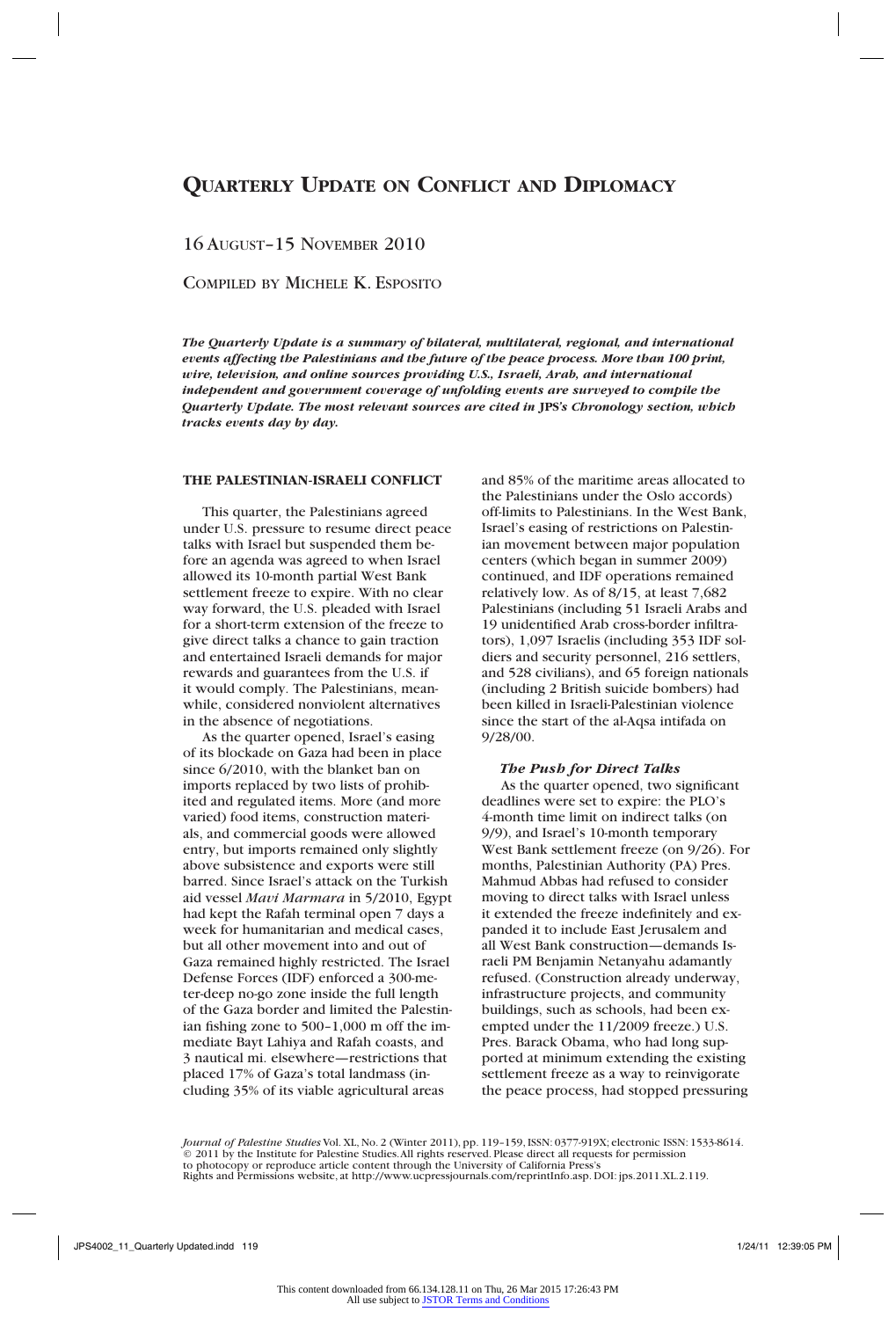Israel in 7/2010 and instead urged the Palestinians to resume direct talks to boost Israel's confidence and "create a climate" that could lead to breakthroughs. To this end, U.S. special envoy to the peace process George Mitchell had warned Abbas that if he did not move to direct talks, he risked losing U.S. engagement and backing.

At the same time, the U.S. had been pressing the Arab states to call for direct talks at an Arab League session on 7/29, despite strong opposition within the PLO, which had cautioned Abbas that it would be "political suicide" to move to direct talks without a full settlement freeze. Arab FMs ultimately endorsed the idea of direct talks (to appease the U.S.) but stated that the timing of the resumption was "a matter for the Palestinian side to decide." Without additional leverage to fend off U.S. pressure, Abbas had finally agreed to consider direct talks without a comprehensive settlement freeze provided that he received minimum assurances from the U.S. and/ or Israel that (1) direct negotiations would result in a final status agreement within a year; (2) Israel would extend the partial settlement freeze until the 1-year negotiating period ended; and (3) the 1949 armistice lines would be the basis of negotiation (meaning all settlement areas would be on the table). After a round of shuttle talks ended on 8/12, during which Mitchell pressed Abbas to consider written assurances from the Quartet instead of from the U.S. or Israel, Mitchell and the State Dept. had expressed optimism that direct talks would resume shortly.

After another week of behind-thescenes diplomacy during which Saudi Arabia reportedly (*New York Times* [NYT] 9/2) threatened to withhold significant donor aid to the PA unless it agreed to direct talks, and Israel's Housing Min. approved (8/25) controversial construction of a new settler-only bypass road linking Ma'ale Adumim settlement deep in the West Bank with the new E1 settlement area in East Jerusalem, U.S. Secy. of State Hillary Clinton announced (8/20) that Abbas and Netanyahu had been invited to Washington on 9/2 for the first direct peace negotiations since late 2008 (just before Israel launched Operation Cast Lead against Gaza). Clinton also stated the U.S. belief that a final status deal could be agreed within a year, a statement denounced by former Israeli negotiator Yossi Beilin as "a huge mistake by the

U.S. administration" since "There is not a chance in the world that in a year—or two or three—peace can be achieved. The gap between the sides is too big." Israeli FM Avigdor Lieberman also called it unwise to raise expectations when gaps were so wide. Clinton acknowledged that "without a doubt, we will hit more obstacles" as the talks moved forward but urged "the parties to persevere" in the face of attempts by "the enemies of peace" to derail the talks, which she specified would cover all issues and take place "without preconditions." Though avoiding explicit mention of settlements or Jerusalem, she urged both sides to "refrain from taking any steps that are not conducive to making peace." Unnamed U.S. officials said (*NYT* 8/21) that although the U.S. did not go as far as to impose a 1-year deadline for talks, as Abbas had asked, the very fact of stating the belief that the talks could be completed in that time "implicitly [gave] the Palestinian leader the assurance that if the two sides cannot make progress soon, the United States will step in with its own proposal outlining what a peace deal should look like." Indeed, Mitchell said (8/20) that "we have indicated to both parties that, as necessary and appropriate, we will offer bridging proposals."

In another apparent gesture to address Abbas's request for prior guarantees, the Quartet simultaneously issued (8/20) a statement endorsing direct talks for a final agreement that "ends the occupation which began in 1967" and results in the creation of a Palestinian state (without specifying whether the 1949 or 1967 lines would be the basis of talks) and calling on "both sides to observe calm and restraint, and to refrain from provocative actions and inflammatory rhetoric" (without reference to settlements or Jerusalem)—essentially repeating earlier positions. Netanyahu's office quickly accepted (8/20) the U.S. invitation, but Abbas hesitated until 8/23, when he formally accepted in a letter to Obama but added that "if Israel resumes settlement activities in the Palestinian territories, including Jerusalem [on 9/26], we cannot continue negotiations." The U.S. responded (8/23) that extending the settlement freeze should be handled through the negotiations.

Days after the 8/20 Clinton announcement, the White House arranged a conference call where 3 senior officials dealing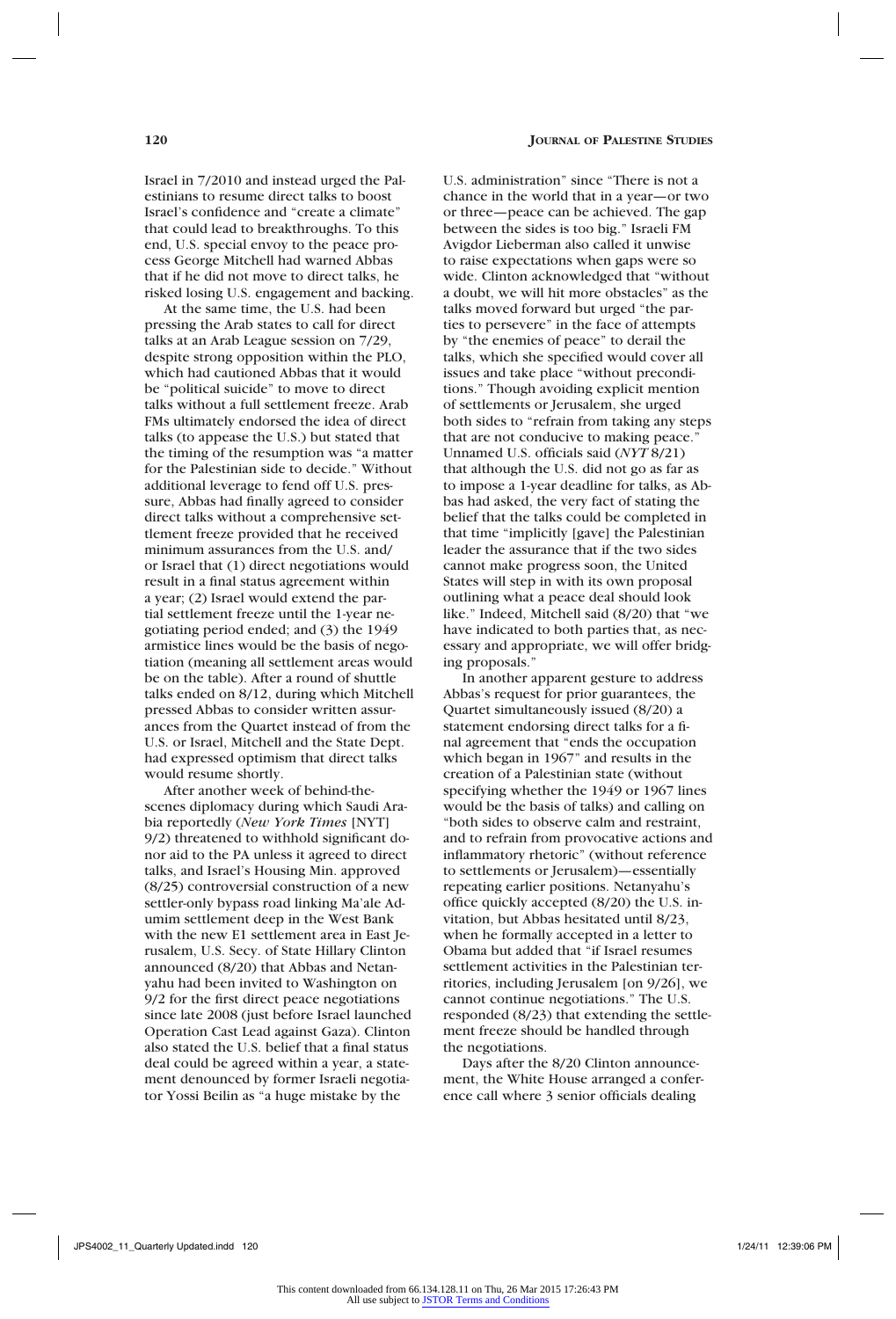with Middle East policy—Dennis Ross, Obama's senior advisor on the Middle East; Dan Shapiro, director of the Middle East department at the National Security Council (NSC); and David Hale, Mitchell's dep. special envoy—briefed leaders of American Jewish organizations on the American plan for the talks. The minutes of the meeting as prepared by the White House were leaked to the Israeli daily *Yedi'ot Aharonot*  which reported on (but did not reproduce) them on 8/27, stating: "According to the American plan, the negotiating teams of Israel and the PA will conduct intensive talks with the aim of reaching a framework agreement on a final status arrangement within a year. The intensive talks will be held in isolated locations, so that the teams will be able to quietly discuss the core issues of the final status agreement: the future of Jerusalem, borders, settlements, and refugees. [Netanyahu and Abbas] will be called upon to meet frequently in order to resolve problems and move forward the stages of negotiations. At points in which the negotiations meet an impasse, senior administration officials will intervene . . . and will present bridging proposals to the sides. In addition, the U.S. will try to persuade the moderate Arab states to make gestures toward Israel and influence the Palestinians to compromise. At the end of the intensive year, the framework agreement for ending the conflict is supposed to be signed. From that moment onward, the agreement will be implemented gradually over a number of years," possibly as many as 10. Other sources suggested (*NYT* 8/31) that the U.S. believed that if direct talks could succeed within a year, Abbas would gain political strength as a deal was implemented and could parlay that strength into an election victory that would return Fatah to power in Gaza.

In advance of the 9/2 talks, Netanyahu, speaking at his weekly cabinet session on 8/22, stated that a "historic agreement" with the Palestinians must be based on "three initial components": (1) sustainable security arrangements; (2) recognition of Israel as "the national state of the Jewish people," meaning that any return of Palestinian refugees would be "realized in the territory of the Palestinian state"; and (3) acceptance that the agreement would mark the end of claims between Israel and "a demilitarized Palestinian state." Chief Palestinian negotiator Saeb Erakat

criticized (8/22) Netanyahu for violating Clinton's call that talks be held without preconditions. On 8/30, anonymous Israeli government and military officials stated that if Abbas accepted, even privately in a 1-on-1 conversation with Netanyahu, Israel's Jewish identity and the idea that direct talks result in the end of claims against Israel, then "the whole conventional wisdom can change very quickly," and that Netanyahu might then make grander gestures toward peace, such as extending the settlement freeze and lifting more West Bank checkpoints. Alternatively, an IDF officer warned, if direct talks failed to reach a comprehensive agreement, continued West Bank security and economic stability might last only another year.

Meanwhile, Israeli dep. PM Dan Meridor, of Netanyahu's own Likud party, said (8/27) that Netanyahu had not seriously prepared for direct talks and had made no attempt to achieve consensus within his government about whether to extend the temporary settlement freeze or the general outlines of what Israel would want in a final status agreement. Netanyahu's FM and coalition partner Lieberman (Yisrael Beitainu) had already denounced the move to direct talks (see above), and on 8/29, the spiritual leader of another coalition partner, Shas, the influential Rabbi Ovadia Yousef, gave a heated sermon (broadcast on Israeli radio) saying that Abbas "and all these evil people should perish from this earth" and calling Palestinians "evil, bitter enemies of Israel." The PA denounced (8/29) Yousef's statements as an egregious case of incitement, "literally calling for a genocide against Palestinians" and "for the assassination of Pres. Abbas." Netanyahu stated (8/29) that Yousef's comments did not reflect the official stance of the Israeli government, but, significantly, did not denounce them. The Shas party did not comment. The statements reinforced concerns that Netanyahu was not truly interested in peace negotiations and might well not be able to deliver an agreement even if he wanted to.

The Palestinians, meanwhile, began running a series of 1-minute videos by half a dozen Palestinian officials (including chief negotiator Erakat, Fatah Central Comm. member and former West Bank security chief Jibril Rajub, and PLO Exec. Comm. Secy. Gen. Yasir `Abid Rabbuh) with the message "I am your partner. Are you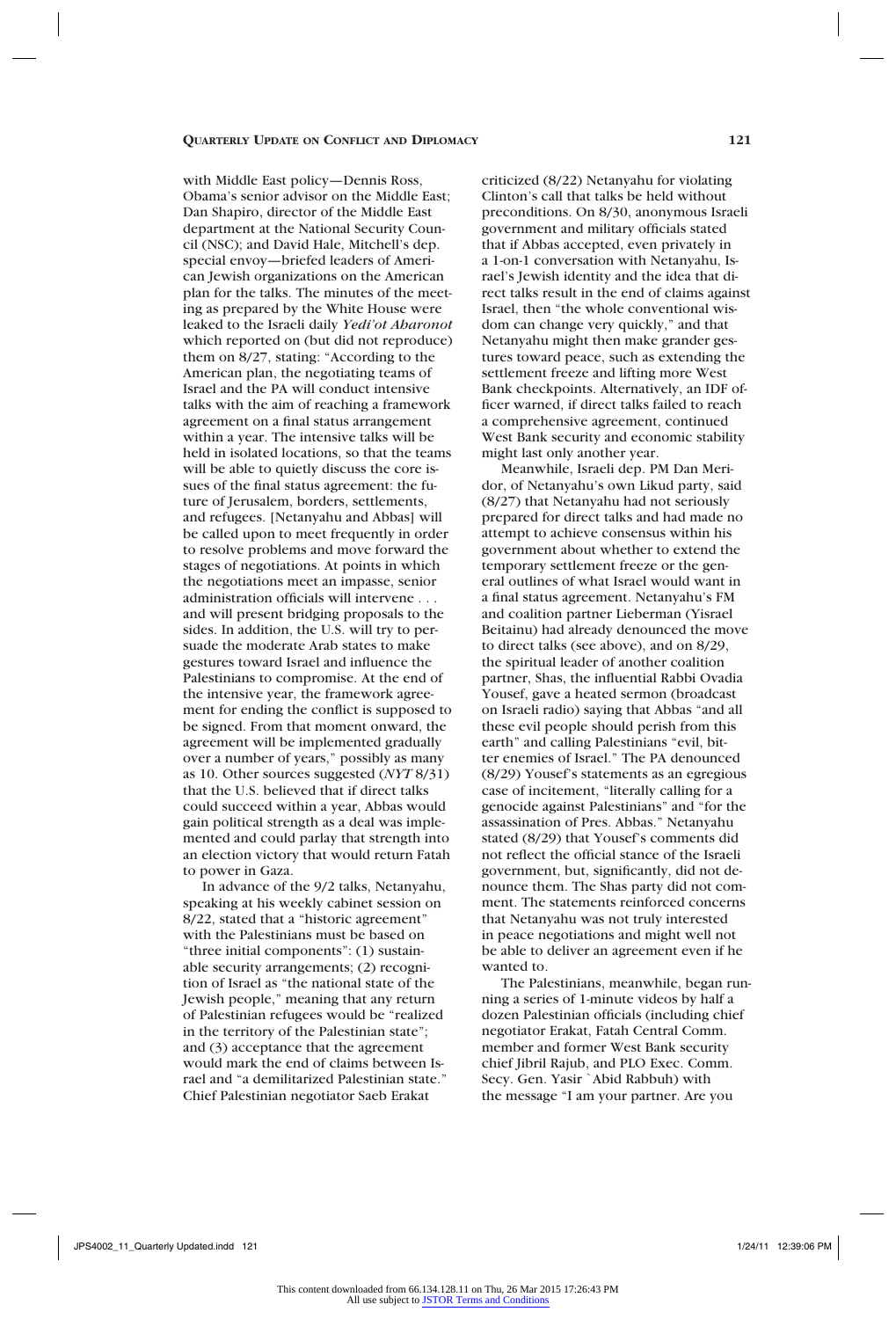mine?" and expressing the serious Palestinian desire for lasting peace on electronic billboards across Israel and on Israeli Web sites online. The ads (half of them in fluent Hebrew, the others in English) were funded by the U.S. government. Separately, Abbas continued to reiterate (e.g., 8/30) warnings that he would pull out of direct talks if Israel renewed West Bank settlement construction, while Jewish settler groups warned (e.g., 8/30) that they would attempt to bring down Netanyahu's government if he extended the freeze. By 8/23, Israel's cabinet was debating a draft extension of the settlement freeze under which Israel would pledge to build "only in areas it intends to keep under final status"—a measure proposed by Likud's Meridor in hopes that it would be enough to keep Palestinians at the table and the settlers happy. (Ultimately, the measure was so clearly unacceptable to both that it did not proceed.)

## *The Washington Summit*

Israeli and Palestinian delegations began to arrive in Washington on 8/31 to prepare for the 9/2 summit. While Abbas was holding preliminary talks with Clinton the day he arrived (8/31), members of Hamas's military wing, the Izzeddin al-Qassam Brigades (IQB), shot at a Jewish settler vehicle driving near Hebron (in area C, under full Israeli control, where the PA security forces [PASF] are not allowed to operate), killing 4 Jewish settlers, including a pregnant woman. The shooting marked the deadliest West Bank attack on Israelis in more than 2 years and the first West Bank attack claimed by Hamas since before the 1/2006 elections. Hamas issued (8/31) a statement saying the attack was intended to demonstrate that the "armed Palestinian resistance is present in the West Bank despite the war to uproot it." Both Abbas and Netanyahu vowed (8/31) the attack would not derail talks. On 9/1 and 9/2, IQB gunmen shot at 2 more Jewish settler vehicles in West Bank area C, wounding 2 settlers (1 seriously). West Bank IQB spokesman Abu Ubaidah confirmed (9/2) responsibility for the operations; his statement that they were "in harmony with the attitude of the political wing" suggested that the IQB had not consulted with Hamas's political leadership before staging the attacks. (The last time the IQB had taken major action without consultation was in 6/2007, when

it seized control of Gaza; see Quarterly Update in *JPS* 145.) The IDF quickly clamped down on Hebron and surrounding areas, while the PASF arrested 100s of suspected Hamas members. Meanwhile, Jewish settlers across the West Bank, implementing their "price-tag" doctrine to exact punishment for acts against settlers, stepped up attacks on Palestinians, stoning cars, vandalizing homes, and beating Palestinians (see Chronology for details). Settlers also deepened their determination to resume rapid settlement expansion as soon as possible, with the YESHA settlers' council vowing (8/31) to start construction even before the temporary freeze ended to demonstrate Israeli "resolve against terrorism."

The Hamas attacks underscored Palestinian discontent and frustration going into the Washington summit, best summed up in an op-ed in the *Washington Post*  (9/2) by Robert Malley, senior Middle East adviser at the NSC during the Clinton-era negotiations, and analyst Hussein Agha as follows: "Most recent Palestinian decisions have been made in conformity with international demands, against the leadership's instinctive desires and in clear opposition to popular aspirations. Despite such deference, Palestinian leaders cannot count on international support. They feel betrayed by Arab allies and let down by Washington. In contrast, Israel has defied the Obama administration without endangering close ties to Washington. . . . If [Abbas] reaches a deal, many will ask in whose name he was bartering away Palestinian rights. If negotiations fail, most will accuse him of once more having been duped. If Netanyahu comes back with an accord, he will be hailed as a historic leader. . . . If the talks collapse, his followers will thank him for standing firm, while his critics are likely in due course to blame the Palestinians."

Despite the rising tensions on the ground, the parties in Washington forged ahead. On the eve of ceremonies reopening direct Israeli-Palestinian talks, Obama held (9/1) separate meetings with Abbas, Netanyahu, Egypt's pres. Husni Mubarak, and Jordan's King Abdullah, pressing Israel to find a way to extend the existing settlement construction freeze but urging Abbas and the Arab states to be flexible on the issue. Afterward, the 5 held a joint press conference, during which Netanyahu called Abbas his "partner in peace" and said he came to negotiations "to find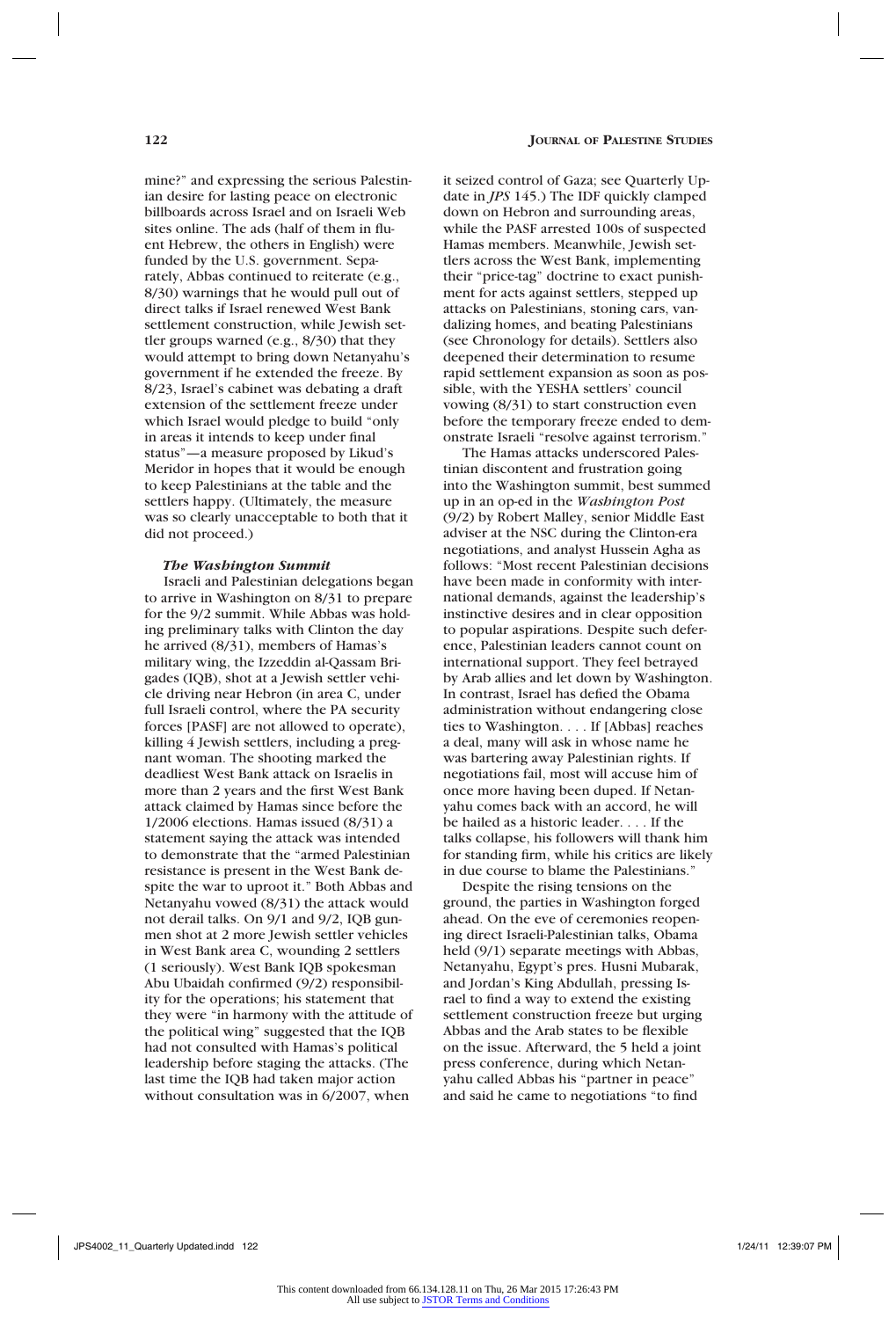a historic compromise," but warned that any agreement must ensure Israel's security. Abbas said that he would push hard for peace but that Netanyahu must freeze West Bank settlement activity. In the evening, Obama hosted the leaders for a "working dinner" at the White House.

Direct Israeli-Palestinian negotiations were formally launched, as planned, at a State Dept. ceremony on 9/2, but the U.S. goals and positions presented were markedly different from those stated by Clinton on 8/20. Inaugurating the session, Secy. of State Clinton stressed that peace "is in the national security interests of the United States . . . but we cannot and we will not impose a solution,"—no mention was made of possible bridging proposals. After the public remarks, a meeting between Clinton, Abbas, Netanyahu, and Mitchell was followed by a private 90-minute "ice-breaking session" between Abbas and Netanyahu that Israeli officials said went "relatively well." Abbas and Netanyahu then pledged to meet again on 9/13–14 in Sharm al-Shaykh, Egypt, and every 2 weeks thereafter to "keep [the] momentum going." Mubarak offered to host further rounds provided Obama take a direct personal role in the process. The sides agreed to keep details of their talks confidential, giving Mitchell, as special envoy overseeing the process, the role of spokesman. In that capacity, Mitchell reported that the leaders had decided to work toward a "framework agreement" outlining "the compromises each side must be ready to make" to achieve peace as a first step before attempting to iron out a comprehensive peace treaty, thereby providing an important clarification concerning timing. (Clinton had stated on 8/20 that a final deal could be reached in a year.) Thus, Mitchell's "framework agreement," clearly the same as the "framework agreement on final status" referred to in the leaked White House minutes reported in *Yedi'ot Aharonot* on 8/27 and Netanyahu's 8/22 "three initial components" of a "historic agreement" (see "The Push for Direct Talks" above), made clear that it was not the final agreement that was to be completed within a year, but only a *prelude* to it, in other words, a new *interim agreement* that would give the sides as many as 10 years to finalize a comprehensive final status treaty.

In the immediate wake of the summit, Clinton convened (9/3) Israeli and Palestinian reporters for a private interview to

emphasize the new agenda as a positive step forward. In separate public statements, Netanyahu and Erakat stated (9/5) that the opening of direct talks in Washington was positive and that they believed there was hope that a framework agreement could be completed within a year. Back home, Netanyahu briefed (9/5) members of his government on the talks, with sources stating (*Jerusalem Post International* 9/17) that he revealed that Washington had informed him that some Arab states had expressed willingness to "warm up" ties with Israel soon to encourage the direct talks. No details were given except that Saudi Arabia was not among them. (Indeed, Saudi Arabia's influential Prince Turki al-Faisal affirmed on 11/4 that Saudi Arabia would refuse to "directly or indirectly engage Israel" until Israel returned all Arab lands it occupied in 1967.) Other Israeli sources said (*NYT* 9/6) that the Netanyahu government still opposed extending the temporary settlement freeze but that "efforts were underway to find a formula to keep the process going after the deadline." Asked about this, Erakat said (9/5) that "the Israelis have to choose between settlements and peace. They can't have both."

In the run-up to the Sharm al-Shaykh meeting, Obama on 9/10 again publicly called on Israel to extend the settlement freeze as a goodwill gesture and reiterated the U.S. recommendation (see Quarterly Update in *JPS* 157) that negotiators open talks on borders first as a way of resolving borders and settlements simultaneously. Nonetheless, Netanyahu issued his final decision against renewing the freeze on 9/12, though he added somewhat ambiguously that Israel would not build "tens of thousands of housing units that are in the pipeline, but we will not freeze the lives of residents of the settlements." En route to Egypt, Clinton said (9/13) that she would continue to press Netanyahu to renew the freeze but ultimately did not think settlement expansion should be a stumbling block to direct negotiations. Meanwhile, Peace Now released (9/12) a report saying that construction in at least 2,066 settlement housing units in 42 settlements was set to begin as soon as the freeze was lifted (settlers having obtained government approval and construction licenses before the freeze), while another 11,000 units had already received full government approval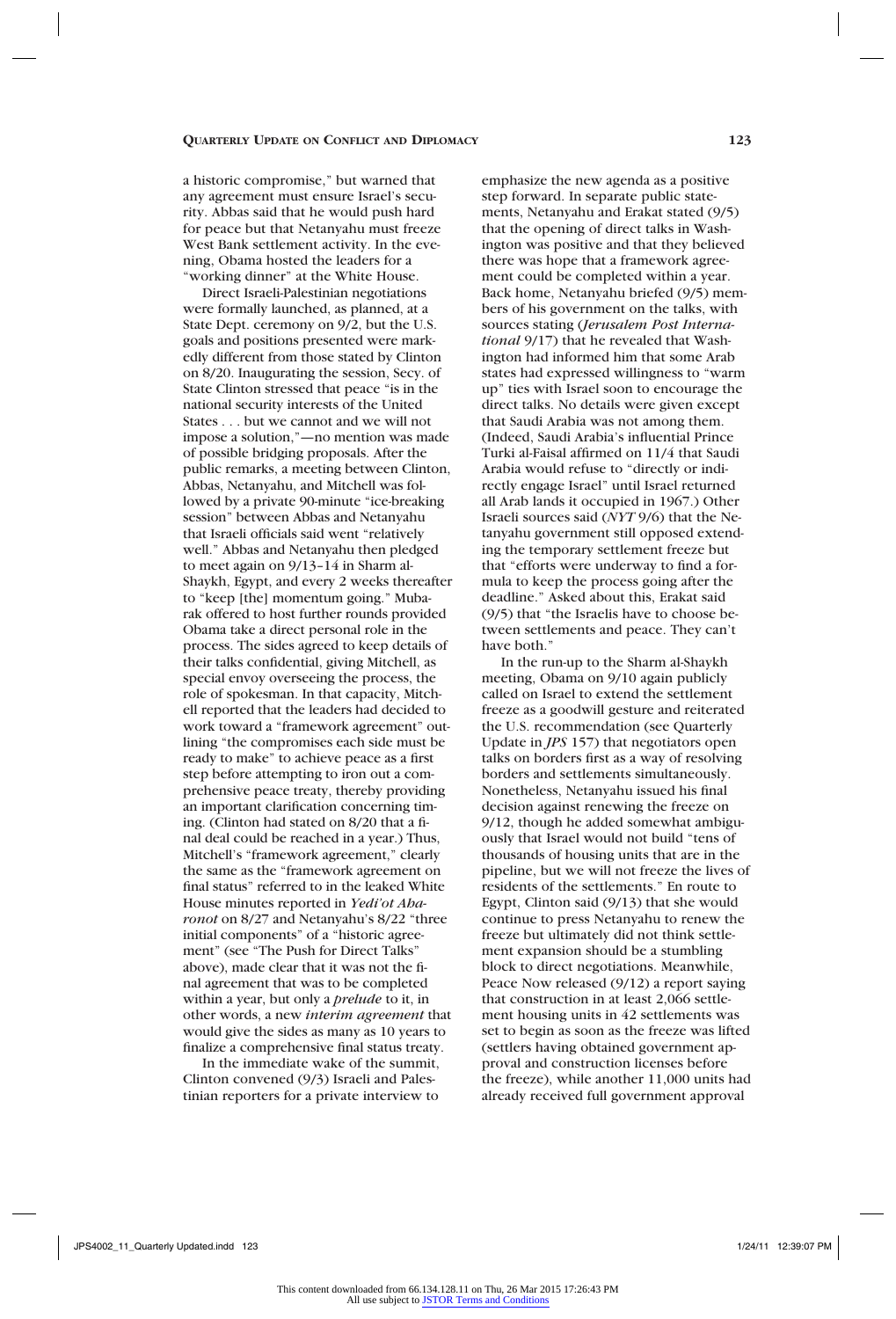and 25,000 units were in the planning and approval process.

#### *The 2d Round of Direct Talks*

In the days following the Washington summit, the format for the Sharm al-Shaykh follow-up session was changed to a highprofile one-day-only (9/14) summit at the Egyptian resort followed by substantive talks in Jerusalem on 9/15 and Ramallah on 9/16, with participants again agreeing to observe a media blackout, including press statements and press conferences before and after sessions, with all press briefings left to Mitchell. Likely because of the lack of positive movement on settlements, expectations for the second round of direct talks seemed to wane as the start date approached. (Observers commented [*NYT* 9/16] on the "notably lackluster" coverage by the Israeli news media, which buried the story deep within their pages and program line-ups.) When the Sharm al-Shaykh summit opened on 9/14, Mubarak held 1-on-1 meetings with Clinton, Netanyahu, and Abbas. (Jordan's King Abdullah did not participate.) Clinton then met separately with Netanyahu and his chief negotiator (and personal confidant) Yitzhak Molcho and with Abbas and his chief negotiator Erakat. Afterward, Molcho and Erakat jointly convened the Israeli and Palestinian teams, while Clinton, Netanyahu, and Abbas met for nearly 100 minutes. After lunch, Clinton, Netanyahu, and Abbas held another unscheduled meeting of about 20 minutes. Abbas and Netanyahu never met alone together.

The U.S.'s goal for this round was to get the Israeli and Palestinian negotiating teams to agree to an agenda. Whereas Abbas and the U.S. wanted to discuss borders, Netanyahu was insisting that borders could be discussed only after the Palestinians: (1) recognized Israel's right to exist as a Jewish state, (2) agreed that creation of a Palestinian state would end all Palestinian territorial claims, and (3) gave Israel assurance about security arrangements the same initial positions the sides had presented at the opening of proximity talks in 5/2010 (see Quarterly Update in *JPS* 157). Mitchell confirmed that Abbas and Netanyahu had also discussed extending the temporary settlement freeze, but gave no details beyond emphasizing the U.S. belief that Israel should extend the moratorium and that Abbas should take steps

(undefined) "to help encourage and facilitate that process." Mitchell also announced that Abbas and Netanyahu had agreed that the Israeli and Palestinian teams would hold direct negotiating sessions alternately in Jerusalem and Jericho, with Abbas and Netanyahu attending the first session in Jerusalem on 9/22 (4 days before the expiration of the settlement freeze).

On 9/15, Abbas, Netanyahu, Clinton, and Mitchell continued debating the negotiations agenda during a 2-hour meeting at Netanyahu's residence in Jerusalem, apparently without resolution. They allowed a joint photo opportunity but did not address the press. Later, Mitchell played down any expectations, saying Abbas and Netanyahu were discussing the most decisive and politically sensitive issues, but "I do not want to suggest or imply that discussing the issues seriously is the same as agreeing on a resolution to them."

Meanwhile, Israelis and Palestinians traded provocations on the ground. On 9/14, as the parties met in Sharm al-Shaykh, the Israeli construction company Na'out HaPisga resumed (9/14) construction halted under the freeze of 2,400 housing units in Mod'in Ilit settlement west of Ramallah, announcing that the government had denied its request for \$45 m. compensation for losses incurred by the stoppage; the company specified that its decision to violate the freeze was purely economic and not political. Israeli authorities did not intervene. In addition, Israel's Jerusalem city planners scheduled (9/14) a meeting for 10/7/2010 to debate construction of 1,362 new housing units in Givat HaMatos settlement south of Jerusalem's Old City, between Gilo and Talpiot settlements. Just as the 9/15 Abbas-Netanyahu-Clinton meeting began, Gaza's Popular Resistance Committees (PRCs; an ad hoc group comprising members of most armed factions) fired 1 rocket and 9 mortars from Gaza into Israel (the highest 1-day total since 3/2009), causing no damage or injuries. The IDF retaliated (9/15) with 3 air strikes on s. Gaza, killing 1 Palestinian civilian, wounding 3, destroying 2 targeted buildings, and causing significant collateral damage (see Chronology for details).

The 9/16 Ramallah meeting ultimately involved only Clinton and Abbas; no details were released. Clinton then left for Amman to brief King Abdullah before heading back to Washington. Capping the visit, Clinton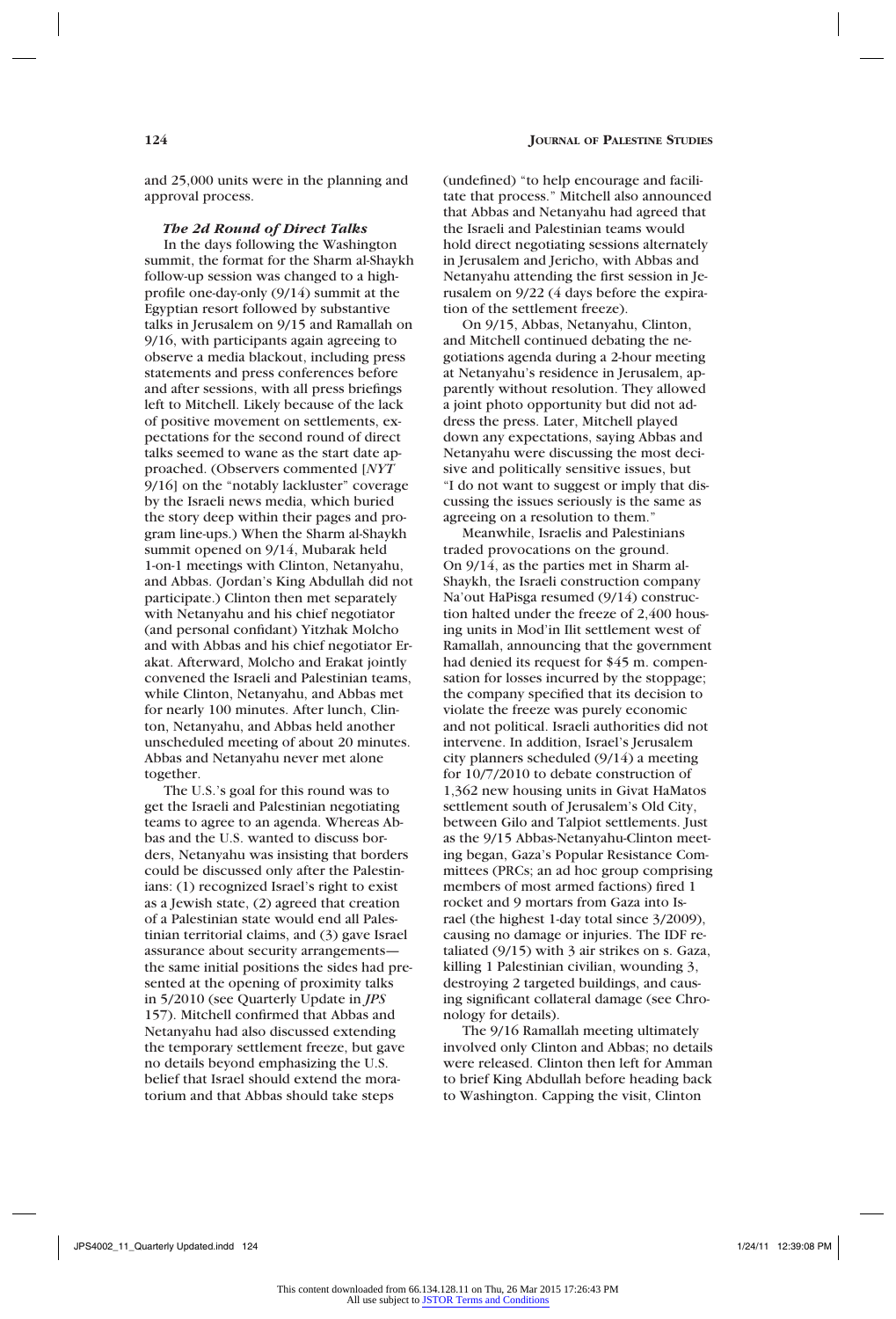and Mubarak separately stated (9/16) that they had jointly recommended a short 3- or 4-mo. extension to the settlement freeze during which Israel and the PA would focus on border issues in hopes of resolving which settlements would remain or go under final status. Despite this implicit endorsement by Clinton and Mubarak of Israel's position that some settlements would remain with Israel under final status, the lack of tangible progress on the agenda for direct talks (much less the substance of negotiations), and Israel's continued settlement activities, Abbas stated (9/16): "We all know there is no alternative to peace other than negotiating peace, so we have no alternative but to continue peace efforts."

Meanwhile, Mitchell headed to Damascus (9/16) and Beirut (9/17) to brief Syrian pres. Bashar al-Asad and Lebanese pres. Michel Suleiman on the talks, announcing for the first time the administration's decision to revive its push for a comprehensive Arab-Israeli peace that would include Lebanon and Syria; in Washington's view, talks on the Israeli-Syrian and Israeli-Lebanese tracks would complement rather than obstruct simultaneous Israeli-Palestinian talks. The following week Clinton met with Lebanese and Syrian officials on the sidelines of the UN General Assembly (UNGA) opening session in New York to press home the same message (see the sections on Lebanon and Syria below). Back in the West Bank, the IDF raided Nur al-Shams refugee camp (r.c.) near Tulkarm and assassinated (9/17) the local IQB commander, whom the PASF had detained in connection with the 8/31–9/2 IQB shootings and released only days before. Hamas vowed revenge against Israel and the PA, accusing the PA of collusion in the killing.

## *U.S. Bartering for a Freeze Extension*

The next step envisioned by the U.S. was for Abbas and Netanyahu to meet 1-on-1 in Jerusalem on 9/22 to demonstrate their desire, independent of a high-profile U.S. presence, to work on direct talks before the settlement freeze ran out. As attention shifted to securing a short settlement freeze extension (as called for by Clinton and Mubarak on 9/16), the Jerusalem meeting quietly dropped off the agenda in favor of back-room bargaining on the freeze in the U.S., given the presence of many Israeli

and Palestinian officials in New York for the UNGA session. (Israeli DM Barak was set to speak on 9/23, Netanyahu on 9/24, and Abbas on 9/25.) Barak arrived early and spent 9/20 shuttling between New York and Washington with an Israeli offer to extend the freeze in exchange for a lucrative "incentives package" from the U.S., meeting with Secy. of State Clinton, presidential adviser Ross, Defense Secy. Robert Gates, Joint Chiefs of Staff head Adm. Mike Mullen, and National Security Advisor Gen. Jim Jones. Giving a sense of the magnitude of Israel's demands, Israel's Army Radio reported (9/20) that 1 item requested was the release of jailed spy for Israel Jonathan Pollard, while another source claimed (*Washington Times* [WT] 9/22) Israel wanted U.S. guarantees that Israel would keep a long-term military presence in the Jordan Valley under final status. An anonymous senior U.S. official acknowledged (9/20) that Israel had asked for Pollard, though Israel did not officially confirm or deny. (Netanyahu had attempted to secure Pollard's release in exchange for concessions to the Palestinians in 1998 peace talks, during his first term as PM; see Quarterly Update in *JPS* 110.)

With U.S. midterm elections set for 11/2, the U.S. by all accounts was eager to broker a deal to keep direct talks going. According to details later released by the *Washington Post* (10/6), Ross quickly took the lead by interjecting himself as the U.S. back channel to Netanyahu, Barak, and Molcho to an extent seen by many as undercutting Mitchell's role. (Insiders said that since his transfer to the White House in 2009, Ross, aware of the Israeli preference for dealing directly with senior White House officials rather than the State Dept. and special envoys, had been cultivating a back channel via Molcho, with whom he had worked in the late 1990s, since his transfer to the White House in 2009. It was further reported that Ross had no qualms about "in effect, subverting Mitchell and Clinton," with whom he had never gotten along.)

Palestinians were aware of the talks but not involved, with Palestinian officials anonymously stating on 9/23 that they expected to receive a U.S.-brokered compromise soon and would seriously consider it. As time ran out on the settlement freeze and a deal took shape, Clinton (9/24 in Washington) and Mitchell (9/25 in New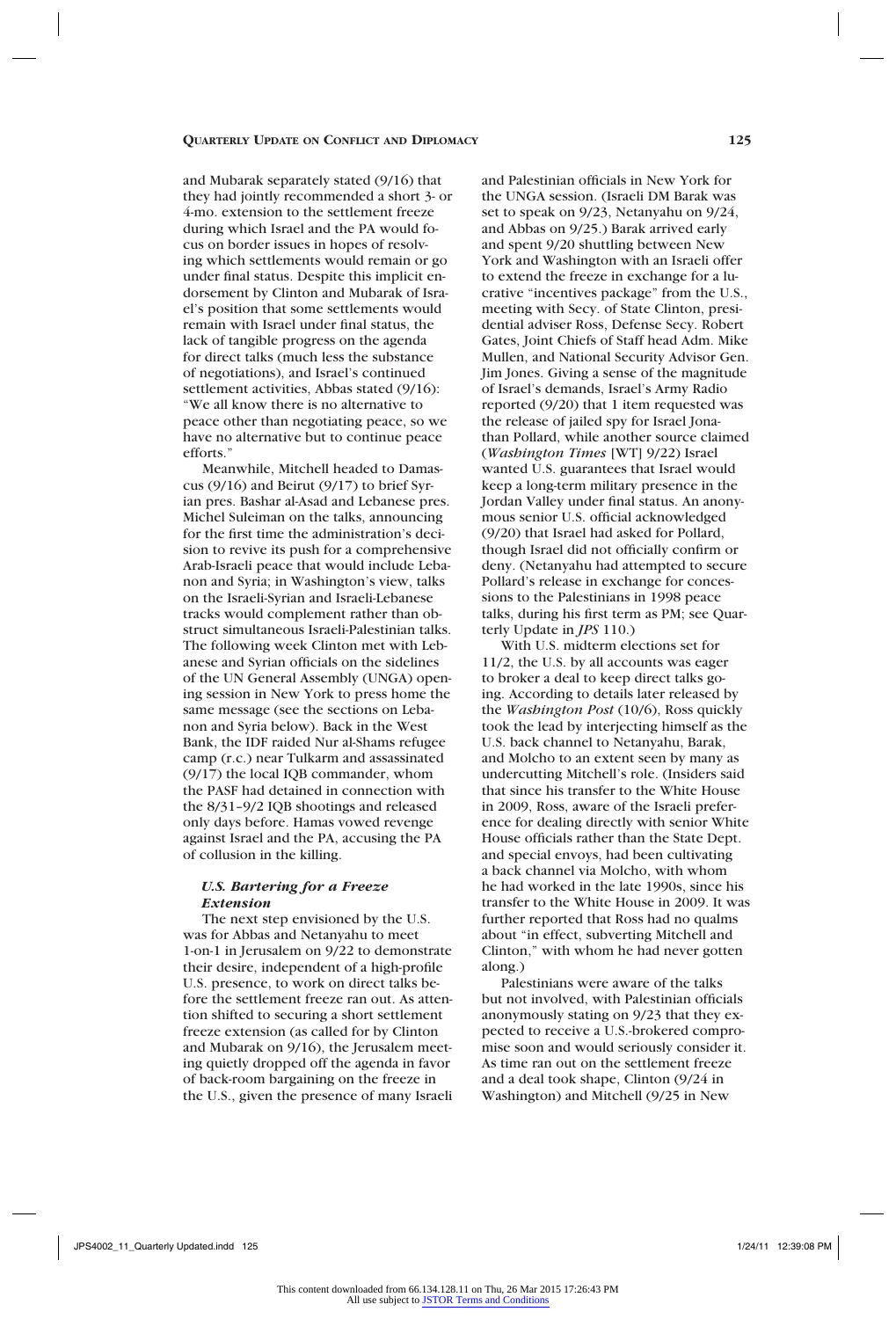York) met with Abbas to brief him for the first time on the Israeli-U.S. bartering and to urge him not to quit direct talks immediately if the freeze was allowed to expire before a deal could be sealed.

U.S. officials, variously described as "scrambling" for (*NYT* 9/27) and "desperately seeking" (*WP* 9/27) a deal, worked down to the wire on 9/26 to secure it, but without success. Netanyahu allowed the 10-month partial freeze on West Bank settlement construction to expire at the end of the day (midnight local time; 6:00 p.m. EDT), though he publicly urged settlers to show "responsibility and restraint" as building resumed. Even before the freeze lapsed, Abbas announced (9/26) that he would not follow through on threats to halt direct talks immediately to give U.S. diplomacy more time to work, and instead planned to consult with Fatah and PLO leaders, as well as the Arab League, on how to move forward. An Arab League session was duly set (9/26) for 10/4, thus giving Israel and the U.S. a week to resolve the issue. On 9/27, State Dept. spokesman P.J. Crowley said the U.S. was "disappointed" by Netanyahu's decision to let the freeze lapse, noting that Mitchell had already phoned Abbas to praise him for his restraint and that Clinton had held a "businesslike" phone conversation with Netanyahu concerning "the implications of the Israeli decision." In Israel, Quartet envoy Tony Blair met (9/27) with Netanyahu to urge him to agree to a compromise on settlements that would allow direct talks to move forward.

Meanwhile, settlers geared up to launch new construction, positioning equipment in a number of West Bank settlements so as to begin work the moment the freeze expired. Even before the moratorium ended, settlers near Salfit and Bethlehem seized (9/25) over 30 dunams (d.; 4 d. = 1 acre) of Palestinian land and installed 5 mobile homes to expand 3 existing Jewish settlements. During the day of 9/26, Israel's dep. PM Silvan Shalom (Likud) laid the cornerstone for a new yeshiva at a ceremony in Beit Romano settlement inside the city of Hebron attended by settlement leaders and right-wing Knesset members. The same day, Likud party members and 1,000s of settlers from around the West Bank attended a celebration in Revava settlement near Nablus to count down the end of the moratorium. In nearby Kiryat Netafim

settlement, settlers held a ground breaking ceremony for construction of a new daycare center. Dozens of armed Jewish settlers from Ma'on settlement near Hebron, guarded by IDF soldiers, began laying the foundations for new homes at the Havat Ma'on outpost nearby. In the first full day after the end of the freeze (9/27), the Israeli government approved a new settleronly bypass road linking Kiryat Arba to the Tomb of the Patriarchs/al-Ibrahimi Mosque in c. Hebron that would likely require demolition of 10s of Palestinian homes and confiscation of Palestinian agricultural land. Settlers began construction of 56 new houses in Karme Tzur near Hebron. Armed Jewish settlers accompanied by IDF soldiers began leveling 8 d. of Palestinian land in the Wadi al-Hussein neighborhood in Hebron seized by settlers in 2008. Construction starts were expected to accelerate as of 9/30, when the week-long Sukkoth holiday ended.

Fearing a cascade of new settlement construction, Britain, France, the UN, and the U.S. issued (9/28) appeals to Israel to reimpose the freeze. Israeli and U.S. officials stepped up discussions in New York and Washington aimed at brokering a deal, while Blair shuttled (9/28) between Israeli officials in Jerusalem, and French pres. Nicholas Sarkozy received (9/28) Abbas in Paris. Mitchell broke off from U.S. talks to return (9/28) to the region for planned meetings with Netanyahu (9/29) and Abbas (9/30).

It was at this juncture that David Makovsky, senior analyst at the Washington Institute for Near East Affairs (the American Israel Public Affairs Committee [AIPAC] affiliated think tank), published (9/29) an online article listing the inducements the White House offered Israel in exchange for extending the partial settlement freeze for a mere 60 days (see Doc. D2). According to Makovsky, and confirmed by anonymous administration sources on 9/30 (see *WP* 10/1), the incentives included U.S. pledges (1) to support a long-term Israeli presence along the eastern border of a future Palestinian state as part of a final status agreement, (2) to veto any UN Security Council (UNSC) resolutions relating to Arab-Israeli peace for 1 year, (3) to provide the IDF advanced military hardware (missile systems, aircraft, satellites), (4) to work for a regional security agreement that would defend Israel against threats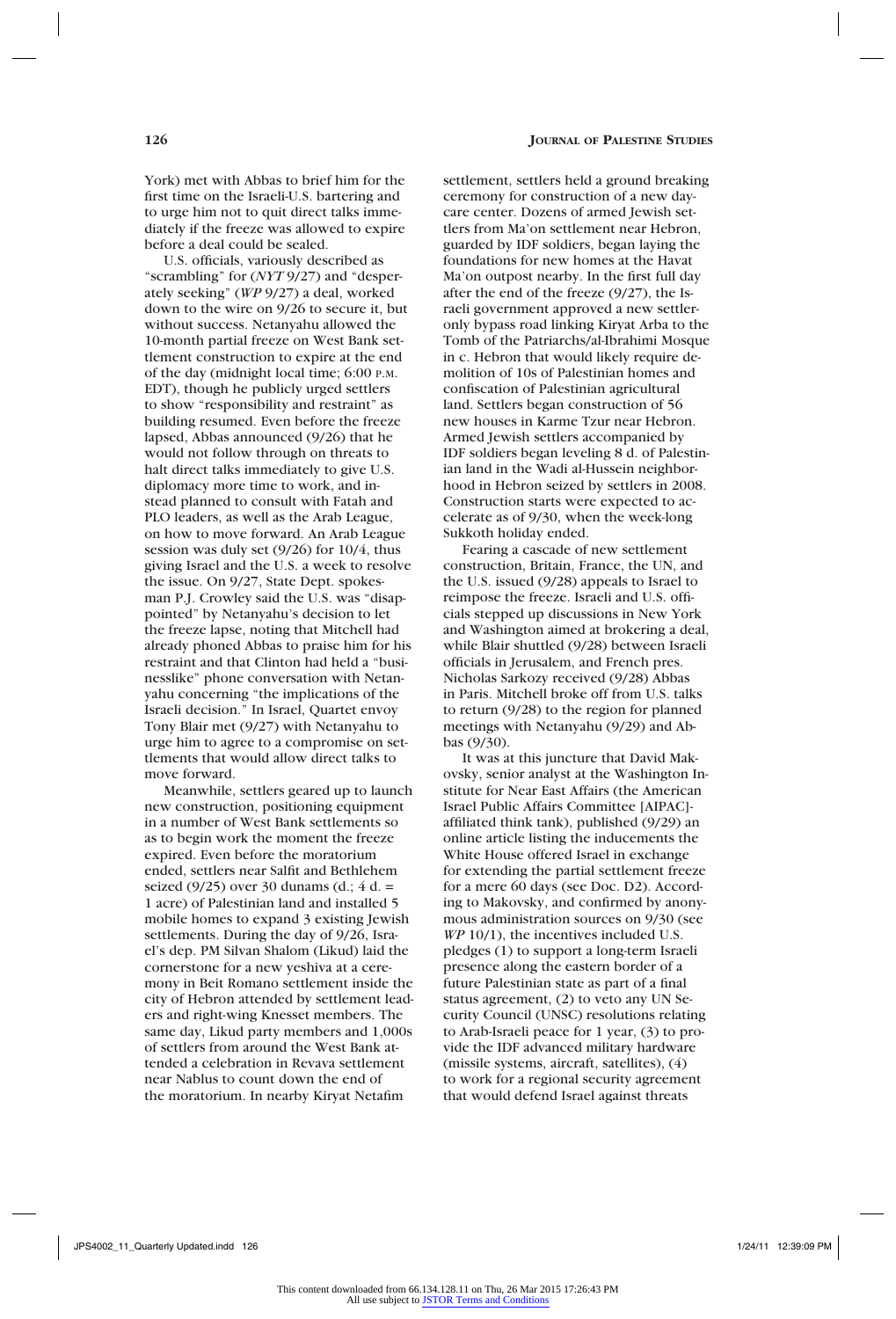from Iran, (5) to help enforce the ban on weapons smuggling into a Palestinian state (i.e., endorsing Israel's final status demand for a demilitarized Palestinian state); and (6) not to ask for any further extensions of the settlement freeze. Within the 60 days gained, the U.S. intended (see U.S. sources in *WT* 10/13) to focus all efforts on securing an agreement on borders. Dan Kurtzer, a former U.S. amb. to Israel and U.S. negotiator, called the U.S. offers (*NYT* 10/7) "an extraordinary package for essentially nothing." Yet, according to an anonymous Israeli official (*NYT* 10/1), Netanyahu was holding out for an extension of only 30 days and Pollard's release. Publicly, Palestinians were incensed about the plan, calling it (e.g., *al-Arabiya* 10/6) "Obama's Balfour Declaration," where 2 parties negotiated over what rightfully belonged to a third. Palestinian politician Mustafa Barghouti likened (9/30) the U.S. offer to "giving a prize to a thief. . . . Palestinians want to see their president stand up and say enough is enough." In the wake of Makovsky's revelations, the Arab League postponed its session on settlements from 10/4 to 10/6 and then to 10/8.

## *Arab FMs Back a Halt to Direct Talks*

The run-up to the 10/8 Arab League session was a round robin of consultations by all the parties and continuing U.S.-Israeli haggling. Mitchell shuttled between Netanyahu and Abbas (9/29–10/1) in a failed effort to break the impasse. From 10/1 until the Arab League session, Mitchell and his aides toured the Arab states (including Egypt, Jordan, Kuwait, Morocco, Oman, Qatar, and Tunisia) to press them to support continued direct talks. Clinton reinforced their efforts in phone calls to Arab leaders and FMs, and met (10/6) with Blair to prepare for the Arab League session.

After Mitchell's departure, Abbas convened (10/2) the PLO Exec. Comm. and the Fatah Central Comm. (FCC) in Ramallah to discuss the lapsed freeze, afterward issuing a statement affirming the Palestinian leadership's full agreement that direct negotiations must not resume without a halt to Israeli settlement construction, holding "the Israeli government responsible for the suspension of the negotiations and the political process" and accusing Israel of using the negotiations as a cover for settlement expansion. Abbas then

left for Jordan (10/3) and Egypt (10/4) to urge Mubarak, King Abdullah, and Arab League Secy. Gen. `Amr Musa to support the decision, and, on 10/5 King Abdullah phoned Netanyahu to press him to renew the freeze. Hamas's Gaza head Ismail Haniyeh welcomed (10/2) the PLO-FCC decision as "a good step," while Netanyahu publicly called (10/2) on the Palestinians to continue talks, advising that "the way to achieve a historic peace . . . is to sit around the negotiating table, seriously and continuously."

Meanwhile, Netanyahu faced his own internal pressure: Jewish settler groups ran ads in the Israeli media warning him against breaking his promise not to extend the temporary settlement freeze and began lobbying small right-wing parties to pull out of the governing coalition if he did. On the other side, the Labor party threatened (ca. 10/6) to drop out of the governing coalition if peace talks fell apart over the settlement issue. In a move seen (e.g., *NYT* 10/7, 10/8; *WP* 10/11) as intended to secure the backing of his right-wing coalition partners for a U.S. incentives package in exchange for a brief settlement freeze extension, Netanyahu on 10/6 proposed controversial legislation that would require candidates for Israeli citizenship to pledge a loyalty oath to "the State of Israel as a Jewish and democratic state," instead of "the State of Israel," as currently worded. (The Israeli cabinet approved submission of a draft to the Knesset by a vote of 22-8 on 10/10, modified to clarify that Israeli Palestinians would not be required to make the pledge to maintain citizenship.) Raising tensions on the ground, settlers launched (by 10/6) construction of nearly 350 housing units across the West Bank, while the IDF attempted (10/7) to assassinate a local Fatah commander in an air strike on central Gaza, injuring 2 Palestinian children (ages 2 and 10); made another air strike (10/6) on an IQB building in Gaza City (in response to 2 Qassam rockets that caused no damage or injuries), damaging 30 surrounding buildings and injuring 6 civilians; and made a major raid (overnight 10/7–8) into Hebron, killing 2 wanted IQB members in a firefight. The Israeli actions reinforced Arab perceptions that Israel was not seriously interested in peace.

On 10/8, Arab League FMs convening in Sirte, Libya, received a final appeal by UN Secy. Gen. Ban Ki-Moon on behalf of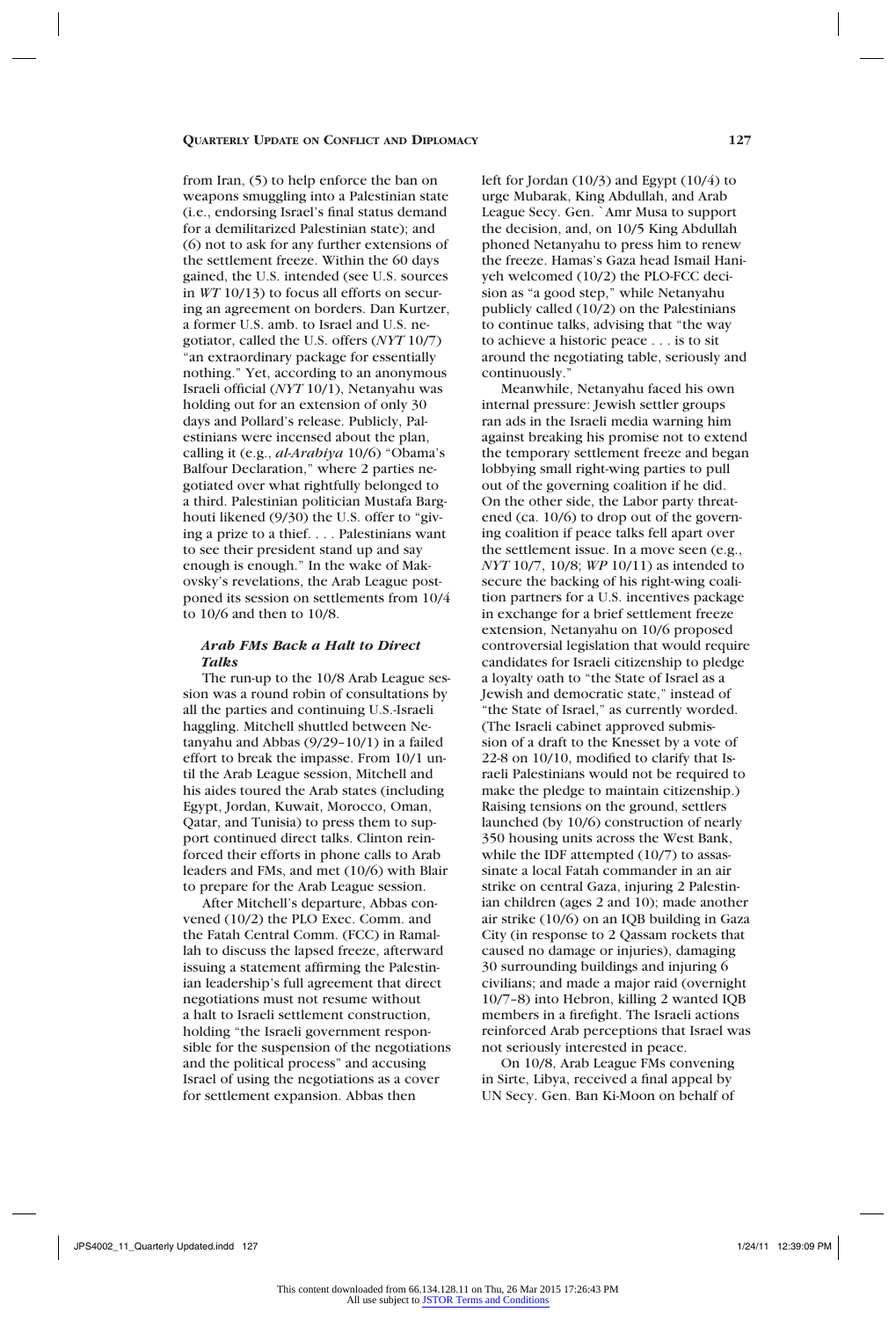himself and the Quartet, urging the Arab states to support (1) a Palestinian return to direct talks, (2) PA PM Salam Fayyad's reform and development program in preparation for an independent Palestinian state, and (3) Palestinian national reconciliation "within the framework of the legitimate Palestinian Authority." In their final communiqué, the Arab FMs nonetheless firmly backed a Palestinian halt to direct talks until Israel ceased settlement construction, held Israel fully responsible for the breakdown of negotiations, and announced that they would meet again in 1 month (on 11/9) to discuss alternatives and decide on the next steps if the situation remained unchanged, with a spokesman stressing afterwards that "not a single Arab country is saying go ahead with the talks." Abbas spokesman Nabil Abu Rudeineh said (10/8) that possible next steps included appealing to the Obama administration to recognize the PLO's 1988 declaration of a Palestinian state in the West Bank, Gaza, and East Jerusalem and asking the UNSC to pass a resolution to that effect. He added, however, that the decision to set another meeting in a month was intended to give the parties breathing room and to give the Americans the opportunity to "perhaps succeed in extending the moratorium." Observers noted (*al-Ahram* 10/15), however, that Arab optimism was low, with most viewing the hiatus as a gesture to save Obama from suffering a definitive foreign policy setback just before the midterm elections.

## *Searching for a Way Forward*

Having gained a month, Israel and the U.S. made a last half-hearted attempt to involve the Palestinians in discussions of a temporary settlement freeze to revive direct talks. Days after the Arab League session, Netanyahu, addressing the Knesset (on 10/11), publicly offered a "limited" extension of the partial settlement freeze if the Palestinians recognized Israel as the nationstate of the Jewish people. Abbas promptly rejected (10/11) this as a key concession sought by Israel primarily as grounds for rejecting Palestinian refugees' right of return to their homes in Israel under final status, noting that the PLO formally recognized the State of Israel in an exchange of letters before signing the 1993 Oslo Accord. The State Dept. suggested (10/11) that Abbas make a counteroffer to keep the process going, but the Palestinians did not respond.

Keeping their demand for a comprehensive settlement freeze on the table, the Palestinians shifted focus to an internal discussion of viable alternatives to negotiations to achieve their goals.

Both this internal discussion (including a meeting of the PLO Exec. Comm. ca. 10/23) and simultaneous Palestinian consultations with Arab states centered on to how to get international bodies such as the UNSC (or, given U.S. veto powers, the UNGA), the UN Human Rights Council (UNHRC), the International Criminal Court (ICC), and signatories to the Geneva Convention to recognize a Palestinian state on the 1949 armistice lines. The goal was a "multilateral declaration of statehood," compared to the PLO's unilateral declaration of statehood in 1988. Abbas stressed (10/28), however, that asking the UN to recognize the PLO's 1988 unilateral declaration was only 1 of 7 options he was considering if Israel and the PLO could not agree on resuming direct talks. (He did not elaborate on the others.)

A first Palestinian success on this front was scored when the ICC in the Hague agreed to hear (10/20) arguments as to whether the PA could bring charges against Israel regarding Operation Cast Lead even though it is not a state, as required by the ICC. The Palestinian human rights group al-Haq argued that for the purposes of the court, the PA should be allowed to act like a state because (1) it engages in international relations, (2) it tries its own people in a legal system, and (3) the international community owes the Palestinians special consideration. Arguing against the motion for Israel, former Israeli amb. to the UN Dore Gold argued that granting the PA such status would violate existing Israeli-Palestinian agreements and set a precedent for acknowledging "that the Palestinian Authority already constitutes a state," which Gold believed was the Palestinians' true intent in seeking an ICC ruling. (Analysts noted [e.g., *NYT* 10/21] that some countries supportive of the Palestinian cause—such as China, Russia, and Spain—might not back this Palestinian maneuver on account of their own independence movements; when Kosovo declared independence, for example, many countries did not support it for fear of setting precedent for legitimizing succession.) The ICC did not issue a decision before the end of the quarter.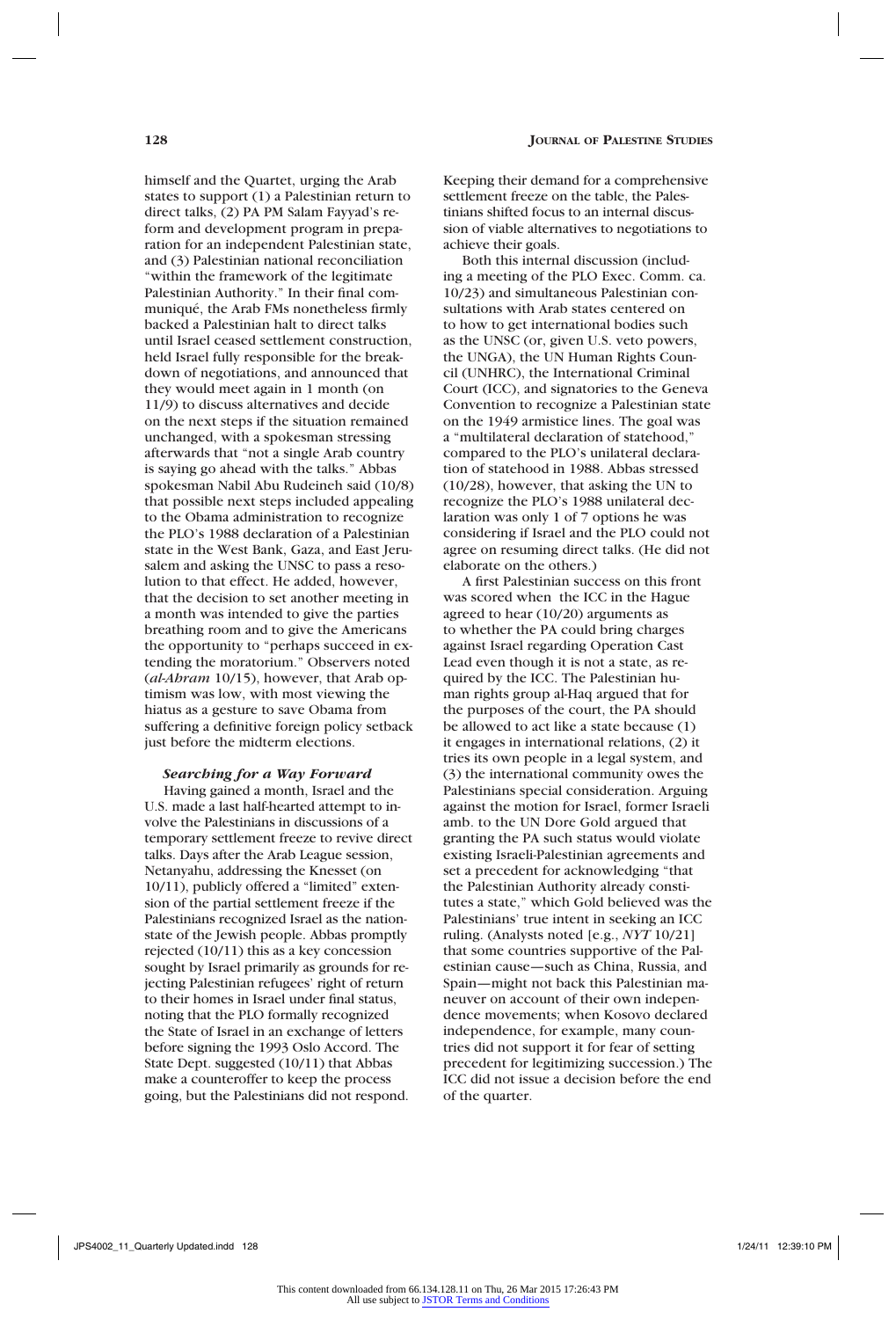Israel urged (10/20) the U.S. to oppose this line of action publicly (calling it part of the PA's "delegitimization campaign against Israel") and began pressing for inclusion in the proposed incentives package of a U.S. pledge to "work vigorously against an external declaration of Palestinian statehood." Anonymous Israeli officials also publicly warned (10/21) that Israel would pursue its own unilateral steps if the Palestinians continued to pursue international recognition of a Palestinian state instead of returning to the negotiating table, saying (*Jerusalem Post* 10/22): "If the Palestinians think that unilateral moves are a one-way street, they are sadly mistaken." Netanyahu's office similarly cautioned (10/28) that "any attempt to bypass direct talks by appealing to international bodies will do nothing to advance the true peace process."

Meanwhile, Israel and the U.S continued what Netanyahu described (10/24) as "intensive contacts" behind the scenes to agree on an incentives package in exchange for a short settlement freeze extension, with Israel's chief negotiator Molcho traveling to Washington ca. 10/26 to float new Israeli proposals. (No details were officially released.) Briefing his cabinet on 10/24, Netanyahu said his "goal is not just to resume the process, but to advance it in such a way that it cannot be halted in a few weeks or months." Meanwhile, Secy. of State Clinton publicly urged (10/20) Palestinians not to give up hope, saying the administration was working hard to get the peace talks back on track and that Mitchell would soon return to the region, though no date was set before the end of the quarter.

The only detail of the ongoing U.S.- Israel discussions that leaked (via Israel Army Radio 11/1) cited an unnamed Israeli cabinet minister as saying that the U.S. had proposed an option for addressing Israel's final status security concerns that involved Israel leasing large parts of the Jordan Valley from a future Palestinian state for 7 years, but that Netanyahu had indicated that "anything less than a 99-year lease is not worth talking about." In response, Palestinian negotiating team member Muhammad Shatayyeh said (11/1) that "no ideas have been presented to us about renting out Palestinian lands, and if this is offered to us we will not accept it." He added, however, that while the Palestinians would

reject an Israeli security presence in their state, they would consider foreign peacekeepers. The leak sparked concern in Egypt as well, prompting Pres. Mubarak to dispatch FM Ahmad Abu al-Ghayt and intelligence chief Omar Suleiman to meet with Clinton on 11/10 to offer Egypt's own proposal (not officially released) for reviving talks. Sources briefed on the meeting said (*WP* 11/11) that Egypt's recommendations amounted to confidence-building gestures, including calling on Israel immediately to pull the IDF out of parts of the West Bank and/or to guarantee there would be no more IDF incursions into areas under PA security control.

Meanwhile, with an agreement on an incentives package far from certain, Israeli officials began publicly promoting the view that settlements were a nonissue created by the Palestinians to avoid peace, laying the ground for shifting blame to the Palestinian side in the event of an extended impasse. Israel's new amb. to the UN, Meron Reuben, stated (10/17) that "settlements are not a burden on the peace process and not something that will stop the peace process," and indeed that the only way the Palestinians could stop Israeli settlement expansion was to sign onto a final status deal. Netanyahu himself played down the settlement issue, stating (10/18) that "the discourse about new building is an artificial obstacle. The new construction is inconsequential. It has absolutely no effect on the map of a possible [peace] agreement."

Israel also announced (11/3) that it would begin systematically monitoring Palestinian "incitement" against Israel. (Under the 2003 road map, the PA pledged to halt incitement while Israel pledged to dismantle unauthorized settlement outposts and freeze settlement activity.) Days later, Netanyahu released (11/6) an Israeli government study of Palestinian incitement based on 6 months of research, claiming that official PA schoolbooks and media outlets routinely incite against Israel by challenging Israel's right to exist. The report found a total of 22 incidents of official PA incitement since 1/1/2010, including a case of "inciting terror" by *al-Quds* newspaper (for reporting Abbas's promotion of the head of his presidential guard, jailed by Israel as a terrorist).

Meanwhile, Israel's ministerial comm. on legislation sent to the Knesset for a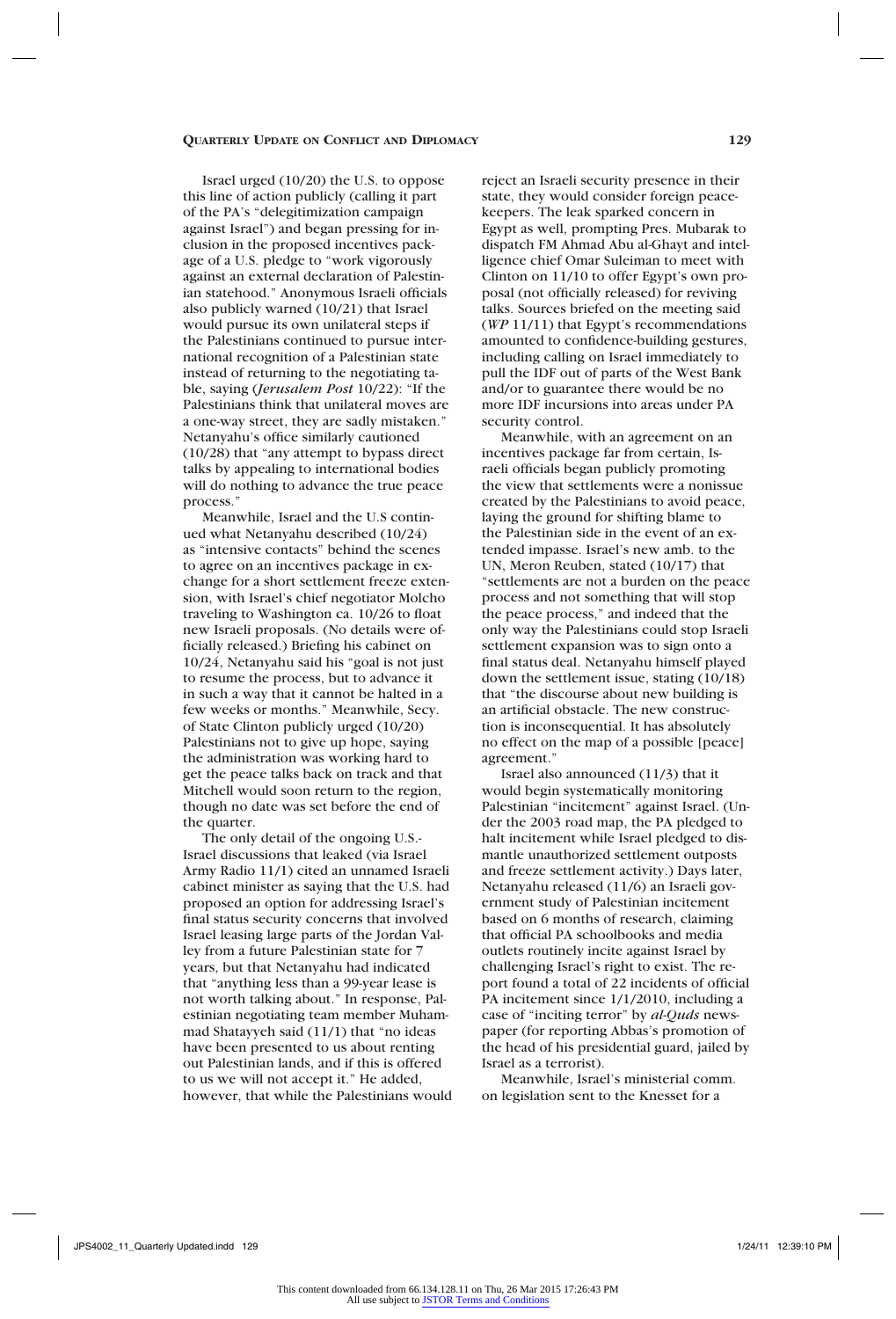second reading a bill that would require a national referendum before any territory could be ceded in a peace agreement. (The vote was later set for 11/23.) Under the measure, if 60 MKs approved a territorial withdrawal, a national referendum would have to be held within 280 days. If 80 MKs approved, a national referendum would not be mandatory. The bill had passed the first of 3 readings in 2009 but was then shelved by the government. Its revival at the current juncture by the Netanyahu administration was seen as another move to ease right-wing opposition to extending the partial settlement freeze by making more difficult the passage of any peace deal that turned over territory to the Pales-

tinians, Syrians, or Lebanese. Continuing the ramped up pace of West Bank settlement construction that began when the partial moratorium ended, Jewish settlers by 10/20 (according to AP 10/20 and Peace Now 10/21) had started work on some 600 housing units in at least 36 settlements since the freeze ended on 9/26—more than four times the pace of housing starts over the previous 2 years. Many of the units were going up in areas that under most peace scenarios would become part of a Palestinian state. At least half of the construction was laying foundations for new houses—a reflection of the anticipated reimposition of the temporary settlement freeze, which allowed construction to continue on units that already had their foundations poured. With the new housing starts, Israel's total construction for 2010 was expected to reach 3,000 units—equal to the combined housing construction for 2006–8.

In addition, Israel announced (10/15) plans to build 238 new settlement housing units in Pisgat Ze'ev and Ramot settlements in East Jerusalem, a move denounced by the PA as another "demonstrat[ion of] why there are no negotiations today," and by the U.S. as "a disappointment" and "contrary to our efforts to resume direct negotiations." Israeli municipal authorities in Jerusalem approved (10/24) a modified development plan for the Western Wall area that would involve underground tunnels, car parks, bus and police stations, Talmud and tourism centers, and the opening of a new gate in the ancient wall around Jerusalem to provide access for Jewish settlers from the Silwan area. The announcement sparked riots in Silwan that left 1

Palestinian boy seriously injured. (For more on Israeli actions in Silwan this quarter, see "Judaization of Jerusalem" below.) The IDF confiscated (ca. 10/21) 130 d. of Palestinian agricultural land near Qalqilya for construction of a "security road" past Keddumim settlement.

The PA also engaged in "creating facts" on the ground, within the limits of its margin of maneuver. PA PM Fayyad held (10/11) a groundbreaking ceremony to inaugurate a new agro-industrial park in the Jordan Valley in Israeli-controlled area C, without building permits or approval from Israeli authorities. The project, funded and supported by Japan to create 10,000 new Palestinian jobs, was in keeping with Fayyad's aim of building the institutions of a Palestinian state, as well as a political effort to reinforce the Palestinian presence in the Jordan Valley and counter Israeli aims to maintain a permanent security presence there under final status. On 11/12, Fayyad also took part—in defiance of Israel's ban on official Palestinian activity in East Jerusalem—in a dedication ceremony in Dahiyat al-Barid (in East Jerusalem but on the Palestinian side of the separation wall), unveiling 15 East Jerusalem schools renovated by the PA. Fayyad had planned to attend the inauguration of the new schools in Shaykh Jarrah and Shu`fat (East Jerusalem neighborhoods on the western side of the separation wall) as well, but decided not to after Netanyahu pointedly renewed (11/1) his ban on official Palestinian activity in the city and ordered security services to halt the visit if Fayyad proceeded.

Adding to tensions, Israel carried out (11/3) a drone air strike on a car driving near Gaza City, assassinating Army of Islam (AOI) senior member Muhammad al-Nemnem, wounding 2 bystanders. Israel accused Nemnem of involvement in "attacks against Israeli and U.S. targets in the Sinai Peninsula."

## *Clinton and Netanyahu Hash Out a Deal*

On 11/7, the Arab League opted to postpone its planned 11/9 session until after the Eid al-Adha holiday (11/16–20) to give U.S. diplomacy more time to work. That day, Netanyahu arrived in the U.S. for a 5-day visit to address the Jewish Federations of North America (JFNA) annual conference and to meet with senior U.S. officials (including VP Joe Biden, whom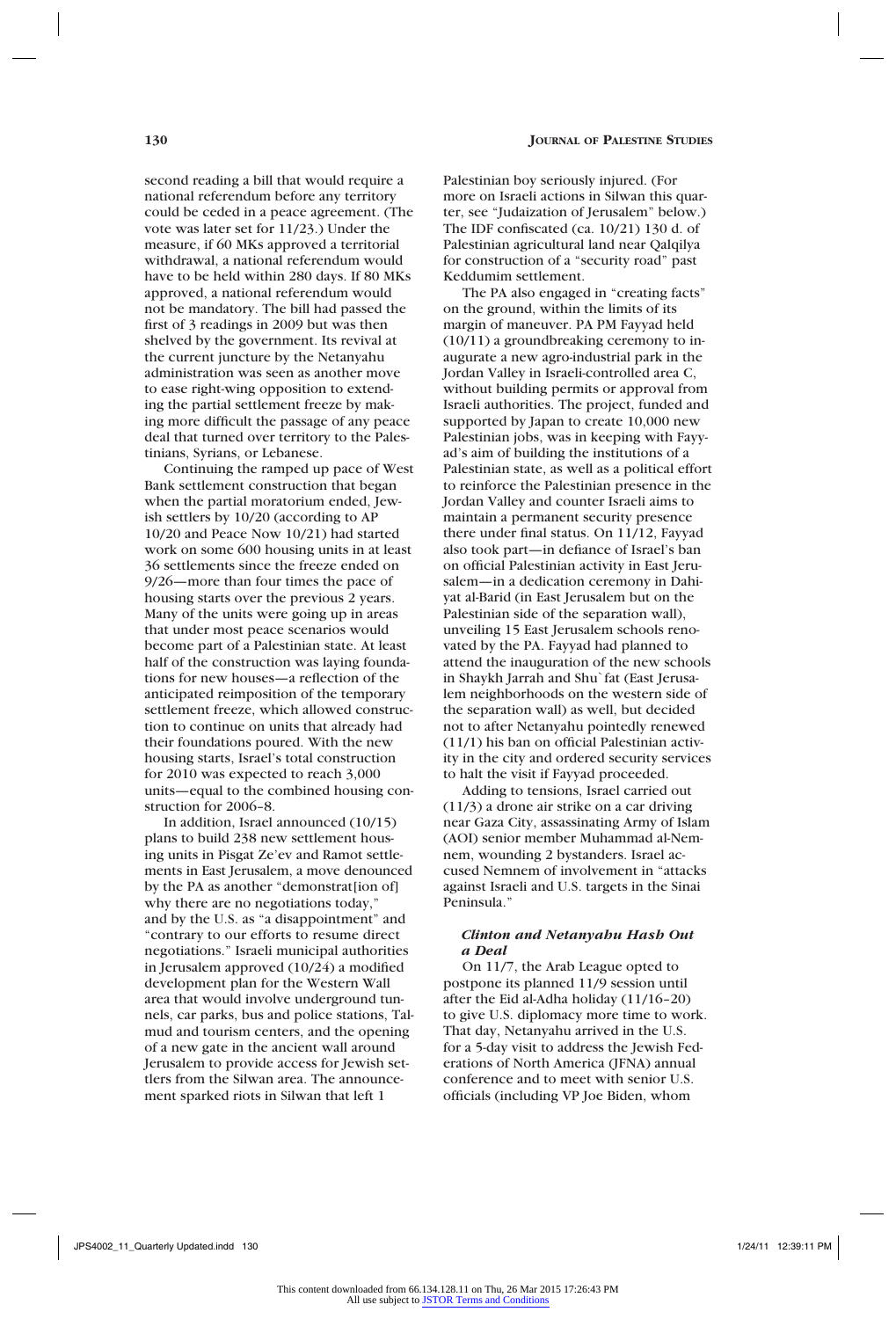he met with on the sidelines of the JFNA conference on 11/7, but excluding Obama, who left on 11/5 for a 10-day trip to South East Asia).

The next day (11/8), as Biden was on the podium addressing the JFNA general assembly, reiterating the U.S. special relationship with Israel and commitment to Israeli security, Israel's Interior Min. announced plans to move forward with construction of 1,300 new Jewish settlement housing units in East Jerusalem (978 in Har Homa/Jabal Abu Ghunaym, 320 in Ramot), and Israel issued tenders for construction of 800 units in the West Bank settlement of Ariel, which Israel intended to keep under final status. In what appeared to be a replay of Israel's unexpected announcement of new settlement construction that blindsided Biden during his 3/2010 visit to Israel (see Quarterly Update in *JPS* 156), the vice president and the U.S. administration were stunned, especially since following the 3/2010 diplomatic flap Netanyahu had put systems in place to prevent a recurrence. Speaking to Jewish leaders at the conference after his address, Biden confided that he was at a loss as to what Netanyahu hoped to achieve and uncertain about Netanyahu's seriousness about peace. The State Dept. stated (11/8) that the U.S. was "deeply disappointed" by the announcements. UN Secy. Gen. Ban, meeting with Netanyahu that evening (11/8) in New York, also expressed deep concern. The PA condemned (11/8) the moves, taking them as proof that Netanyahu had chosen settlements over peace.

On 11/9, Pres. Obama, asked while visiting Indonesia for his reaction to Israel's 11/8 announcements, stated sharply that such moves undermined trust and signaled that Israel was not making "the extra effort" to achieve peace. Hours later, Netanyahu's office responded with the statement: "Jerusalem is not a settlement. It is the capital of the State of Israel. . . . Israel sees no link between the peace process and its development plans in Jerusalem." Netanyahu's sharp tone was in marked contrast to his chagrined reaction to the 3/2010 announcement; analysts believed (*WT* 11/10) "the stinging Democratic defeat in the midterm elections . . . emboldened [him] to push back harder against the administration." (On 11/12, NSC senior Middle East political adviser Dan Shapiro held a conference call with

American Jewish leaders who were outraged at Obama's 11/9 criticism to tell them that the president had not intended to make a public issue of Israel's new housing construction, but merely gave a "straightforward" answer to a media question. He also assured them that the administration's priorities included expanding international recognition of Israel as a Jewish state and encouraging Arab states to normalize relations with Israel.)

On 11/11, Secy. of State Clinton and PM Netanyahu met in New York for 7 hours (including at least 2 hours 1-on-1) before the latter's return to Israel. The unusually long talks (Netanyahu had allotted only 2 hours for the meeting) focused on finalizing an incentives package and on steps to revive peace talks. (Whether or not Clinton had reiterated U.S. disapproval of Israel's 11/8 settlement expansion announcements and urged Israel against further such actions, as had been expected, was not reported.) A bland joint press statement simply described their meeting as a "friendly and productive exchange of views" on creating the conditions for the resumption of direct negotiations, reaffirming the U.S.'s "unshakable" commitment to Israel's security, and pledging that Israel's security requirements "will be fully taken into account in any future peace agreement." The statement also called for an agreement that "reconciles the Palestinian goal of an independent and viable state based on the 1967 lines, with agreed swaps, and the Israeli goal of a Jewish state with secure and recognized borders that reflect subsequent developments and meet Israeli security requirements"—the exact phrasing of the U.S. position on final status used repeatedly since the U.S. welcomed Israel's temporary settlement freeze in 11/09.

Sources briefed on the Netanyahu-Clinton meeting reported (see esp. *NYT* 11/14) that Netanyahu had agreed to press his cabinet to accept a nonrenewable 90 day West Bank settlement freeze in exchange for an F-35 squadron worth \$3 b. (in addition to the 19 F-35s Israel contracted to purchase for \$2.75 b. on 10/7 after verbally sealing the deal last quarter; see Quarterly Update in *JPS* 157); a package of bilateral security guarantees contingent upon signing a peace agreement; and a U.S. pledge to block any UNSC measure that "would try to shape a final peace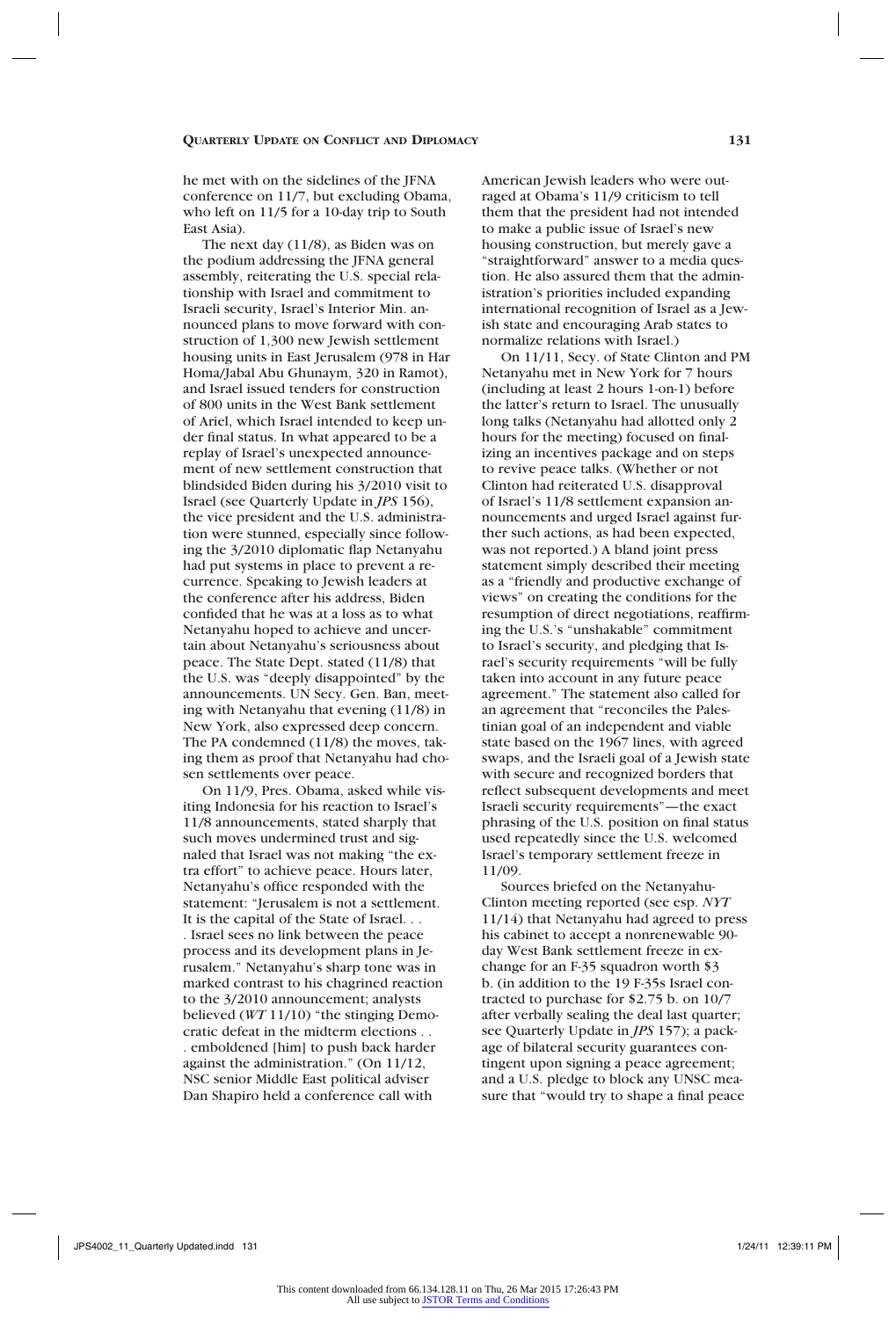agreement," especially any resolution seeking international recognition of Palestinian statehood without Israeli agreement, and to actively work against similar resolutions in venues where it has no veto power. The freeze would once again exclude construction in East Jerusalem and construction of public use buildings (schools, synagogues, etc.) in West Bank settlements, but would include all West Bank residential construction and would require suspension of work already underway. Notably, while details of the future bilateral security guarantees were not released, there was no apparent upfront U.S. endorsement of a longterm Israeli presence in the Jordan Valley. An anonymous source close to the U.S. administration said (*NYT* 11/15) that the U.S., Israel, and the Palestinians did not believe a final status border agreement could be finalized within 3 months. However, the U.S. was optimistic that "the two sides would agree that several large West Bank settlement blocs would be kept in Israeli territory, and Israel would exchange a commensurate amount of land to compensate the Palestinians for that territory. Drawing the exact border lines could be left for later. . . , but a general agreement on the shape of a state would make the settlements recede in importance." Netanyahu discussed the offer with his inner cabinet on 11/13 and with his full cabinet on 11/14, but as of 11/15, his government had made no decision. The PA said  $(11/13)$ that it would not comment until it had been briefed by the U.S.

Of note: On 11/10, in advance of her meeting with Netanyahu, Clinton gave (11/10) a press conference with PA PM Fayyad participating by video link to announce an additional \$150 m. in direct U.S. aid to the PA, bringing total U.S. direct aid to the PA for 2010 to \$600 m.

## *Prisoner Release Talks*

On 10/3, Egyptian officials announced that Hamas and Israel had reopened prisoner swap talks through a German mediator, though no progress had been achieved. Hamas officials in Gaza initially denied (10/3, 10/11) the story while Israel declined comment, but on 10/17, both Netanyahu and a Hamas official confirmed that indirect swap talks had been going on for several weeks and that a German mediator had made an "exploratory" trip to Gaza. The last formal round of indirect

talks between Hamas and Israeli representatives was held in Cairo on 7/28/10, after Netanyahu, in the wake of the *Mavi Marmara* attack, stated that Israel was prepared to accept a German proposal to release 1,000 Palestinian prisoners in exchange for the release of captured IDF Cpl. Gilad Shalit. He had stipulated, however, that the most dangerous prisoners would not be allowed to return home (suggesting expulsion or transfer within the occupied territories) and that "mass murderers" would not be freed—conditions Hamas rejected (see Quarterly Update in *JPS* 157). On 10/18, anonymous Palestinian sources said (UNSCO daily briefing 10/19) that Netanyahu had agreed to release jailed Fatah *tanzim* leader Marwan Barghouti in a prisoner swap for Shalit, but that his refusal to release several key Hamas members stymied a deal. On 10/29, the German mediator confirmed that the sides were once again at an impasse but were expected to resume shortly.

## *Revelations on Past Peace Talks*

As Netanyahu and Abbas moved to resume direct talks, former Israeli PM Ehud Olmert made statements about secret offers presented and agreed to before negotiations were suspended in light of Operation Cast Lead, launched in 12/2008. In a speech to a Geneva Initiative conference in Tel Aviv on 9/19, Olmert claimed that by 11/2008, he had reached several important agreements with Abbas and the U.S.: (1) he stated that the George W. Bush admin. had agreed to absorb 100,000 Palestinian refugees into the U.S. if that would facilitate a final status agreement. Elliott Abrams, who in 2008 was Bush's senior Middle East advisor on the NSC, promptly denied this on 9/20, saying, "We envisioned that the U.S. would participate in any refugee resettlement activities, along with others in the international community, but that anything the U.S. would do would be done through our normal immigration process," and strongly denying any mention of the figure of 100,000. (2) Olmert claimed that he reached a deal with Abbas under which Israel would accept "a minimal amount" of refugees (fewer than 20,000) as a humanitarian gesture in return for a Palestinian declaration that this would mark "an end to the conflict and . . . that they would not make any more demands." An anonymous Palestinian official, however, told *Yedi'ot Aharonot* (9/19)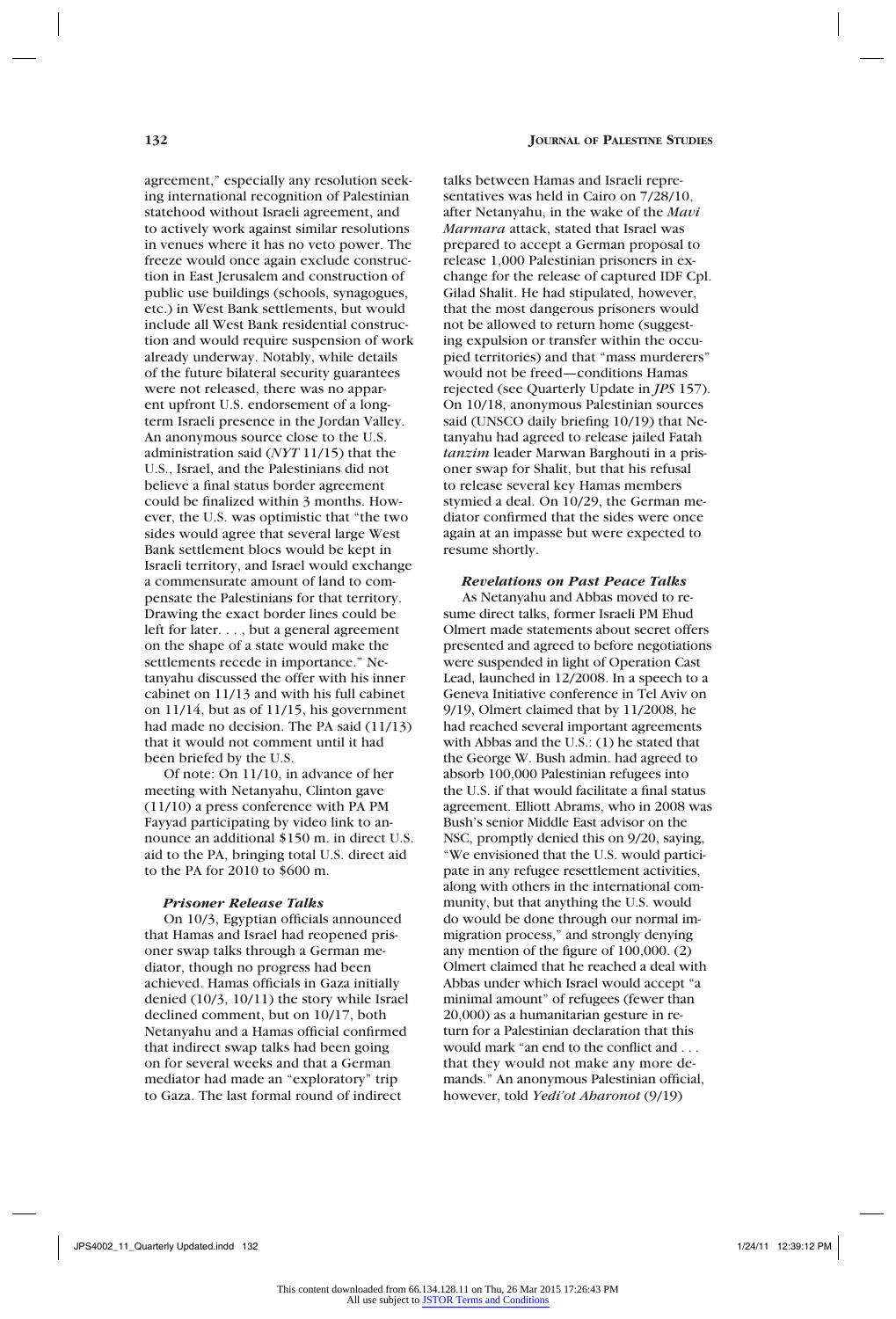that broad differences over the number of refugees allowed to return to Israel had never been bridged, but confirmed that several countries, including the Canada, the U.S., and some Scandinavian nations, had agreed in principle to take in 1,000s. (3) Olmert said he had presented to Bush and Abbas an "eight-point document" drafted by the DMin. outlining Israel's central security interests (not elaborated), and that Bush had accepted all points, whereas the Palestinians "were not opposed." (4) Olmert said that his own offer to the Palestinians in 11/2008 included proposals for the formation of a contiguous Palestinian state and transferring control of Jerusalem's "holy basin," including the Old City, to the stewardship of 5 countries (not named). A transcript of Olmert's speech was never released.

#### *Intifada Data and Trends*

During the quarter, at least 31 Palestinians and 4 Israelis were killed in Israeli-Palestinian violence (compared to 33 Palestinians and 1 Israeli last quarter), bringing the toll at 11/15 to at least 7,713 Palestinians (including 51 Israeli Arabs and 19 unidentified Arab cross-border infiltrators), 1,101 Israelis (including 353 IDF soldiers and security personnel, 220 settlers, and 528 civilians), and 65 foreign nationals (including 2 British suicide bombers).

#### *Overview of the Violence*

Overall, Israel-Palestinian violence was relatively low (see Chronology for details). According to statistics compiled by the UN Office for the Coordination of Humanitarian Affairs (OCHA), the IDF conducted an average of 93 searches per week in the West Bank this quarter (down slightly from 96 per week last quarter). This average reflected long lulls (during which searches averaged closer to 62 per week) that were offset by intermittent spikes in which 100s of searches were conducted over a few days (e.g., tied to the 8/31–9/2 Hamas shootings, stepped up sweeps targeting Hamas ca. 10/6). An anonymous IDF official said (8/30) that Israeli nightly operations in the West Bank were down 50% compared to the same period in 2009 (from around a dozen/night to 4–5/night) thanks to improved security coordination, an estimate that is consistent with data compiled by *JPS* (see Chronologies for details; note that a single operation

might involve multiple searches, which explains the discrepancy between the figures for operations and searches). Moreover, nearly half the IDF incursions into Palestinian population centers this quarter were to patrol as a show of force (without arrest raids, house searches, or the like), whereas in 2009 most incursions involved some sort of hostile interaction with local Palestinians. In addition, the IDF more frequently issued Palestinians summonses to appear for interrogation rather than detaining them immediately.

Besides the 8/31–9/2 IQB shootings that killed 4 Jewish settlers and the IDF shootings of 3 Hamas members on 9/17 and 10/8, there were only 2 major Israeli-Palestinian incidents in the West Bank this quarter: On 9/26, unidentified Palestinian gunmen fired on 2 Jewish settler vehicles near Hebron, moderately wounding 1 settler (no group took responsibility); and on 10/3, Israeli border police fired on a group of Palestinian laborers climbing over the separation wall near al-Tur village to reach jobs in East Jerusalem, killing 1 Palestinian. In total,  $4$  Palestinians and  $4$  Jewish settlers were killed in the West Bank this quarter.

In East Jerusalem, 2 Palestinians (including a toddler) were killed in antisettlement riots in Issawiyya and Silwan (see "Judaization of Jerusalem" below).

In Gaza, the IDF continued routinely firing warning shots at Palestinian civilians scavenging for construction materials in former Jewish settlement sites and the demolished Erez industrial zone near the northern border (wounding 18), at nonviolent Palestinian demonstrators marching to the border fence to protest Israel's imposition of no-go zones (wounding 1), and at Palestinian fishing vessels to keep them close to shore (killing 1 fisherman). The IDF also made regular brief incursions to level land and clear lines of sight along the Palestinian side of the border fence, occasionally opening fire on surrounding areas to keep Palestinians away (wounding 1 civilian).

In total, Palestinians in Gaza fired 18 rockets (possibly including 1 manufactured Grad), at least 30 mortars (at least 7 of which landed inside Gaza), and 1 antitank weapon toward Israel, lightly injuring 2 IDF soldiers and causing damage in 1 instance. Of note: Israeli police claimed that 2 mortars fired by the PRCs into Israel on 9/15 (apparently to protest the direct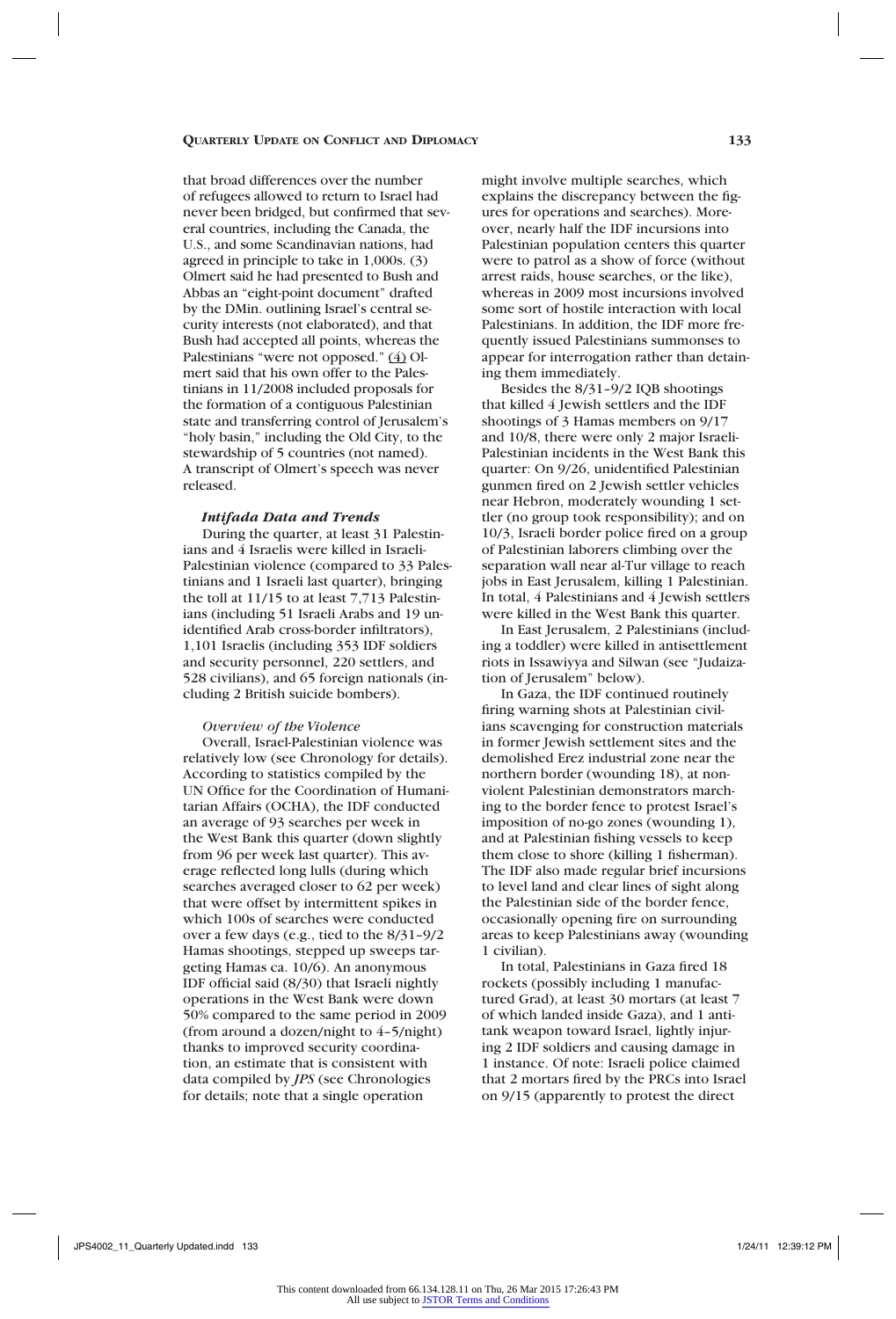talks being held in Jerusalem) contained white phosphorous, which if true would mark a first for the Palestinian factions and a dramatic escalation. The Israeli daily *Yedi'ot Aharonot* ( 9/16) cited an unidentified member of an unnamed Gaza militant group as confirming that that mortars contained white phosphorous taken from unexploded IDF ordnance (UXO) from Operation Cast Lead, saying the Gaza factions were experimenting with modifying Israeli UXO for use against Israel.

The IDF carried out at least 28 air strikes and fired at least 11 tank shells and other artillery into Gaza, killing 12 Palestinians (including at least 4 civilians) and wounding at least 22 (including at least 12 civilians). Cross-border IDF gunfire directed at armed Palestinians left 3 armed Palestinian dead and 2 Palestinians (1 armed) injured; 1 IDF soldier was wounded by return fire. In addition, 7 Palestinians were killed and 16 injured in tunnel-related accidents (collapses, electrocution, falls, and suffocation), 1 Palestinian militant died of injuries received earlier in a clash with the IDF, and 1 Palestinian toddler died as a direct result of Israel delaying her transfer to an Israeli hospital for medical treatment. In total, 25 Palestinian died and 60 Palestinians and 3 IDF soldiers were injured in Israeli-Palestinian violence in Gaza. (Note that *JPS* includes victims of tunnel accidents and medical delays in its comprehensive statistics whereas the UN and/or human rights groups consider the casualties to be a direct result of Israeli policies against the Palestinians.) OCHA reported (11/5) that as of 11/2, more than 70% of Gazan fatalities and 60% of Gazan injuries in 2010 had occurred near the border fence.

*Assassinations and Suicide Attacks* This quarter the IDF assassinated 2 Palestinians (compared to 1 last quarter): AOI's Muhammad al-Nemnem (11/3) and Hamas's

Iyad Abu Shilbaya (9/17); 2 bystanders were injured in the attacks. The IDF also attempted to assassinate Fatah's `Abd al-Ra'uf Ahmad Safadi (10/7), injuring 3 bystanders (including 2 children). Once again this quarter, there were no Palestinian suicide attacks. The last confirmed Palestinian suicide attack took place on 9/22/08.

*Security Coordination* U.S. Air Force Maj. Gen. Michael R. Moeller replaced (10/1) Lt. Gen. Keith Dayton as U.S. security coordinator (USSC) to Israel and the PA. Dayton was long overdue for rotation to a new post and ultimately decided this quarter to retire. While Israel, the PA, and the EU held events honoring Dayton before his departure, the U.S. did not mark the transition. Indeed, Dayton's offer to introduce Moeller to his regional contacts personally before he left was rejected by the U.S. consul general, who insisted on handling introductions himself. When Dayton's request to give final testimony before Congress was also rejected (on the grounds that schedulers could not find an available room for the event) and no one in the administration requested that he write a formal "afteraction" report (as is typically asked of officials leaving a senior post), Dayton ordered his team to write its own final report, summarizing lessons learned and strategies for the future. The report was left uncirculated—reportedly blocked by staffers on special envoy Mitchell's team, which meanwhile was actively taking over the USSC's role by attempting to broker a deal between Israel and the PA for the PASF to man the Gaza crossings, hoping this would encourage Israel to further ease the Gaza siege in a way that would bolster popular support for Abbas and the PA vis-à-vis Hamas (see Quarterly Update in *JPS* 157).

While the State Dept. seemingly moved to take over the USSC's mission, sources close to the IDF reported (early 11/2010) that senior IDF officers had complained that Netanyahu's political echelon was increasingly interjecting itself into West Bank security matters, demanding the IDF justify its actions on political as well as security grounds, for example, questioning and even blocking officers from removing West Bank barriers to Palestinian movement if the political benefit was not deemed great enough. Along with more IDF incursions into West Bank towns to photograph PA security installations (see Chronology in this issue and Quarterly Update in *JPS* 157) and the statement by an IDF officer that continued West Bank stability might not last another year if direct talks failed to achieve a final status deal (see "The Push for Direct Talks" above), the Netanyahu administration seemed to be sending signals that if Abbas could not deliver a favorable agreement, Israel could turn up the heat. In a possibly related move, IDF Maj. Gen. Eitan Dangot, coordinator of government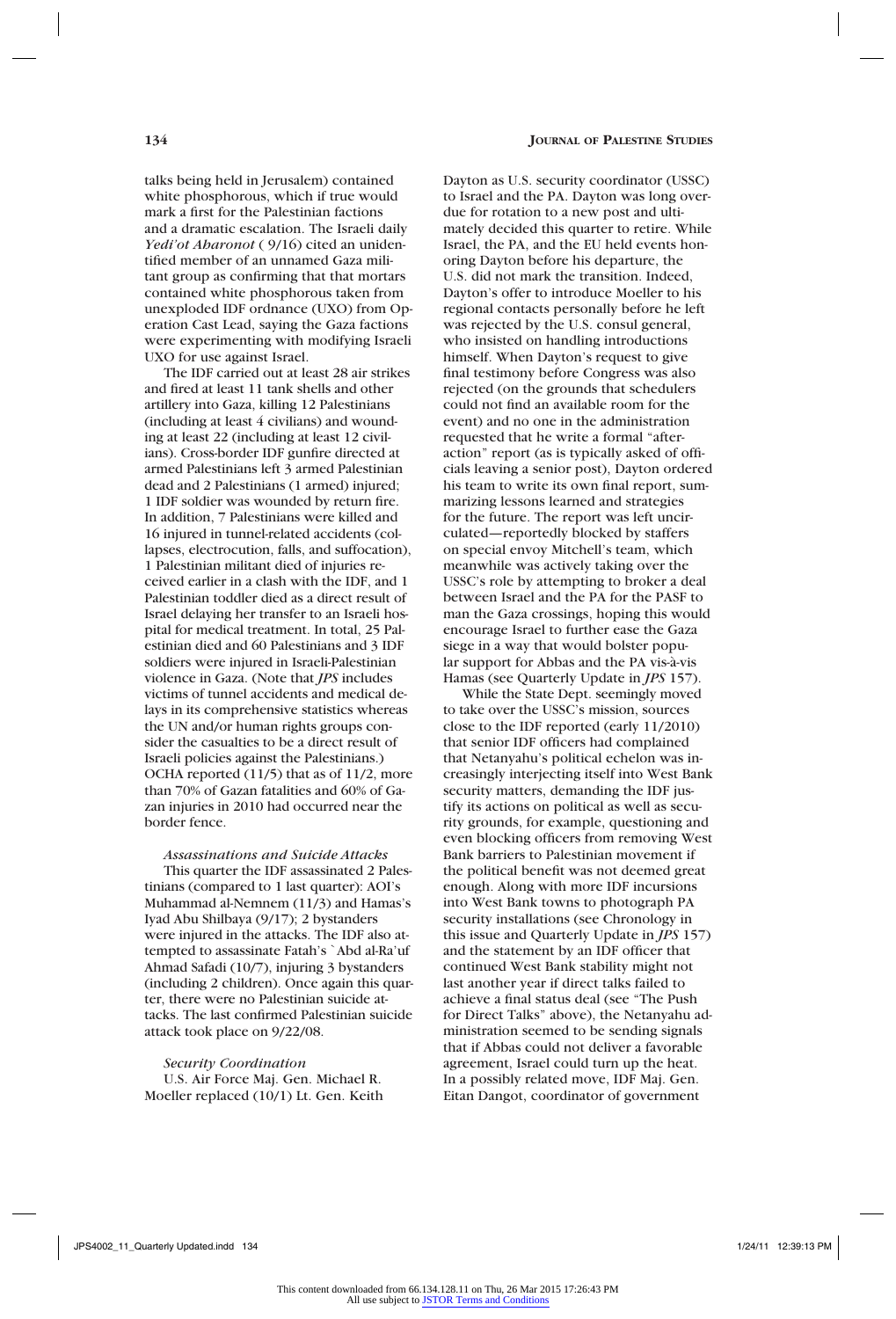activities in the territories, appointed (9/2010) a senior officer to serve as his liaison to the Israeli negotiating team in light of the revival of direct talks (reviving a position that had existed previously) to make it easier for him to keep apprised of negotiations and improving his ability to give input to negotiators on security matters.

Meanwhile, the IDF and the PASF held routine coordination meetings. In addition, IDF Chief of Staff Gabi Ashkenazi met (10/3) with Palestinian security officials in Bethlehem "and listened to their grievances," according to Bethlehem municipal officials. No details were released.

Of note: IDF soldiers raided a home and business in Tulkarm late on 11/14, saying they were implementing an Israeli court order to confiscate \$650,000 that the father of the family (currently jailed in Israel) confessed to receiving from Hamas as compensation for his company, which was destroyed by arson in 6/2007 during rioting over Hamas's takeover of Gaza; soldiers seize nearly \$9,000 in cash, \$167,000 in checks, and goods worth over \$330,000. As with all West Bank cities, the PA has security control during the day, but the IDF assumes control at night (requiring the PASF to remain in barracks overnight lest they be mistaken for armed "terrorists").

#### *IDF Preparedness*

A 8/2010 Haifa University study found that the percentage of military-age Jewish Israelis who did not perform their IDF service had increased from around 12% in 1980 to 26% in 2007, raising concerns that Israel might not have the number of soldiers it needed. In particular, the number of ultra-Orthodox being exempted on religious grounds had increased substantially because of high birth rates: in 2000, the IDF lost 4% of potential recruits to religious exemption; that number had reached 13% by 2010 and was expected to rise to 20% by 2020. Of 11th and 12th grade males polled in 2007, only 58% said they would perform military service if it were voluntary, down from 94% in 1988. In addition, an increasing number of IDF officers called themselves ideologically opposed to ceding control of the West Bank to Palestinians, potentially complicating peace efforts.

Netanyahu declared (10/18) that the IDF believed that Hamas members in Gaza now had anti-aircraft missiles and feared

this could alter Israel's strategic position given Israeli reliance on air dominance to control Gaza. For this reason, he said, Israel would demand strong security guarantees that a Palestinian state would not pose a military threat to Israel. Later, on 11/14, an unnamed senior Israeli intelligence official said that Israel now believed that Hamas members in Gaza had a rocket with a 50-mi. range, capable of hitting Tel Aviv. (During Operation Cast Lead in 2008–9, the farthest a Palestinian rocket traveled was 24 mi.) The IDF's claims could not be independently verified.

#### *Nonviolent Protests*

The weekly Palestinian popular protests against the separation wall and land confiscations, often with the participation of Israeli and international activists, continued in Bil`in and Ni`lin near Ramallah, Dayr Nizam/Nabi Salih in the north central West Bank, in al-Ma`sara near Bethlehem, and outside Karme Tzur settlement near Hebron. In Gaza, Palestinians occasionally conducted nonviolent protest marches toward the border fence to protest Israel's imposition of a no-go zone, but such protests seemed fewer than last quarter. The IDF regularly fired warning shots, stun grenades, and tear gas at demonstrators in the West Bank, frequently causing light-tomoderate injuries.

Of note: An Israeli military court sentenced (10/11) Abdullah Abu Rahma, the head of the Popular Committee Against the Wall in the West Bank village of Bil`in, responsible for organizing the weekly demonstrations against the separation wall, to 1 year in jail (including time served) and a \$1,250 fine. Abu Rahma was arrested in 12/09 and convicted in 8/2010 of incitement and participating in illegal demonstrations.

## *Movement and Access Issues*

This quarter, no significant changes were reported regarding Palestinian freedom of movement within the West Bank. Movement particularly between major population centers continued to be relatively good, whereas movement between main cities and outlying villages was more difficult, continuing a trend that began in summer 2009. As of 11/9, there were around 500 obstacles to Palestinian travel (including 64 permanent barriers) across the West Bank, down from more than 600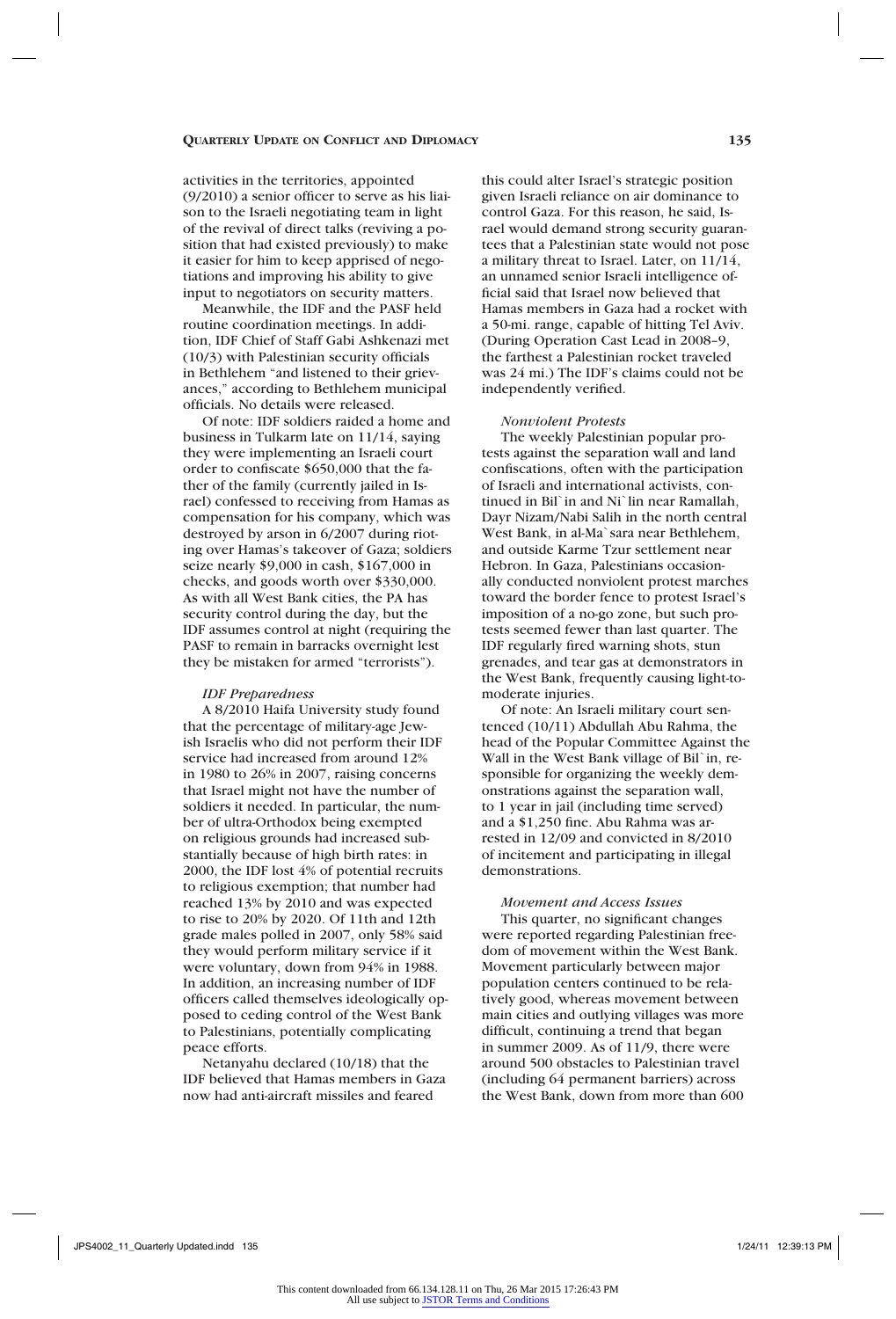amounts of fodder and wheat were reduced. Israel's argument that the conveyor belt used to move the items could only tolerate so much capacity was unconvincing, since Israel habitually allowed far higher total weekly volume of wheat and fodder to make up for extended closures. OCHA

Similar to last quarter, Israel typically permitted weekly imports of around 4,000 tons of fodder and around 2,500 tons of wheat through the Qarni crossing. However, when special allocations of construction aggregate were allowed in for approved UN or municipal projects, the

noted (11/11) that Israel kept the wheat supply inside Gaza relatively steady at the amount needed to feed the population for 8–10 days, but not enough to allow stockpiling for emergencies. At the close of the quarter, nearly 300 truckloads of wheat waiting to cross Qarni were denied immediate access by Israel.

Of note: This quarter, Israel approved 13 UNRWA construction projects in Gaza, representing 1.7% of UNRWA's Gaza reconstruction plan. Even with the approval, Israel was slow to grant entry to the necessary building materials. As of 10/26, UNRWA had requested access for 226 truckloads of goods specifically allocated for the projects, but only 39 were granted entry. OCHA noted (9/3) that "major private reconstruction and the revival of the private sector continue to be limited by Israeli restrictions on both construction materials and exports."

In addition, Hamas officials in Gaza complained (ca. 8/26) to the Universal Postal Union that Israel had imposed a "postal blockade" on Gaza and that no mail seemed to be getting through. Israel claimed (8/26) that the PA in the West Bank was to blame because it had not appointed a replacement for the PA official responsible for mail transfers to Gaza, who was recently arrested by the IDF.

Access to water and electricity also remained far below demand. On 8/25, Israel increased industrial fuel imports to Gaza, allowing Gaza's electricity plant to run on 2 turbines instead of 1 for the first time since 2/2010, cutting rolling power outages across the Strip from 8–12 hrs./day to 4–6 hrs./day through early 11/2010. Still, limits on fuel meant Gaza's electricity production was 30% below demand and 50% below capacity. OCHA noted (9/17) that "although power cuts were reduced by almost half following this 8/25 increase in fuel supply, the daily life in Gaza, as well as the provision of essential services, including regular water supply, sewage treatment and removal, and the functioning of health services, continue to be affected by the chronic lack of electricity." In early 11/2010, Israel for no apparent reason reduced fuel imports by 36%, causing outages to increase back to 8–12 hrs./day through the end of the quarter.

OCHA and the World Food Program issued (8/19) a report (see Doc. A1) on the toll of Israeli restrictions on Gaza

Sukkoth (9/22–30).

quarter.

totally banned.

in early 2009. Though the number of obstacles was still very high, many were unmanned or were open for longer hours than previously. The IDF imposed general closures on the West Bank for the Jewish holidays of Yom Kippur (9/17–18) and

Of note: Israeli border police prevented (11/3) former PA PM and negotiations adviser Ahmed Qurai` from crossing into Jordan via the Allenby Bridge, citing a previously unannounced decision by the government that from now on only Pres. Abbas and PM Fayyad would receive "special treatment." Israeli security officials said (11/3) that the decision had to do with recent statements by Qurai` denouncing Israel's settlement policy. There was no indication that other Palestinians issued VIP passes to exit the West Bank had their privileges revoked before the end of the

Gaza, meanwhile, remained under siege. Personal travel into and out of the Strip was (since 6/2010) easier for humanitarian cases seeking exit via Rafah, but overall was still highly restricted, particularly for individual travel to and from Israel via Erez. Imports of humanitarian and limited commercial goods through Kerem Shalom crossing averaged around 1,000 truckloads per week (38% of the weekly average before Hamas's takeover of Gaza in 6/07), with food items making up 50-65% of imports (compared to 20% before the siege)—an indication that imports were still providing subsistence rather than economic stimulation. Imports dropped significantly during the Jewish holidays (9/17–30) to around 800 trucks (29% of the weekly average before Hamas's takeover), but returned to around 1,000 truckloads/week thereafter. Exports remained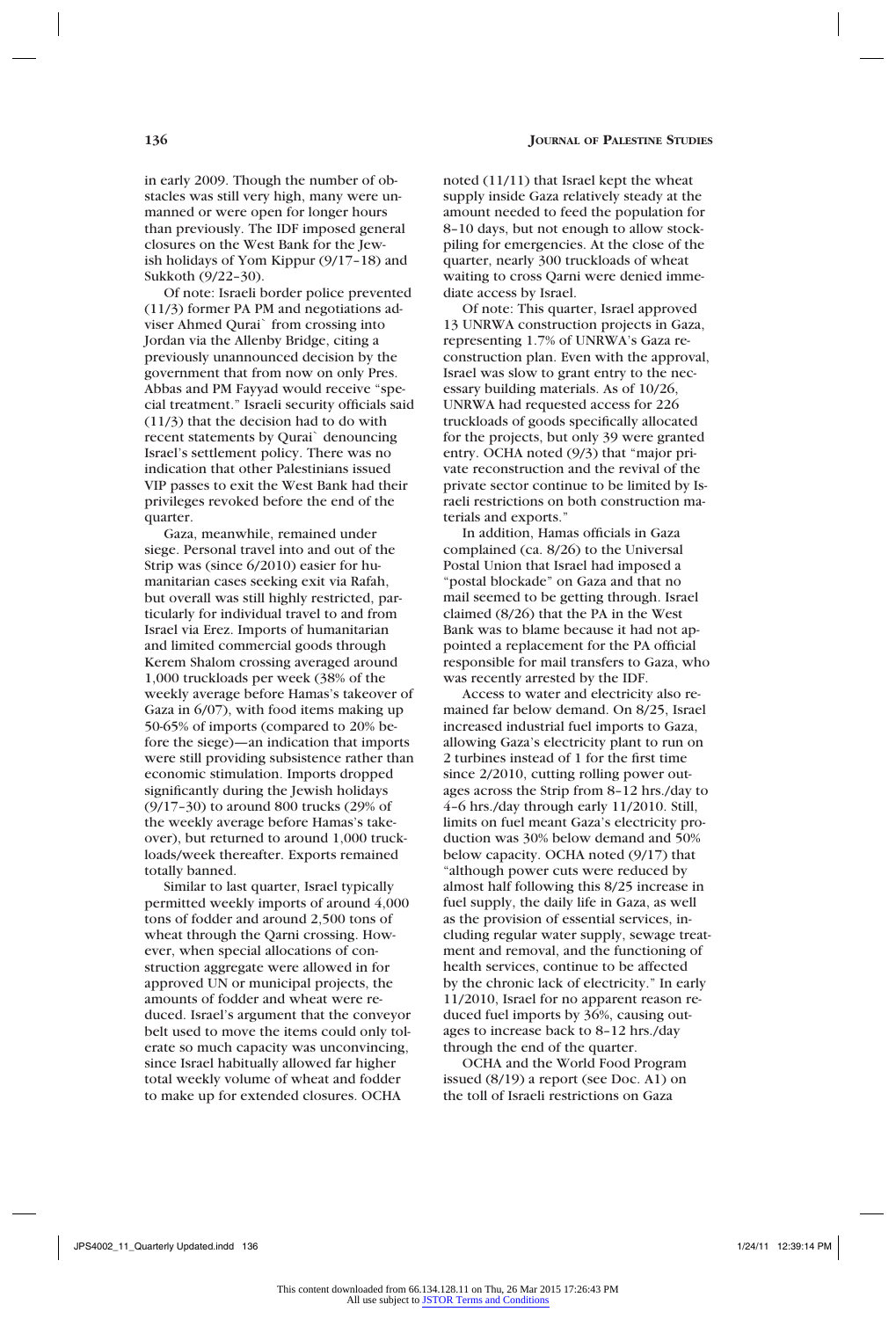livelihoods since the outbreak of the al-Aqsa intifada in 9/00, concluding that 12 percent of Gazans (178,000 out of 1.5 m.) had lost their livelihoods or been severely affected by Israeli security policies, especially along the borders (land and sea), and criticizing Israel for failing to clearly inform Gazans where they can and cannot live and operate. Damage to border farms and property over the past 5 years was estimated at \$308 m., while losses to fishermen over the same period were estimated to be \$26.5 m.

Also of note: In compliance with a Freedom of Information Act request placed by the Israeli human rights group Gisha, the Israeli government released (10/21) 3 previously classified documents outlining its policy on restricting goods entering Gaza prior to the 6/2010 easing in response to the *Mavi Marmara* incident. The documents indicated that contrary to government assertions that restrictions were imposed solely for security reasons, as required by international law, Israel had a "policy of reduction" intended to pressure Gazan civilians (see Doc. C3).

#### *Judaization of Jerusalem*

As noted in the main Israeli-Palestinian Conflict section above, Israel at critical points during the quarter announced major new projects in East Jerusalem intended to entrench the Jewish presence and thereby strengthen Israel's claim that Jerusalem must "remain Israel's undivided capital." These efforts included approval of a new settler-only bypass road linking Ma'ale Adumim settlement with East Jerusalem's new E1 settlement area (8/16); 238 new settlement housing units in Pisgat Ze'ev and Ramot settlements (10/15); and another 320 new units in Ramot and 978 in Har Homa/Jabal Abu Ghunaym (11/8). At the close of the quarter, Israel's Jerusalem municipal authorities issued (11/8) a report stating that they were currently building more than 13,500 housing units for Jews in various Arab neighborhoods in East Jerusalem.

Once again this quarter (cf. Quarterly Update in *JPS* 157), the East Jerusalem neighborhood of Silwan (where some 400 settlers live among 30,000 Palestinians) and the nearby Palestinian suburb of Issawiyya were hotspots of conflict. In Silwan, almost daily low-grade clashes occurred throughout the quarter (see

Chronology for details), with local Jewish settlers frequently stoning Palestinian residents and vandalizing Palestinian homes (particularly near the Beit Yonatan settlement building named for Jonathan Pollard). Many of the clashes erupted around the Palestinian sit-ins held weekly after Friday prayers in the al-Bustan area of Silwan to protest Israel's plans (announced in 3/2010) to demolish homes and businesses in the area for creation of an archeological park to accommodate settlers. In at least one instance (on 8/26), Jewish settlers attempted to break into al-`Ayn Mosque, sparking confrontations. In addition, the Israeli security forces frequently raided Silwan to detain Palestinians for questioning (e.g., 8/30, 9/20, 10/11, 10/31, 11/9).

Serious clashes in Silwan erupted twice this quarter: On 9/22, a private Israeli security guard patrolling the Beit Yonatan perimeter fatally shot a Palestinian, sparking massive street clashes that spread throughout East Jerusalem pitting stone-throwing Palestinian youths against Israeli security forces firing tear gas, stun grenades, and water cannons. The security guard, who was questioned and released by Israeli police, said he opened fire with his automatic weapon because he felt he was in mortal danger when local Palestinians blocked and stoned his car. During the clashes, which continued in and around Issawiyya until late on 9/25, the IDF's heavy use of tear gas in residential areas caused the death (9/23) of a Palestinian toddler. Another 99 Palestinians (including 17 children) and 9 Israelis were injured (7 lightly, 2 moderately); 70 Palestinians were arrested; and 8 settler vehicles and an Israeli tourist information center were vandalized. The second round of serious clashes, already mentioned, took place on 10/24, after Israeli municipal authorities in Jerusalem approved an extensive development plan that included breaking a new passage through the ancient wall surrounding Jerusalem to give Silwan settlers quick access to the Western Wall.

In Issawiyya, a major raid by Israeli tax authorities and border police on 11/9 that involved sealing the village and raiding businesses in search of Palestinians tax evaders sparked 2 days of clashes between border police firing rubber-coated steel bullets and stone-throwing Palestinian youths, leaving at least 19 Palestinian children (ages 10–15) and 1 border policeman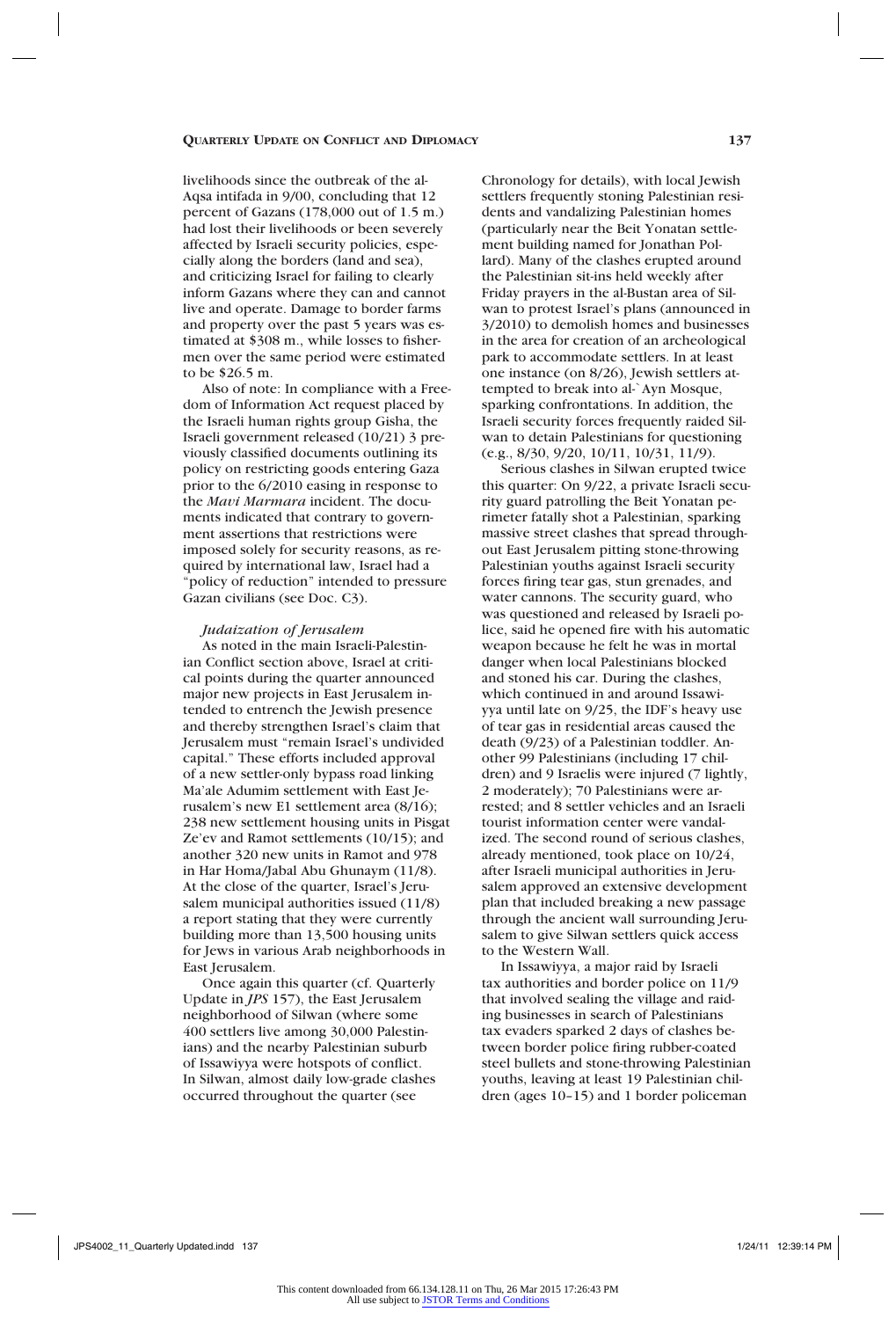injured (see Chronology for details). Clashes also erupted on 9/18, when stonethrowing youths protested Israel sealing routes to Jerusalem for the Yom Kippur holiday; 7 Palestinians were injured.

Also of note: Israel's Gihon Water Company sent (ca. 9/1) a letter to churches and convents in the Old City of Jerusalem warning that their water service would be cut off if they did not immediately pay water consumption fees accumulated since 1967. Gihon did not follow through on the threat before the end of the quarter. Historically, religious establishments in Jerusalem have been exempted from such fees.

## *House Demolitions and Land Leveling*

This quarter, 3 Palestinian homes were demolished (compared to 12 last quarter). All 3 were located in East Jerusalem and the IDF ordered all 3 Palestinian families to raze the homes themselves or cover the government's cost of doing so. Israeli authorities also demolished (10/27–11/2) 11 other Palestinian structures in East Jerusalem (including a Palestinian car wash and an auto repair shop).

Of note: The Applied Research Institute– Jerusalem reported (9/27) that during the temporary settlement freeze, Israelis confiscated 5,906 d. of Palestinian land and leveled 920 d. for settlements and security related projects.

#### *Separation Wall*

Construction on Israel's separation wall remained largely dormant this quarter, as has been the case for several years on the grounds of government budget constraints. This quarter, IDF began (9/18) installing 12-m-high concrete barriers along a new segment of the separation wall northeast of Jerusalem that will separate Shu`fat r.c., Anata village, and the neighborhoods of Ras al-Khamis, Ras Shihada, and al-Salam from central Jerusalem.

#### *Settlers and Settlements*

The number of individual incidents of settler violence reported this quarter was up more than 140% (53 compared to 22 last quarter) as a result of the settlement freeze dispute. Most incidents occurred in Nablus (16), with the others distributed as follows: Hebron and Qalqilya (8 each), Ramallah (7), East Jerusalem and Salfit (4 each), Bethlehem (3), and Tulkarm (2). The exact location of 1 incident was not

reported. Incidents this quarter included the following settler actions: attempting to occupy Palestinian homes (8/23, 8/31, 9/20, 9/22); seizing or attempting to seize Palestinian land to expand existing settlements and outposts (9/1, 9/20, 3 on 9/25, 10/10, 10/12, 10/24–29, 11/1); committing arson in a mosque (10/4) and school (10/20); attempting to occupy a mosque (8/26); pumping settlement wastewater onto Palestinian agricultural land and polluting 10s of dunams of cropland (a tactic first used last quarter; see Quarterly Update in *JPS* 147) (10/17, 10/27); burning, uprooting, or cutting down trees and crops (8/16, 8/23, 9/1, 9/19, 9/25, 10/15, 10/19, 10/23); attempting to steal livestock or olive harvests (10/3, 10/10, 10/25); beating or harassing Palestinians (8/27, 8/31, 10/8, 10/16, 11/4); stoning passing Palestinian vehicles (8/17, 3 on 8/31, 9/1, 3 on 9/2, 9/3, 9/4, 10/20, 10/31, 11/11); vandalizing Palestinian property, including a cemetery (9/1, 10/22, 10/24); and entering Palestinian population centers under IDF guard to pray (8/22, 9/25, 11/4). In addition, Jewish settlers opened fire on Palestinians in 2 incidents  $(10/15, 10/20)$ , causing no injuries. There were 2 cases of Jewish settlers deliberately running down Palestinians with their cars (10/8, 11/14), injuring 2. (Another 2 Palestinians were run down by a settler in Silwan during the riots there, which are not included in the statistics of isolated incidents above; see "Judaization of Jerusalem" for details.) The IDF also raided (9/29) several Palestinian homes in the Bedouin community of al-Hadidiyya in the Jordan Valley after complaints by local Jewish settlers that the Bedouin were stealing water from Ro'i settlement; and raided (10/20) a coal plant near the separation wall w. of Jenin, confiscating 40 tons of wood and sealing the building because

Of note: On 8/29, more than 50 Israeli actors protested their management company's decision to schedule a performance in a new theater in Ariel settlement, deep in the West Bank, asking the company to restrict performances to "sovereign Israeli territory within the 1967 lines." In response, Israeli Knesset mbrs. threatened (8/29) to cut economic support to government funded theater groups that refuse to perform in the settlements, saying the government will "not fund boycotts" directed

local Jewish settlers had complained it was

a nuisance.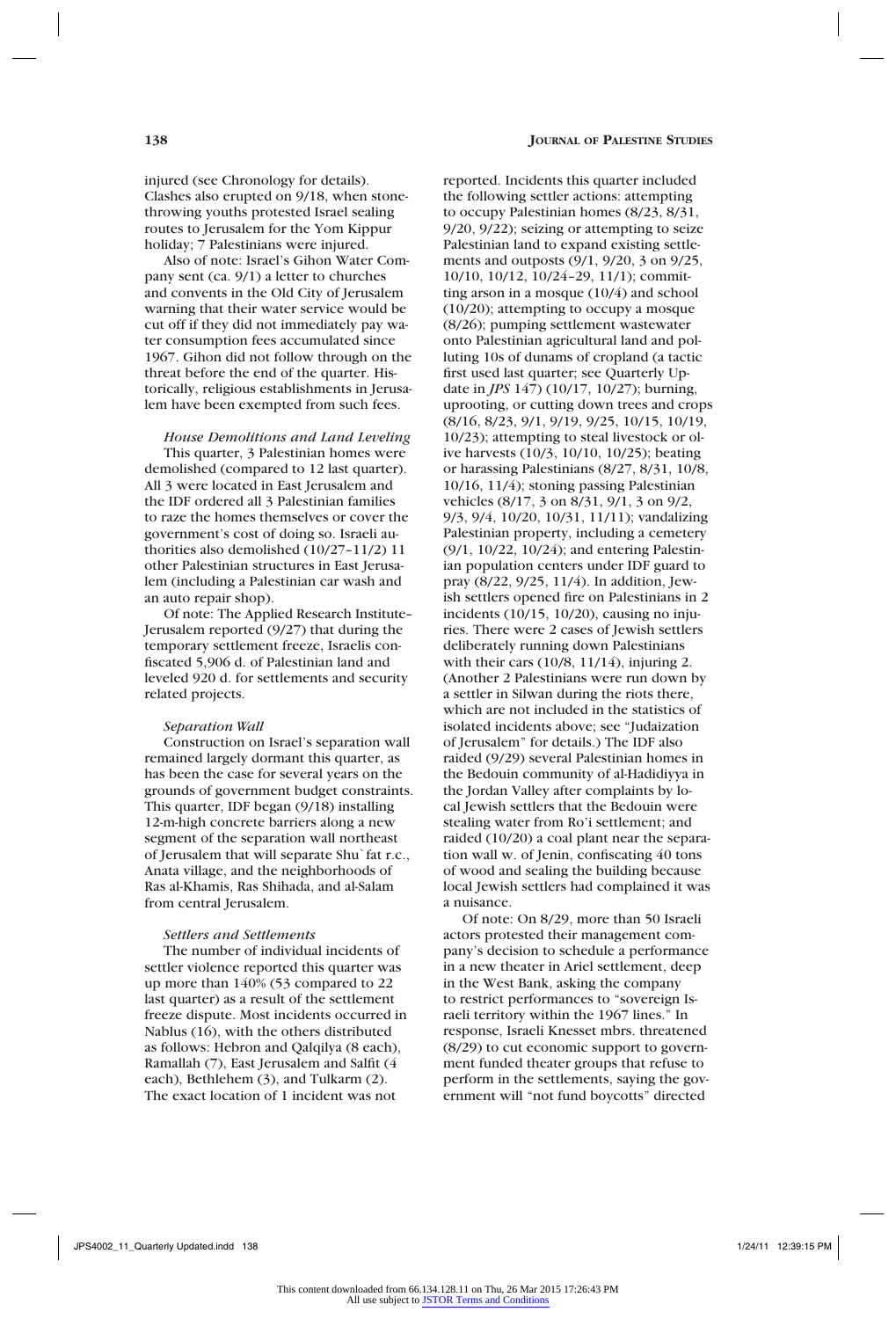at Israeli citizens. Soon after, more than 150 leading Israeli academics and writers, including Amos Oz and Dan Grossman, issued a statement in support of the actors. By 9/7, more than 150 internationally respected theater and film professionals, such as Pulitzer-winning playwright Tony Kushner, veteran actress Vanessa Redgrave, and comedienne Rosanne Barr, added their support.

## *Palestinians of Israel*

On 10/27, 100s of Israeli police escorted 10s of right-wing Jewish extremists chanting "death to terrorists" on a march through Umm al-Fahm, the second largest Israeli Palestinian town in Israel, in a show of force, sparking stone-throwing clashes with Palestinian residents. Israeli police responded with tear gas, stun grenades, and batons to break up the riot. Around a dozen were injured on each side (including 2 Israeli Arab MKs), and 10 people were arrested. The Jewish Israeli extremists represented Zo Artzeinu (This is Our Land), a group opposing any negotiations with Arabs or relinquishing territory to them.

The chief rabbi of the town of Safad in Israel called on (ca. 10/20) Jews in the mixed city not to rent apartments to non-Jews. Days later, on 10/24, clashes erupted between Jews and Arabs in the town after Ultra-Orthodox Jews stoned Arab students at a local medical school renting apartments in the city. Police sent reinforcements to patrol and the clashes subsided by late night. No serious injuries were reported.

Arab-Israeli activist Ameer Makhoul, detained in 5/2010 on charges of spying for Hizballah (see Quarterly Update in *JPS* 157), pleaded guilty on 10/27 in exchange for a plea deal that would send him to prison for up to 10 years. Sentencing was set for  $12/5/10$ .

## **Intra-Palestinian Dynamics**

The internal Palestinian situation remained largely the same this quarter. Gaza and the West Bank remained divided between Hamas and Fatah, respectively, with no progress toward national reconciliation and no move to hold elections. Hamas and Fatah both targeted members of the opposing faction in the areas they controlled

in an effort to solidify their power bases, but no open violence or clashes were reported.

#### *National Unity Talks*

Egyptian intelligence chief Suleiman met with Hamas leader Khalid Mishal in Saudi Arabia in early 9/2010 to push for renewed national unity talks between Hamas and Fatah. On 9/25, delegations headed by Mishal and senior Fatah official Azzam al-Ahmad met for 3 hours in Damascus. This marked the first serious movement on unity talks since 2009, when Cairo effectively suspended its mediation after Hamas refused to sign onto an Egyptian-drafted national unity deal approved by Fatah (see Quarterly Update in *JPS* 154). While remaining in regular contact with the sides, Egypt had demanded that further talks be based on its 2009 proposal. The sides confirmed (9/25) that the Damascus talks were held on the basis of this proposal (marking a concession by Hamas, which had considered it a nonstarter) and that the sides reached a consensus on reforming the PLO and technical issues related to holding elections (reportedly including changes to the structure of the Central Elections Committee and establishment of an elections court). Security issues were also discussed, but no agreements were reached. The parties agreed to meet again on 10/20.

In the run-up to the 10/20 meeting, 2 events took place that led to a postponement. On 10/5, a PA security court in Ramallah sentenced IQB member Alaa Hisham Diab to 20 years in prison for his participation in a 5/2009 shootout in Qalqilya that left 3 PASF officers and 2 IQB members dead. (The raid, initiated by the PASF, had sparked the deadliest PASF-Hamas clash in the West Bank since 6/2007; see Quarterly Update in *JPS* 153.) Hamas denounced (10/5) the verdict, noting the apparent "lack of legality of the courts that issue these verdicts" and the timing of "these verdicts . . . while there is talk of coming closer to reaching internal reconciliation." Days later, at the Arab League session on 10/8, Abbas and Syrian pres. Asad traded sharp words over Syria's criticism of Abbas's initial decision to return to direct talks with Israel. In protest of Asad's comments, Abbas requested that the national unity talks be moved to another capital, but Hamas refused and talks were delayed indefinitely.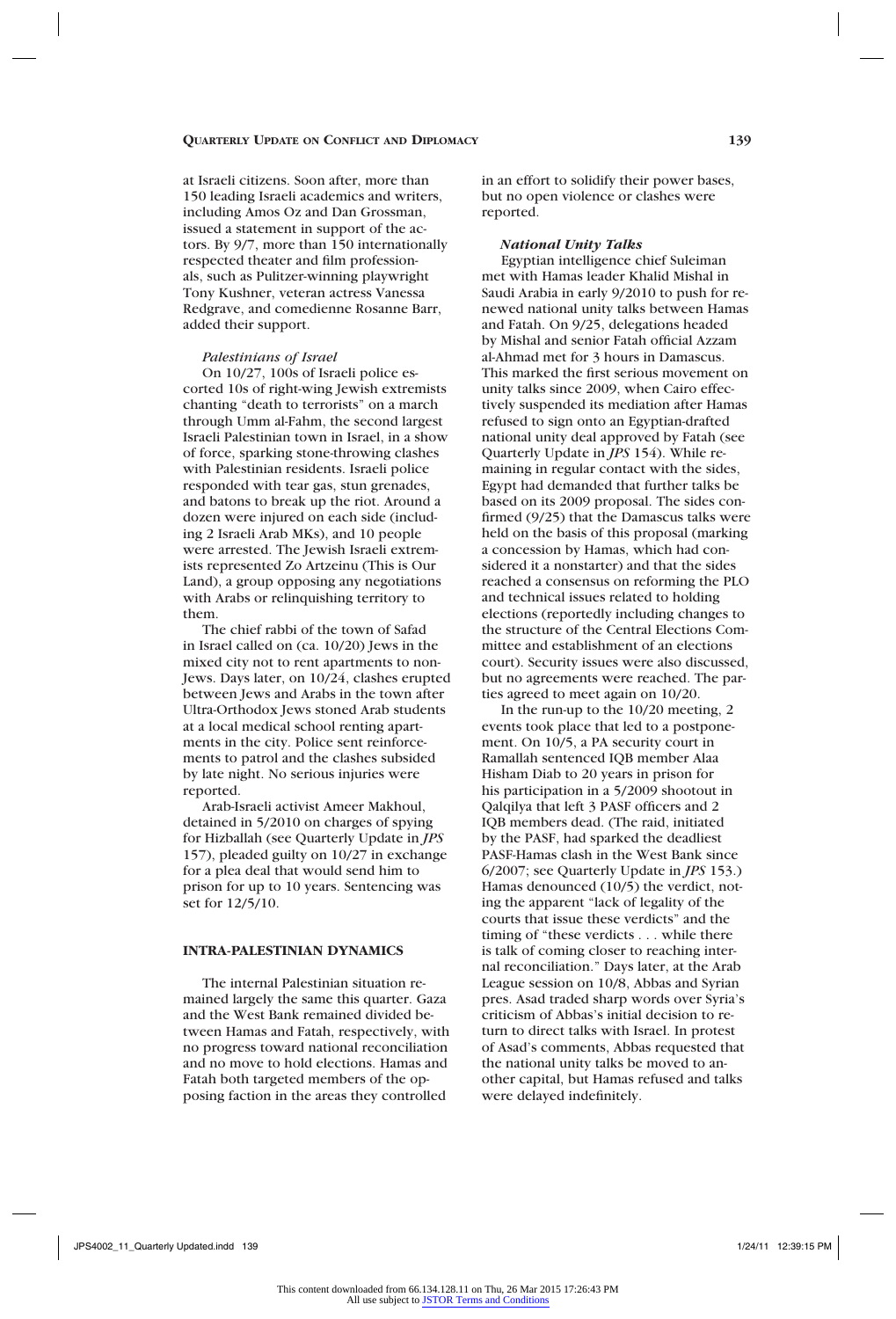The dispute was eventually defused by quiet diplomatic exchanges between Ramallah and Damascus. On 10/28, Hamas and Fatah announced plans to hold the 2d round of national unity talks in Damascus ca. 11/11 to focus on security issues, including options for unifying security forces units (structure, jurisdiction of respective security forces, etc.), but no meeting was held before the end of the quarter. Critics complained (e.g., *al-Ayyam* 10/27) that the sides were entrenching themselves in superficial power-sharing debates instead of discussing serious issues facing the Palestinians (e.g., Netanyahu's maneuvers to prejudge final status, the need for a strategy to achieve independence and statehood) and how to address them as a nation.

Of note: On 10/27, IDF troops and intelligence units raided the homes of 2 local Hamas leaders and 1 local Islamic Jihad leader in Jenin in order to "speak with them." The men stated that intelligence officers' questions focused on relations between the PA and Hamas, prospects for national reconciliation, Israeli-Palestinian negotiations and prospects for peace, the PA dismissal of Hamas members from public sector jobs, and the financial and political restrictions on Hamas. The Shin Bet later acknowledged (11/8) meeting with a number of Hamas activists in the West Bank, including important Hamas figures from the Jenin area, "in an effort to gauge their responses to recent diplomatic initiatives and changes on the ground," and stated that none of the men, all recognized political figures, was considered to be involved in armed resistance. The PA reportedly (*Ha'Aretz* 11/8) complained to Israel about the visits. Of note: Shin Bet made similar approaches to al-Aqsa Martyrs Brigade (AMB) members in the initial stages of working out the 2007 amnesty deal for some 200 AMB members that helped to calm the West Bank security situation significantly (see Quarterly Update in *JPS* 145).

## *Opposition to Direct Talks with Israel*

Once again this quarter, Abbas faced widespread popular criticism for his approach to the peace process. In addition to the Hamas attacks on 8/31–9/2 (see "The Washington Summit" above), Islamic Jihad head Abdallah Shallah, addressing (10/29)

by phone a Gaza rally attended by 10,000s to commemorate Islamic Jihad's 23d anniversary, denounced the PA for even a temporary resumption of direct talks with Israel, saying that any formal agreement with Israel was "forbidden religiously and politically" and that the duty of all Palestinians was to "eliminate" Israel.

Meanwhile, whereas the PA generally ignored the Islamist opposition, it seemed quite threatened by the centrist-leftist opposition. In an incident in Ramallah on 8/25, plainclothes PASF and/or general intelligence officers broke up a meeting of 200 Palestinians opposition figures (a coalition including members of the Democratic Front for the Liberation of Palestine, Popular Front for the Liberation of Palestine, Palestinian People's Party, and the Democratic National Initiative) that had convened to draft a statement protesting Abbas's 8/23 agreement to renew direct negotiations with Israel without guarantees of an extended and expanded settlement freeze. Uniformed PASF officers waiting outside questioned the participants as they left. The ad hoc coalition had secured the signatures of 700 prominent Palestinians on an earlier statement opposing any negotiations not based on international rights and law.

In addition, both Abbas and PLO Exec. Comm. Secy. Gen. Yasir `Abid Rabbuh came under fire for comments on the Palestinian position. Reacting to Netanyahu's 10/11 call on the Palestinians to recognize Israel as a Jewish state in exchange for a limited extension of the temporary settlement freeze, `Abid Rabbuh stated (10/13) in an interview that the PLO would be willing to recognize Israel as a Jewish state in the context of Israel officially declaring its borders to be its 1967 lines, without the West Bank, Gaza, or East Jerusalem, sparking calls for his resignation for "jeopardizing the fate of Arab citizens of Israel" and their pursuit of equal rights. Similarly, Abbas was denounced for his statement in an interview on Israeli TV (10/18) that the PLO would be willing to give up all "historical rights" in return for the establishment of a Palestinian state in the territories occupied in 1967, which Palestinians read as his apparent willingness to cede the Palestinian refugees' right of return. Asked to clarify, PA Information M Ghassan al-Khatib explained (10/18) that "Abbas was alluding to other historical rights, such as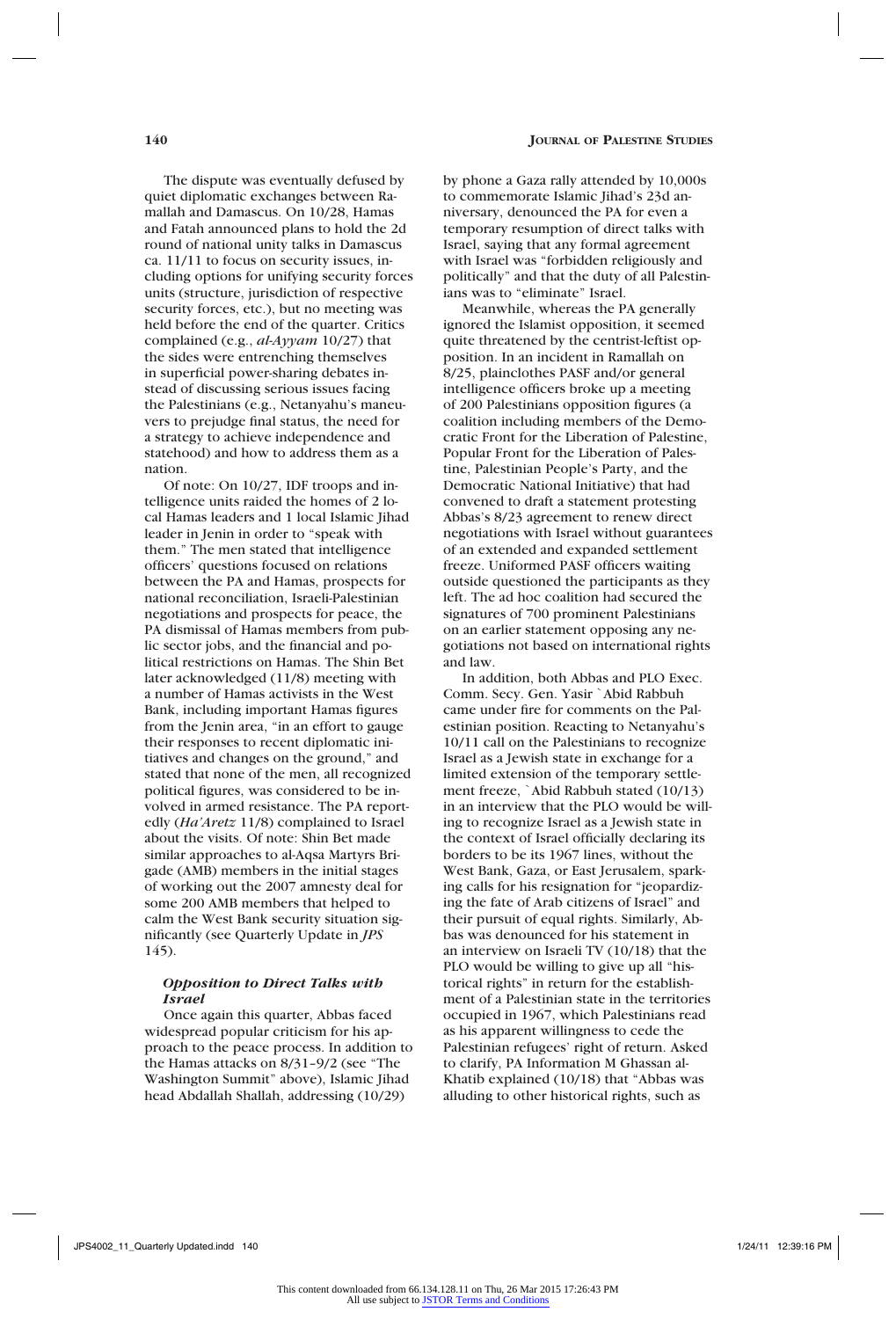Palestinian ownership of land in what is now Israel"—a statement that was equally condemned by many Palestinians.

Also of note: More than 20 Palestinian organizations in Europe signed (9/9) a letter criticizing Abbas for opening direct talks with Israel, warning that diaspora Palestinians would not tolerate concessions on Jerusalem or the right of return. Signatories included the General Secretariat of the Conference of Palestinians in Europe, the Association of Palestinian Engineers in Europe, the Association of Palestinian Women in Europe, Palestinian Doctors in Europe, and Palestinian Return Centre (London).

#### *PA's West Bank Rule*

The PA continued to work toward PA PM Fayyad's goal of laying the groundwork for a Palestinian state by the end of 2011 and kept up efforts to undermine Hamas in the West Bank. In the wake of the 8/31 Hamas shooting that left 4 Jewish settlers dead, the PASF rounded up 100s of suspected Hamas members in the West Bank. Denouncing the sweep, a representative of the Palestinian independent human rights group al-Haq noted (*WT* 9/1) that human rights groups were increasingly noting a "surprising symmetry in the abuse that the U.S.-backed government of [PA] pres. Abbas in the West Bank and his Iranianbacked rivals Hamas in Gaza inflict on each other," deepening interfactional rivalry. Later, in 9/2010, 12 Palestinian civil society groups issued a statement accusing the PA security forces of having "adopted a pattern of oppressive policies to stifle political dissent and to generate a sense of intimidation within Palestinian society" by targeting suspected Hamas supporters for arrest and harassment. In addition, Human Rights Watch reported (see Doc. D3) that as of 10/20 more than 100 cases had been filed in 2010 by Palestinians alleging torture at the hands of PA security services (including the police, preventive security, and general intelligence).

In late 9/2010, the PASF arrested a reporter for a news outlet sympathetic to Hamas and detained him for more than a month after he was tagged in a Facebook image insulting Abbas. Palestinian rights activist Mustafa Ibrahim said (11/11) that both the Hamas government in Gaza and Abbas's PA were monitoring Facebook and had created fake Facebook profiles

to identify and monitor dissidents. Earlier in 9/2010, a Gaza man was detained by Hamas-affiliated police after posting an article critical of Hamas on Facebook.

The PA hosted (ca. 11/1) a mass wedding of 47 couples in Nablus. The idea originated with local officials wanting to promote Nablus's image, but the mass wedding was also partly a challenge to the Hamas leadership in Gaza, which routinely conducts mass weddings for poor Palestinians unable to cover wedding costs (roughly \$5,000). Among the new initiatives taken by Abbas's PA this quarter:

- The PASF for the first time (11/3) arrested a Palestinian for selling goods made in a Jewish settlement, in implementation of the PA's 4/2010 law prohibiting the sale of settlementproduced products (see Quarterly Updates in *JPS* 156–57). The defendant was jailed in Bethlehem pending trial.
- The PA announced (10/25) that foreign journalists visiting the West Bank via Israeli media facilitators were "unwelcome"—a move seen as an attempt by the PA to control its media image abroad. The degree to which the PA enforced this was unclear.
- After weeks of monitoring by the PA General Intelligence Service, PA police in Qalqilya arrested (11/10) atheist blogger Walid Husayin for posting satirical diatribes against the Qur'an on Facebook, marking the first time the PA has arrested anyone for their religious views. The charges against him of heresy for "insulting the divine essence" could carry a sentence of life in prison.
- In early 10/2010, the PA Education Min. approved for trial use in 2 Jericho high schools a history textbook, *Learning the Historical Narrative of the Other*, which teaches both the Israeli and Palestinian "narratives." The book, released in 2009 and produced by a Swedish-funded Israeli-Palestinian collaboration to promote coexistence through education, had already been banned by Israel's Education Min. in 9/2010.

## *Hamas in Gaza*

Hamas's acting PM Haniyeh stated (10/27) that Hamas was ready to start an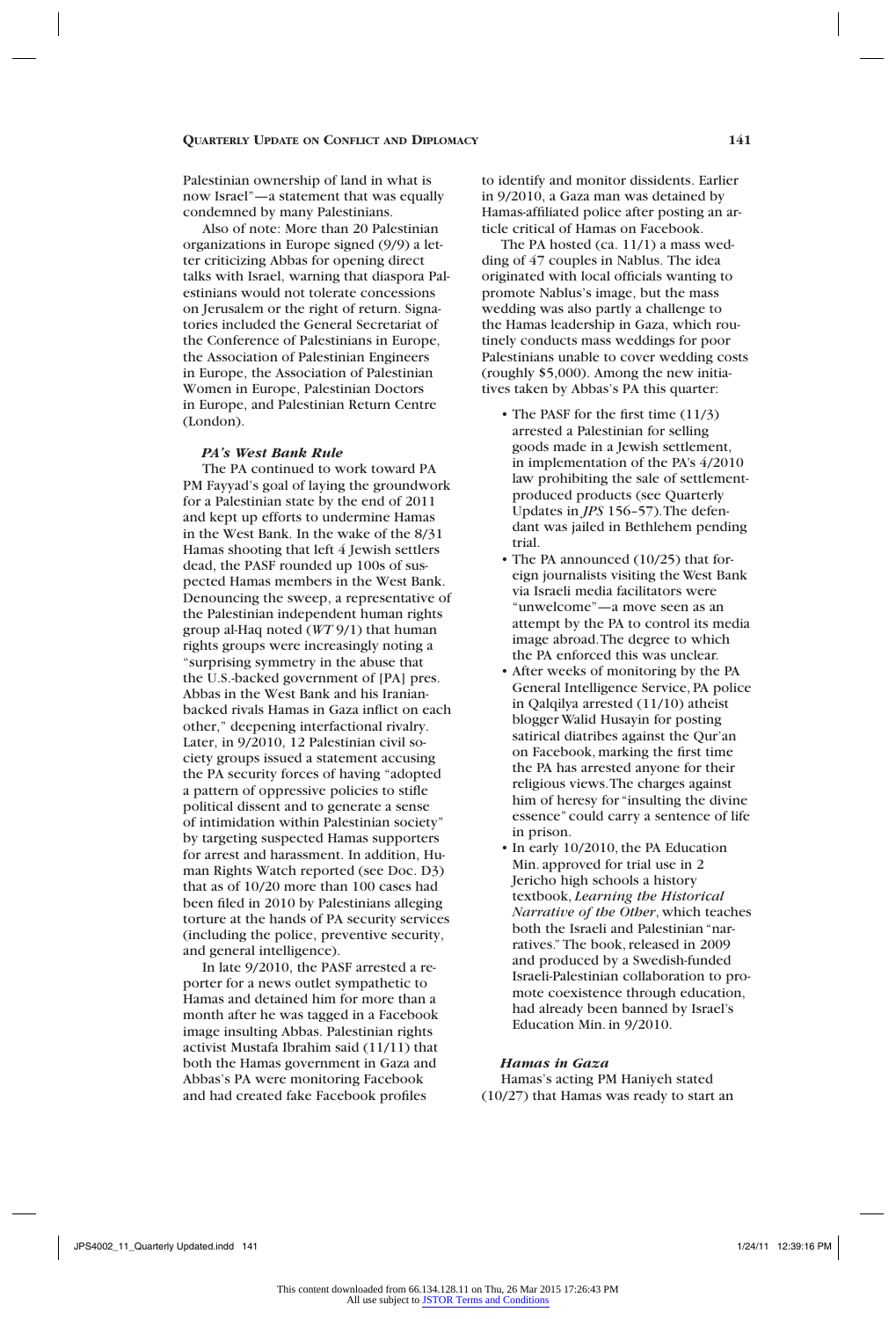open dialogue with the West: "We need to clarify to the international community our stance and vision about the Palestinian-Israeli conflict. . . . The West needs to listen to the Hamas' voice directly, not from the others." Days later (on  $10/31$ ), Hamas's acting FM Mahmud Zahar reiterated warnings that Gazans who fired rockets at Israel faced possible arrest for violating an interfactional agreement (made just after Operation Cast Lead ended in 1/2009; see Quarterly Update in *JPS* 151) not to initiate strikes on Israeli targets.

To bolster Hamas's Islamist credentials and in apparent response to Salafist challenges, Hamas authorities in Gaza ordered store owners to remove (by 9/1) mannequins displaying lingerie from shop windows. (For similar steps last quarter, see Quarterly Update in *JPS* 157.)

On 9/19, 25 unidentified gunmen (suspected Salafists) set fire to a popular water park—completely destroying it—and beat the 2 night watchmen. Of note: On 10/18, Islamic Jihad in Gaza issued a statement that its "leadership has taken a crucial decision to disown all members who go out on impromptu missions or under the banner of other organizations, such as those who refer to themselves as Salafists." Significantly, however, the statement did not explicitly bar members from participating in the PRCs, an umbrella group comprising members of all Palestinian factions.

On 9/23, a Hamas military court convicted a Palestinian of collaborating with Israel and sentenced him to death by firing squad. Gaza's Court of First Instance sentenced (11/2) a Palestinian man to death by hanging for kidnapping and killing a 9-yr.-old girl in 2004. Neither sentence was carried out this quarter. Hamas authorities revived the death penalty in 4/2010 for the first time since 2005. Since then 5 Palestinians have been executed: 2 for collaboration and 3 for murder (see Quarterly Update in *JPS* 157); 11 others have been sentenced to death. At least 2 Gazans were executed when the PA controlled Gaza (in 1996 and 2005).

## **Palestinian Opinion**

*The following data are excerpted from a poll conducted by al-Najah University's Center for Opinion Polls and Survey Studies between 17 and 19 September 2010. Results are based* 

*on a survey of 1,361 men and women from the West Bank (including East Jerusalem) and Gaza. The poll, the 41st in a series, was taken from al-Najah's Web site at www.najah.edu.*

## **1. Do you support or reject the PA's engagement in direct talks with the Israeli government?**

|                | West Bank | Gaza | Total       |
|----------------|-----------|------|-------------|
| a. I support   | 59.2%     |      | 52.4% 56.7% |
| b. I reject    | 36.8%     |      | 41.2% 38.4% |
| c. No opinion/ | 3.9%      | 6.4% | 4.8%        |
| Don't know     |           |      |             |

## **2. Do you expect failure or success of the direct talks between the PA and the Israeli government?**

|                | West Bank | Gaza  | Total       |
|----------------|-----------|-------|-------------|
| a. I expect    | 22.9%     |       | 23.6% 23.1% |
| success        |           |       |             |
| b. I expect    | 70.0%     |       | 64.2% 67.9% |
| failure        |           |       |             |
| c. No opinion/ | 7.1%      | 12.2% | $9.0\%$     |
| Don't know     |           |       |             |

**3. Do you think that the U.S. will succeed in exerting pressure on Israel to extend the freeze in the construction of buildings in the settlements and in East Jerusalem?**

|                | West Bank Gaza Total |      |             |
|----------------|----------------------|------|-------------|
| a. Yes         | 28.1%                |      | 24.4% 26.7% |
| b. No          | 69.0%                |      | 68.2% 68.7% |
| c. No opinion/ | 2.9%                 | 7.4% | 4.6%        |
| Don't know     |                      |      |             |

**4. Do you support or reject conducting talks between the PA and the Israeli government if Israel continues building settlements in the West Bank and East Jerusalem?**

|                | West Bank | Gaza | Total       |
|----------------|-----------|------|-------------|
| a. I support   | 13.9%     |      | 16.8% 15.0% |
| b. I reject    | 84.1%     |      | 78.0% 81.9% |
| c. No opinion/ | 2.0%      |      | 5.2\% 3.2\% |
| Don't know     |           |      |             |

## **FRONTLINE STATES**

#### JORDAN

King Abdullah remained in close contact with Israeli, Palestinian, and U.S. officials regarding the Israeli-Palestinian peace process throughout the quarter. However, outside of a minor mediation, Jordan's only significant action this quarter was to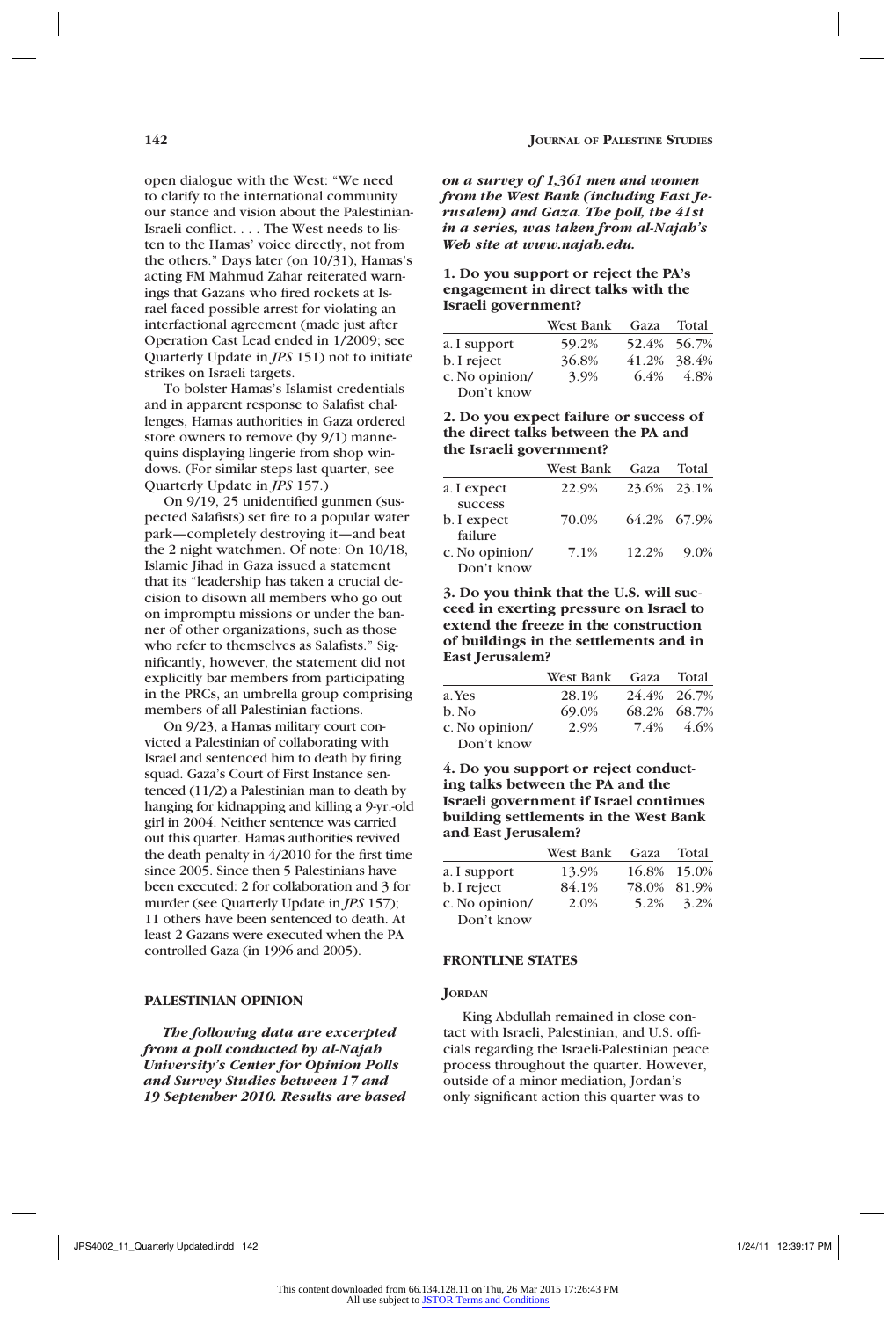postpone (10/4) the appointment of a new ambassador to Israel for the third time, preferring not to make the appointment while Israeli-Palestinian peace talks were in crisis.

Jordanians were far more occupied with internal politics in the run-up to parliamentary elections on 11/8. The king had dissolved parliament in 11/2009 amid growing public discontent (see Quarterly Update in *JPS* 155) and had delayed elections repeatedly since. Ultimately, Jordan's main opposition party, the Islamic Action Front (IAF), boycotted the vote, leading to a predictable win for pro-government candidates and tribesmen with strong ties to the monarchy. On 8/20, the *Washington Post* had run a special report noting that retired military officers, journalists, academics, and government workers in Jordan were increasingly complaining publicly about the country's direction, raising concerns that domestic instability could grow even after elections. Critics were specifically upset by Abdullah's growing restrictions on freedoms and tendency toward autocratic governance, lavish spending, moves to prevent unionization of government workers, and privatization efforts and subsidy cuts aimed at making Jordan more economically independent but disproportionally hurting government workers. Also cited were growing complaints of government corruption, Jordan's declining regional role, and domestic fears that the king would allow the Israeli-Palestinian conflict to be settled "at Jordan's expense" (i.e., with reference to Palestinian refugees).

#### **Lebanon**

As mentioned above (see "The 2d Round of Direct Talks"), following the resumption of direct Israeli-Palestinian talks, the U.S. announced (9/16–17) its intention to revive all bilateral peace tracks in hopes of securing a comprehensive Arab-Israeli peace. U.S. special envoy Mitchell first raised the possibility of Israeli-Lebanese talks with Pres. Michel Suleiman in Beirut on 9/17; Secy. of State Clinton followed up (ca. 9/24) in talks with Suleiman on the sidelines of the UNGA opening session in New York. Lebanon did not issue a public response to the U.S. appeal or make any apparent efforts to form a negotiating team. The country was too preoccupied

with domestic political tensions over pending indictments by the UN tribunal investigating the 2005 assassination of former PM Rafiq Hariri to focus on peace talks.

Of note, however: Netanyahu told UN Secy.-Gen. Ban on 11/8 that Israel intended to withdraw from the Lebanese village al-Ghajar on the Israel-Lebanon border, saying the cabinet was expected to approve the decision soon (though this did not happen before the end of the quarter). In the absence of Israeli details, al-Ghajar residents feared that Israel intended to withdraw from the northern part of the village only, and maintain control of the southern section. (For background on the al-Ghajar dispute, see the Quarterly Update in *JPS* 156.)

#### *UN Tribunal*

As the quarter opened, political tensions in Lebanon were high in anticipation that the UN tribunal investigating the 2005 Hariri assassination and other political killings would issue indictments as early as 9/2010 charging Hizballah members with involvement. Hizballah leader Hassan Nasrallah had made numerous televised appearances stating the movement would fight any charges brought against its members and strongly denying involvement, culminating in a 2-hour public broadcast on 8/9 laying out a case for Israel being behind the assassination. Pres. Suleiman, PM Sa'ad Hariri (Rafiq's son), and parliamentary speaker Nabih Birri had for weeks been in close contact with regional actors, including Syria and Saudi Arabia, urging them to help calm the domestic situation (see Quarterly Update in *JPS* 157 for background).

In light of Nasrallah's 8/9 claims, the UN tribunal had asked (8/11) Hizballah to turn over any evidence it had linking Israel to the killing. Hizballah turned over a dossier on 8/17, but on 9/3 the UN said the information was incomplete and asked Hizballah to turn over everything it had related to the assassination. Nasrallah refused (9/3), saying that he did not recognize the legitimacy of the tribunal and would cooperate only with the Lebanese judiciary.

As concerns over the indictments mounted, PM Hariri on 9/6 declared that it had been a mistake to accuse Syria implicitly in the early stages of involvement in his father's 2005 assassination, saying the allegations were politically motivated. Some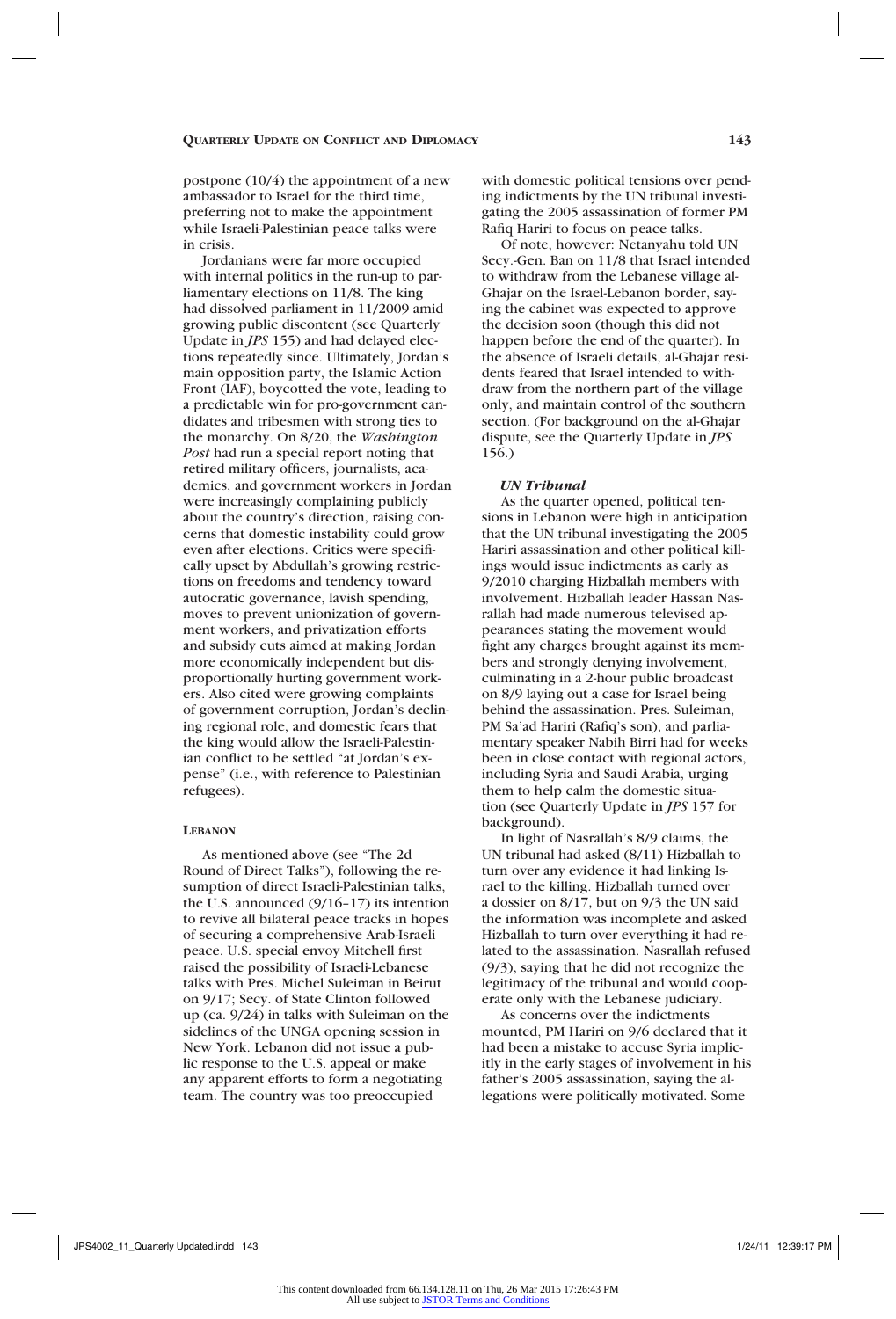analysts for some time had been predicting (e.g., *Asia Times* 7/31) that Hariri would be torn between defending the tribunal on the one hand and maintaining Lebanese stability as well as his own position (neither of which could be sustained without Hizballah support) on the other, and that he would ultimately choose the latter. Syria, meanwhile, itself turned up the heat on the tribunal, issuing (10/3) 33 arrest warrants against Lebanese and foreign officials (including Detlev Mehlis, the German prosecutor who led the early stages of the investigation implicating Syria), alleging that they had given false testimony to the tribunal. Members of Hariri's coalition called (10/3) the move "a shocking development in . . . the relations between PM Hariri and the Syrian leadership." The next day (10/4), Hariri himself went to Saudi Arabia to discuss the matter.

Concerned by Syria's moves and the impending visit to Lebanon by Iranian pres. Mahmud Ahmadinejad (announced 9/9; see "Ahmadinejad's Visit" below), Obama dispatched. Asst. Secy. of State for Near East Affairs Jeffery Feltman to Saudi Arabia (10/16) and Lebanon (10/17) to signal, in Feltman's words, Obama's strong belief that "the tribunal should be allowed to complete its work without interference and that the perpetrators must be brought to justice." Feltman also reassured Pres. Suleiman of the Obama admin.'s support of his government and of Lebanon's independence, sovereignty, and stability. Clinton phoned (10/20) Suleiman to express the same. Meanwhile, after meeting with Feltman, King Abdullah of Saudi Arabia asked Syrian pres. Asad to Riyadh for a meeting (10/18); no details were released.

Despite the U.S. intervention, Suleiman and Birri by 10/26 were reportedly (*Daily Star* 10/26, UNSCO daily brief 10/27) actively discussing with parties in Lebanon and major players abroad (e.g., Syria, Saudi Arabia, the U.S., France) possible ways to suspend the UN tribunal indefinitely to prevent it from causing further destabilization. The possibility of asking the tribunal to put its work on hold until the Lebanese judiciary completed its investigation into the 10/3 Syrian claims was strongly opposed by France and the U.S.

On 10/27, in an incident portrayed by some sources (e.g., *Economist* 11/11) as having been staged by Hizballah, members of an investigating team working for the tribunal were trapped in a Hizballahlinked Beirut medical clinic (where they had come on a prearranged visit to request documents and conduct interviews) by local women until the army extricated them. A televised evening speech by Nasrallah (10/28) warning that any cooperation with the tribunal would be considered "an assault on the resistance" was interpreted as a new level of pressure on and even threat to Hariri's government. Tribunal officials, who normally abstain from public comment, called (10/30) the address "a deliberate attempt to obstruct justice." In a more heated public exchange beginning on 11/11, Nasrallah warned that Hizballah would block any attempt to arrest its members in connection with the Hariri assassination, stating that "any hand that will touch any of them will be cut off," to which PM Hariri replied (11/14) that he would not give in to threats.

Meanwhile, in New York, where the UNSC had convened to discuss the deteriorating situation in Lebanon in light of the clinic attack, U.S. amb. to the UN Susan Rice accused (10/28) "Syria especially" of having shown "flagrant disregard for the sovereignty, territorial integrity, unity, and political independence of Lebanon" and accused Hizballah, Iran, and Syria of "believ[ing] that escalating sectarian tensions will help them assert their authority over Lebanon." In response, Syrian pres. Asad gave (10/29) a pointed interview to *al-Hayat* in which he criticized U.S. interventionism, asking: "Is Afghanistan stable? Is Somalia stable? Did they bring stability to Lebanon in 1983 [when the U.S. intervened in Lebanon's civil war]?"

By the end of the quarter, the UN tribunal had not handed down any indictments, which were now not expected until 12/2010 at the earliest and more likely not until the first quarter of 2011.

## *Ahmadinejad's Visit*

Amid tensions surrounding the UN tribunal, Iranian pres. Ahmadinejad announced (9/9) plans to make a state visit to Lebanon (10/13–14), marking the first trip to Lebanon by an Iranian president since 2003. Israel and the U.S. viewed the trip, in Israel's words (10/2), as "a provocative measure that could undermine regional stability and should therefore be cancelled." Some 250 Lebanese politicians and members of civil society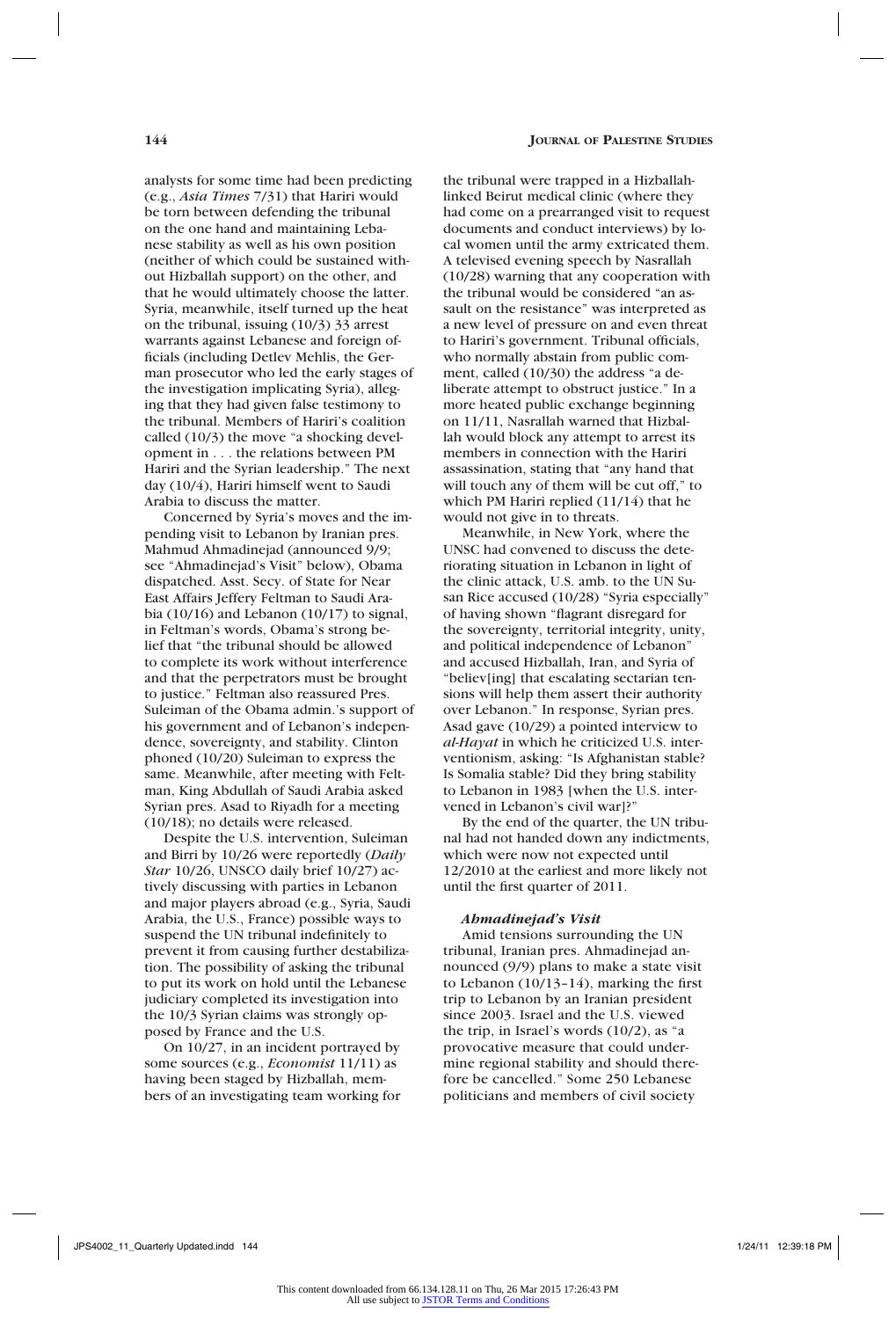issued (10/12) an open letter denouncing the trip as meddling in the country's internal affairs and increasing tensions in the country. Analysts, however, saw (e.g., *Guardian* 10/8) Ahmadinejad's primary motivation as escaping economic and political troubles and his growing unpopularity at home and burnishing his credentials as a defender of the Lebanese and Palestinians (though chants of "No Gaza, no Lebanon, my life for Iran" increasingly heard at Iranian opposition events in Tehran, such as Jerusalem Day celebrations on 9/3, cast this strategy in doubt). During the visit, Ahmadinejad met (10/13) with Pres. Suleiman and afterward stressed to the press that Iran sought a unified Lebanon and had no desire to aggravate political splits in the country. Ahmadinejad also met (10/14) with PM Hariri, toured the key s. Lebanon battle sites of the 2006 war, and addressed (10/14) a rally of 1,000s in the village of Bint Jubayl near the Lebanon-Israel border (largely destroyed by Israel in 2006 and rebuilt by Hizballah with Iranian funds), vowing that "Zionism will disappear" and "occupied Palestine will be liberated." Plans to inspect the border with Israel were dropped at the last moment.

Ahmadinejad's visit fueled efforts in Congress to revoke U.S. aid (both allocated and new) to the Lebanese army (see "Congress" below) at a time when some analysts (e.g., *NYT* 10/27) thought the U.S. was already late in shoring up the army to protect the U.S.'s Lebanese allies, noting the rising prices for weapons in Lebanon, indicating Hizballah and other factions were arming up.

### *Hizballah Military Capabilities*

In early 10/2010, Hizballah leader Hassan Nasrallah stated that his organization had increased its missile stock to 40,000, compared with 13,000 before the 2006 Lebanon war (during which Hizballah fired around 4,000 missiles). Separately, Hizballah founding member Mahmud Komati said (10/7) that Hizballah had no plans for aggression and only sought "to burnish its capacity to retaliate" against Israel to maintain deterrence. A report in *Le Figaro* (10/26) cited French intelligence sources as saying that Hizballah had 3 logistical units for the transfer of weapons originating in Iran from warehouses in Syria to Lebanon, suggesting the possibility of

Israeli preemptive strikes on the warehouses. The French sources estimated Hizballah to have 13,000 fighters.

On 10/27, the IDF confirmed that in 1997, Hizballah had successfully ambushed an IDF commando unit in s. Lebanon, killing 11 soldiers, by intercepting images and communications from IDF drones over s. Lebanon to track the unit's movements.

Also of note: On 9/19, the Israeli FMin. issued a press release stating that Netanyahu had informed (9/19) his cabinet of his failure to block Russia from selling antiship cruise missiles to Syria and feared the missiles would fall into Hizballah's hands.

#### *Spy and Collaboration Cases*

In a continuing crackdown on a suspected Israeli spy ring within Lebanon's telecommunications sector (see Quarterly Update in *JPS* 157), Lebanese authorities questioned (8/24) an unnamed Telecommunications Min. employee suspected of espionage. As of the end of the quarter, authorities had arrested more than 100 people on suspicion of spying for Israel since 4/09, a high proportion of whom were telecom employees, members of the security forces, and active duty soldiers.

A Lebanese military court sentenced (10/27) 31 Lebanese citizens and 1 Palestinian in absentia to 15 years in prison for collaborating with Israel. All 32, including a dozen women, left Lebanon with Israeli forces when Israel evacuated s. Lebanon in 2000. On 11/2, another 3 Lebanese were sentenced to death for spying on behalf of Israel; 2 had already fled the country, while the 3d confessed to having spied for Israel from 1999 to 2009. The sentences can be appealed.

#### *Other Security Issues*

This quarter, Lebanon publicly questioned (late 8/2010) whether some of the large natural gas deposits recently found off Israel's coast (worth hundreds of billions of dollars) might extend into Lebanese territory, with Hizballah vowing to defend Lebanon's "national treasures" and Israel warning that it would respond "with all of our ability to protect our interests." (For more details on the find, which sparked a royalties dispute between Israel and the U.S., see "U.S.-Israel Relations" below.)

On 8/24, members of Hizballah and al-Ahbash (a moderate, anti-Salafist Islamist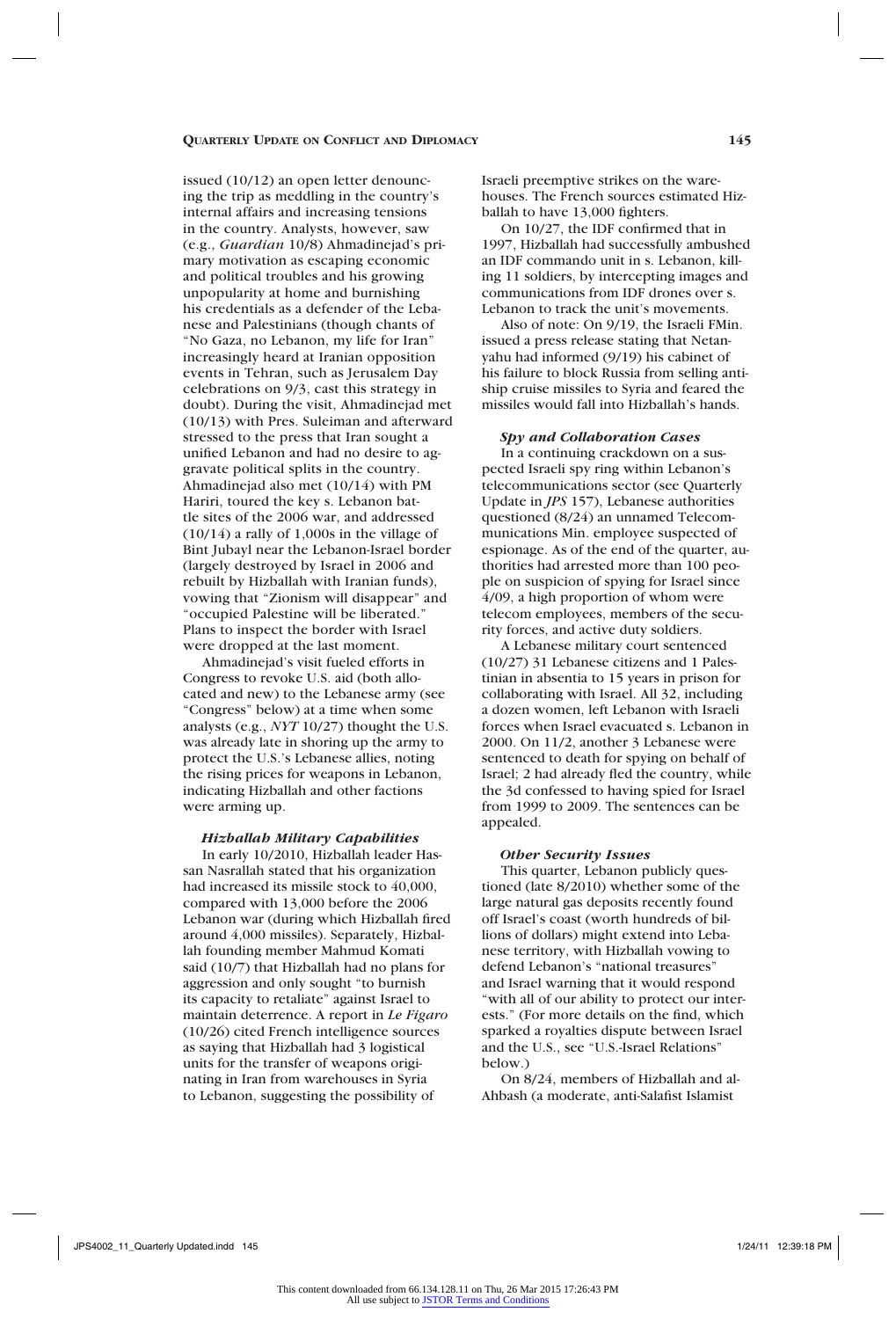political movement also known as the Association of Islamic Charitable Projects) exchanged rocket-propelled grenade and machine gun fire near downtown Beirut, leaving a Hizballah official, his aide, and 1 al-Ahbash member dead in the worst clash in Beirut since 5/08. A joint statement issued later by the groups said the violence stemmed from "a personal dispute and had no political or sectarian background" and vowed to keep their arms off the streets.

## *Palestinian Refugees*

On 8/17, Lebanon passed a law granting the country's approximately 400,000 Palestinian refugees (official figures) the right to work in some types of employment and giving them access to social security benefits, easing decades of restrictions that had barred them from all but menial jobs. They would continue to be barred from positions regulated by Lebanese professional syndicates, including work as engineers, lawyers, and doctors. Legislator George Adwan stated (8/17) that the government had "agreed to give Palestinians the minimum of rights [that] would improve their living conditions. . . , but we haven't moved any closer to making them citizens." Human rights groups noted that more reform was urgently needed, especially granting refugees access to public schools and property and inheritance rights. (In spring 2010, prominent Druze leader and head of the Progressive Socialist Party, Walid Junblatt, put forward draft legislation to grant Palestinians broader civil rights, including the right to own property, but withdrew it in 7/2010 in a compromise deal to secure passage of the provisions in the 8/17 law.)

### **Syria**

The quarter was dominated by Syria's conflicted relationship with the U.S., which for 18 months had been stepping up rapprochement efforts. The move to revive the Israeli-Syrian peace track (see "The 2d Round of Direct Talks" above) had been initiated by U.S. special envoy Mitchell in talks with Pres. Bashar al-Asad in Damascus on 9/16 and by Secy. of State Clinton in a meeting with Syrian FM Walid al-Moualem in New York on 9/27 (marking the highest level official meeting to date between the Obama and Asad administrations). Although Israeli pres. Shimon Peres (9/22) and FM Moualem (9/28) used their

addresses at the UNGA opening session to reiterate their general desire to resume talks, there was no indication by the end of the quarter that serious planning was underway. Israel and Syria had held 5 rounds of indirect talks mediated by Turkey between 2/2007 and 12/2008 during Israel's Olmert administration, but Syria suspended further talks on 12/28/08 to protest Israel's launch of Operation Cast Lead (see Quarterly Updates in *JPS* 149–51 for details). Mitchell had tried to revive the track in 1/2010, but Asad reacted skeptically to Israel's messages to that end and to Netanyahu's call to move immediately to direct talks "without preconditions," preferring instead to resume the Turkish-mediated talks from the point at which they had left off (see Quarterly Update in *JPS* 155).

By the end of the quarter, however, the U.S. was on the verge of reevaluating its rapprochement in light of Syria's "increasingly disruptive role" in Lebanon concerning the UN tribunal investigating the 2005 Hariri assassination (see "UN Tribunal" above). On 11/1, U.S. asst. secy. of state Feltman stated that Syria must pressure Iran and Hizballah to rein in their activities in Lebanon if it wanted a relationship with the U.S., warning that without mending relations with Washington, Syria had no hope of regaining the Golan Heights. Pres. Obama dispatched U.S. Sen. John Kerry, chairman of the Senate Foreign Relations Committee, to Damascus on 11/8 to tell Asad that Syria would be monitored for efforts to delegitimize the UN tribunal and that many in Congress were already lobbying the administration to halt rapprochement efforts over Syria's perceived efforts to undermine the UN investigation. The U.S was also displeased over a 9/6 International Atomic Energy Agency (IAEA) quarterly report that that stated Damascus since 6/2008 had refused to cooperate in the agency's investigation of the suspected covert nuclear site at Dayr al-Zur bombed by Israel in 9/2007.

Since 4/2010, Republicans in Congress had been blocking Robert Ford's approval as U.S. ambassador to Syria, on the grounds that returning an ambassador to Damascus would "reward" Asad's aggressive behavior, with the tribunal-related actions this quarter only reinforcing the drive. (The U.S. had withdrawn its ambassador in 2005 to protest Syria's suspected involvement in Hariri's assassination.) Nonetheless, both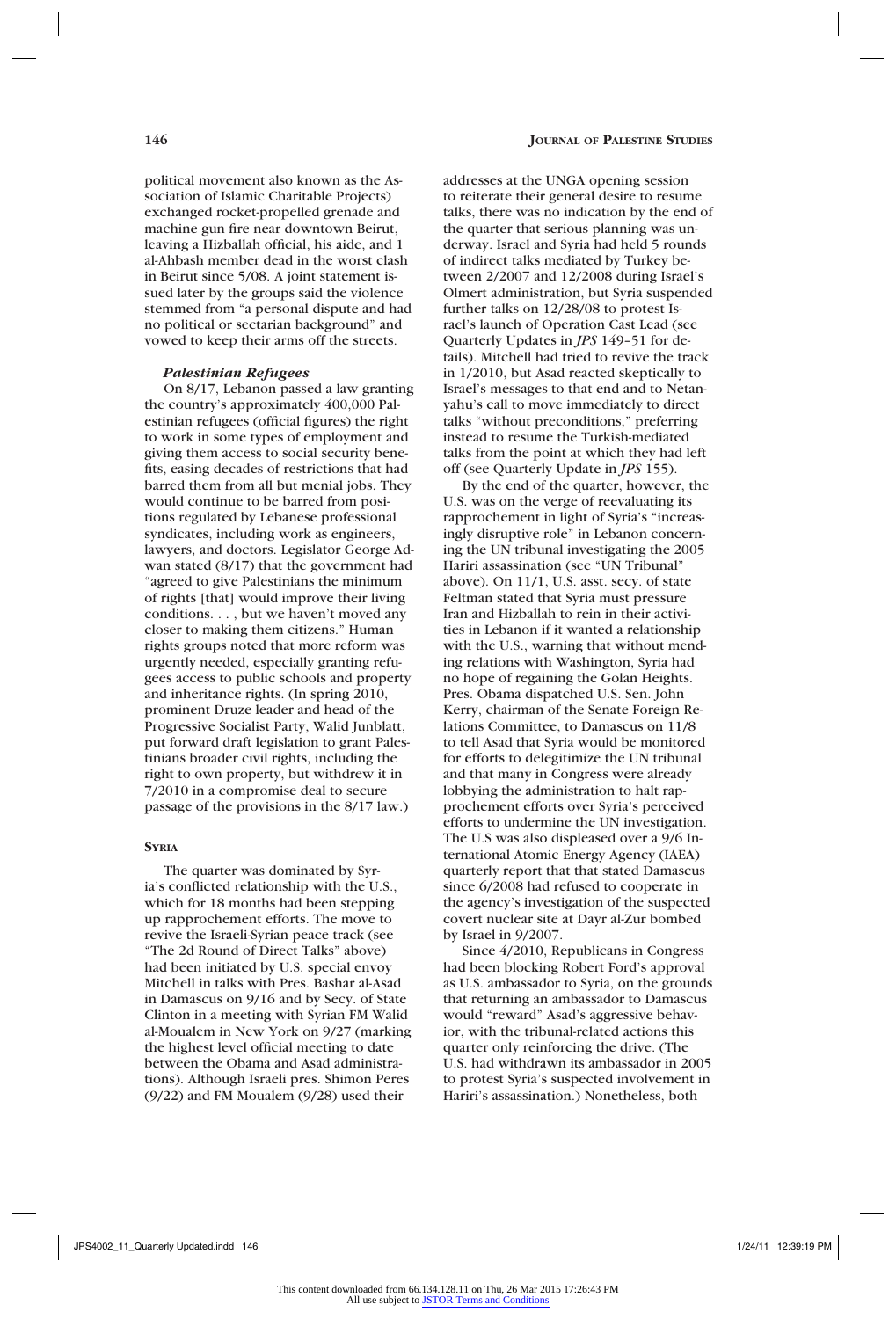the Obama administration and Israel lobbied this quarter for the appointment to go through. By 9/6, Israel's DM Barak, IDF chief of staff Gabi Ashkenazi, and military intelligence head Maj. Gen. Amos Yadlin had personally appealed to Republican congressional leaders to stop blocking Ford's approval, arguing that a U.S. ambassador in Damascus would force Asad to choose between better U.S. relations or stronger ties with "terrorists." On 10/4, the State Dept. confirmed that it, too, was pressing Congress to move forward with confirmation and that the congressional delay "does have an impact on U.S. policy in the region." Nonetheless, by the close of the quarter, Ford had not been approved.

Two security items relating to Syria were of note this quarter. First, outgoing Israeli military intelligence chief Maj. Gen. Amos Yadlin, soon to end his 5-year post, stated in his final security briefing to the Knesset (11/2) that Israeli intelligence believed that Syria had dramatically improved its military capabilities in recent years: "In the past we estimated that within 48–72 hours we would command the sky over Syria. Currently the assessment is that it would take more time and we would sustain more losses."

Second, analysts reported (*NYT* 9/4) that in recent months, Syria had escalated a policy begun in 2008 (after a 9/2008 car bombing in Damascus by Fatah al-Islam killed 17 people) to reassert its "traditional secularism" amid growing concerns that the rise in popularity of Islamist groups regionally was beginning to take dangerous hold inside the country. As part of stepped up secularization efforts, the government had begun asking conservative imams to submit recordings of their Friday sermons for monitoring, asked influential Muslim organizations to scale back their public activities, moved more than 1,000 teachers who wear the *niqab* from the classroom to administrative positions, and barred veiled students from registering for university. Some analysts viewed the moves as a gesture to the U.S. and Europe, whereas others saw them as a response to concerns about regime stability.

## **REGIONAL AFFAIRS**

The main regional meeting related to the peace process this quarter was the 10/8 Arab League session endorsing the

Palestinian decision to halt direct talks with Israel in light of Netanyahu's decision to allow Israel's settlement freeze to expire. In addition, the Arab states pulled back on their normalization gestures. On 10/17, the Arab League appealed to member states of the Organization for Economic Cooperation and Development (OECD) to boycott an upcoming tourism conference hosted by Israel in Jerusalem to protest Israeli settlement actions. (Only Turkey boycotted the meeting on account of the settlement issue.) King Muhammad of Morocco rejected (ca. 10/18) a request for a meeting from Israeli pres. Peres, citing the impasse in the peace process.

Of note: Egyptian authorities arrested (9/13) senior Hamas official Muhammad Dababish (Abu Radwan), Hamas's internal security chief in Gaza, at Cairo airport on his return from Saudi Arabia following the Hajj. Dababish was charged with involvement in a shooting on the Egyptian border earlier in 2010 (allegedly by a Hamas sniper) that killed an Egyptian soldier and in orchestrating an illegal shipment of walkie-talkies interdicted by Egyptian police in Sinai (allegedly meant for Gaza). Israel claimed (9/13) that Dababish was the primary Hamas official overseeing weapons smuggling into Gaza.

The UAE reported (10/19) that Canadian police had arrested a suspect in the 1/2010 assassination in Dubai of Hamas's Mahmud al-Mabhuh but gave no details. (For background on the Mabhuh killing, see Quarterly Updates in *JPS* 155–57.)

#### **Iran**

As the quarter opened, new international and bilateral sanctions on Iran aimed at forcing a halt to its nuclear program had begun to have an impact (see Quarterly Update in *JPS* 157), leading the U.S. and EU to appeal to Tehran to reopen diplomatic talks. Iran had expressed (ca. 8/7) possible willingness to resume some kind of talks as early as 9/2010, angling to limit the scope.

### *Sanctions and Diplomacy*

During the first weeks of the quarter, envoys for the various parties informally explored possibilities for renewing talks. Iranian officials privately expressed interest in negotiations but reportedly (*WP* 9/25) wanted to narrow the discussion to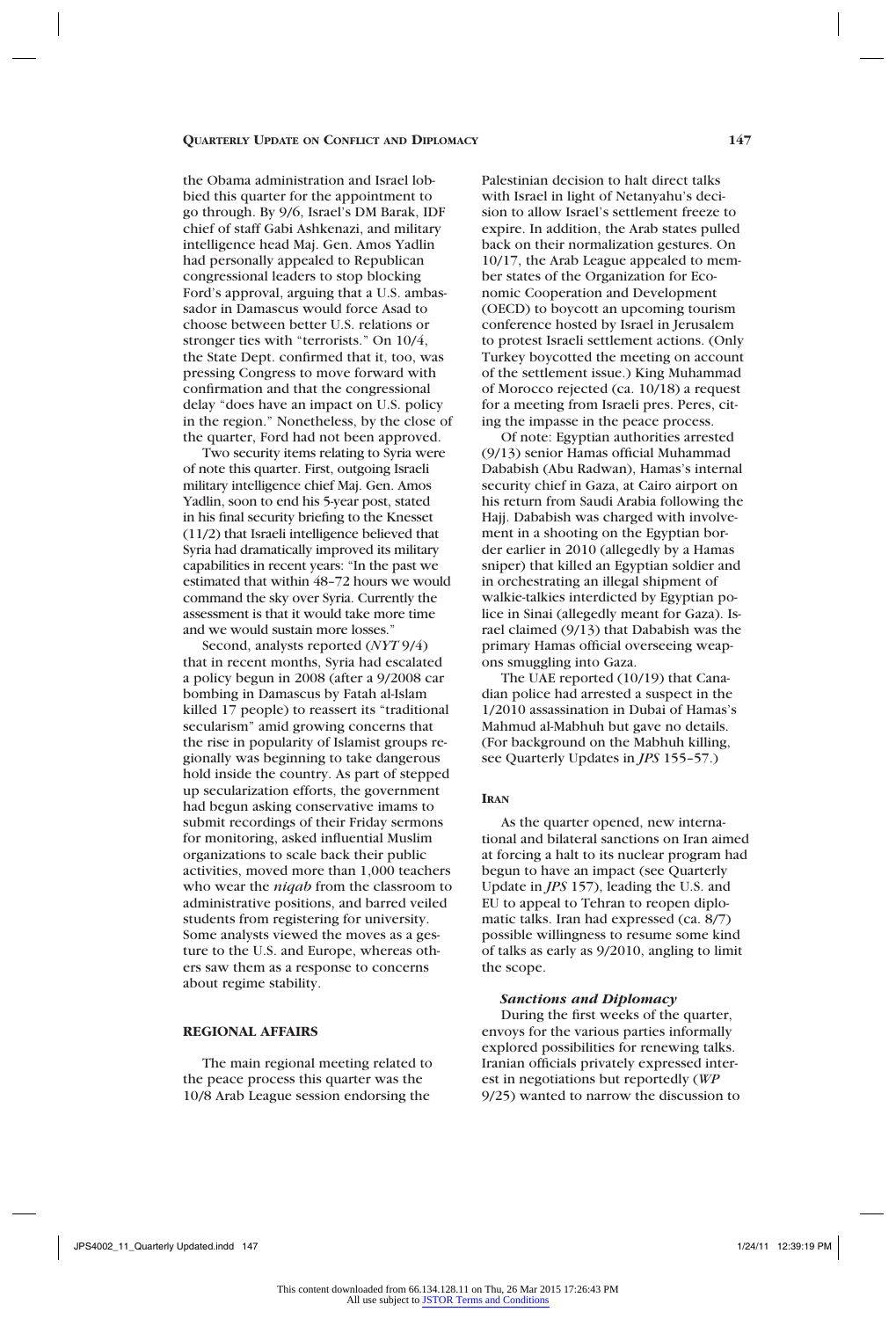fuel for its medical reactor, whereas the P5+1 (comprised of the 5 permanent members of the UNSC and Germany) wanted a comprehensive agreement governing all of Iran's uranium enrichment. As of 9/22, when Secy. Clinton and the other P5+1 FMs met on the sidelines of the UNGA session in New York to evaluate the impact of sanctions to date and prospects for negotiations with Iran, they were not optimistic that Iran was serious.

The P5+1 opted to hold off and lobby to tighten sanctions further to step up the pressure on Iran so it would take talks more seriously. Between early 9/2010 and mid-10/2010, when the EU issued new regulations tightening restrictions on technological sales to and investment in Iran's oil and gas industry, the U.S. reached agreement (9/30) with the oil firms Total (France), Statoil (Norway), Eni (Italy), and Royal Dutch Shell (Britain and the Netherlands) to end their investments in Iran and avoid further business with Iran's energy sector; Russia publicly declared (9/22) that it would not transfer an S-300 antimissile defense system to Iran (a deal worth \$800 m.; see Quarterly Update in *JPS* 157 for background); Japan increased (9/3) its bilateral sanctions; and South Korea imposed (9/8) its first bilateral sanctions. Most significantly, the UAE imposed (ca. 9/25) financial sanctions on Iran that caused the value of the Iranian rial to drop. Iran's central bank did not intervene to shore up the currency, which lost 15% of its value, cutting Iran traders' buying power and reducing profits significantly. By 10/6, sanctions were causing prices in Iran to rise and were hampering the ability of Iranian companies to operate abroad. At the same time, Iran, faced with a budget crunch, was considering redistributing government subsidies (including giving money directly to the poor while allowing prices of basic commodities such as bread and electricity to rise steeply). Economists believed (e.g., *WP* 10/6) that the sanctions together with a budget crunch and a price hike for basic goods had the potential to cause a domestic crisis.

At this stage, on 10/14, EU foreign policy adviser Ashton formally invited Iran to attend 3 days of formal talks in Vienna beginning 11/16 to discuss its nuclear program. Sources close to the P5+1 said (10/27) that if Iran agreed to resume negotiations on its nuclear program, the U.S. and European allies were prepared to revive a 2009 Russian-French nuclear swap offer but with stronger demands than those Iran had previously rejected; specifically, Iran would be asked to send more than 2.2 tons of low-enriched uranium abroad (a two-thirds increase over 2009 demands) and to halt enriching uranium to 20 percent purity. When Tehran did not respond, Ashton sent a 2d letter on 10/22. Iran initially replied (10/27) demanding first to know (1) when sanctions would be removed, (2) when Israel would give up nuclear weapons, and (3) when the U.S. would give up nuclear weapons. It then sent (10/29) a letter formally agreeing to resume diplomatic talks after 11/10 "in a place and on a date convenient to both sides." But in a follow-up letter on 11/9, Iran's chief nuclear negotiator Saeed Jalili said that while Iran was ready to hold talks with the P5+1 in Turkey on 11/23 or 12/5, it would not agree to discuss its nuclear program, leaving it unclear what the focus of talks would be. As of 11/11, Ashton was reportedly (*NYT* 11/12) drafting a letter accepting the date of 12/5 but asking that talks be held in Europe and last for 3 days instead of 1.

#### *U.S. Bilateral Efforts*

Meanwhile, the U.S. took additional bilateral steps to pressure Tehran diplomatically and economically. On 11/10, the U.S., after prolonged diplomatic effort, successfully blocked Iran from obtaining a seat on the board of a new subgroup of the UN Economic and Social Council dedicated to gender equality. Over several months, the U.S. had sent envoys to foreign ministries around the world with the message that including Iran given its human rights record would undermine the credibility of the new body. (Asked to comment why the U.S. said nothing in the run up to the vote about the candidacy of its ally Saudi Arabia, which won a seat on the same body, U.S. amb. to the UN Rice said on 11/10: "I'm not going to deny that there were several countries that are going to join the board of UN Women that have less than stellar records on women's rights, indeed human rights.")

During the quarter, Treasury officials traveled to Azerbaijan, Bahrain, Lebanon, Turkey, and the UAE to warn their governments that Iran might try to set up banks secretly in their countries using dummy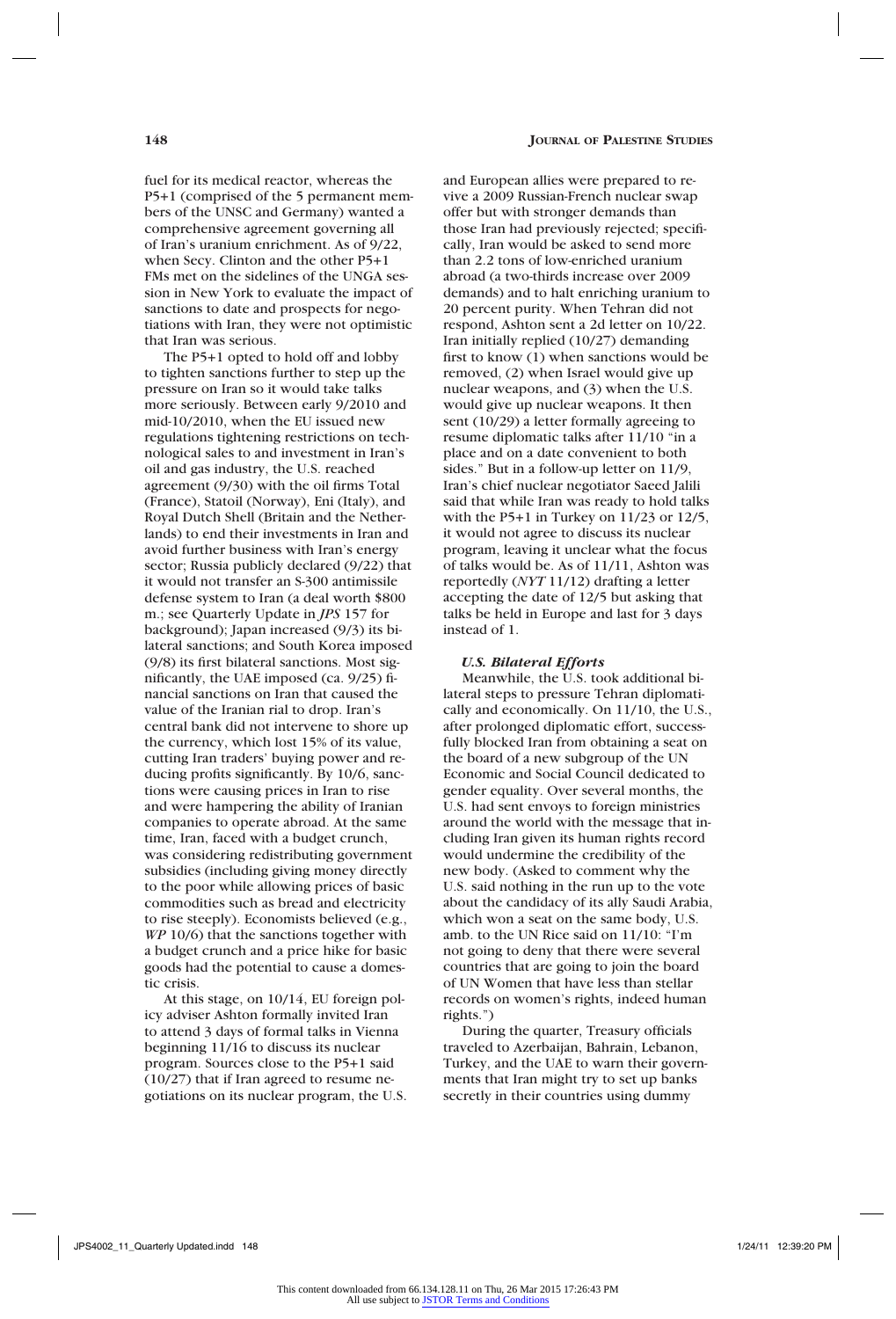names and fictitious ownership structures to avoid the new sanctions. The U.S. believed that Iran had attempted a secret purchase of an Azeri bank in 9/2010, that it was secretly controlling Futurebank in Bahrain as an Iranian shell bank, and that it had tried but failed to set up banks secretly in Iraq and Malaysia.

Of note, however: Pres. Obama made a point of granting (9/24) an interview to BBC Persian news service for broadcast in Iran to emphasize that sanctions were not meant to harm the Iranian people but to sway the government to correct "bad decisions" and to stress his willingness to seek a diplomatic solution to the nuclear issue. He also stated that Iran has "a right to peaceful nuclear programs and peaceful nuclear power."

## *Iran's Nuclear and Military Advances*

Meanwhile, Iran took significant steps during the quarter to advance its nuclear program. On 10/26, Iran began loading fuel rods into the core of its Bushehr civilian nuclear reactor, intended for electricity generation. The plant, built by Russia, had planned to begin loading the rods on 8/21/10 and to be generating electricity by 10/22/10 (see Quarterly Update in *JPS* 157), but the process was delayed reportedly until early 2011 because of a leak in the reactor basin. Asked to comment on the new development, Secy. of State Clinton reiterated (10/26), "Our problem is not with their reactor at Bushehr. Our problem is with their facilities at places like Natanz and their secret facility at Qom and other places we believe they are conducting a weapons program.'

Iran also steadily continued enriching uranium. IAEA monitoring reports (issued 9/6 and 10/27) concluded that Iran likely had enough low-grade uranium to eventually build 2 bombs but that it would take at least a year to enrich the uranium to weapons grade and build a delivery system. The IAEA cautioned, however, that it could not be certain how much enriched uranium Iran held, since it had become more aggressive about denying the IAEA information and access and had recently ejected 2 IAEA investigators.

In addition, Iran in a show of force unveiled a series of new weapons, including its first domestically built long-range bomber drone (8/23), 2 new missile-launching

speed boats, at least 1 new surface-to-surface missile (ca. 8/16), and upgrades of 2 existing missiles (9/21). In mid-11/2010, Iran carried out air force exercises simulating defense of its nuclear facilities at Bushehr, Fordu (its latest site), and Natanz. Iran also stated (8/16) plans to begin building a new uranium enrichment site in 3/2011, stressing that it would produce enriched uranium for civilian purposes only. In response to Russia's decision not to transfer the S-300 system, senior commander of the Iranian Republican Guard Corps, Gen. Mohammad Hasan Mansourian, announced (11/10) that the Iranian military was building its own antimissile system, which was nearing the testing stage.

### *Prospects of a Military Strike*

At the opening of the quarter, anonymous Obama admin. officials said (8/19) that they believed they had convinced Israel that sanctions were having the desired impact on Iran and had extended the time it would take Iran to build a nuclear weapon (the U.S. now believes it would take a year), reducing the chances that Israel would carry out a preemptive strike. Asked for comment, however, Israeli officials expressed (8/19) skepticism at the U.S. assessment and indicated that if Israel felt Iran was making a "dash" for a weapon, it would strike. Of note: In mid-9/2010, Israeli amb. to the U.S. Michael Oren addressed at least 3 different Washington area Jewish congregations referring to Pres. Harry Truman's tough decision to bomb Japan, urging them to support Israel's leadership in whatever choices it makes regarding Iran.

Visiting the U.S. in 11/2010, Netanyahu stressed in his address the Jewish Federations of North America (11/8) and in meetings with VP Joe Biden (11/7), UN. Secy. Gen. Ban (11/9), and other senior U.S. officials that sanctions against Iran were not enough, urging the U.S. to be more aggressive in threatening a military strike on Iran if it did not halt its nuclear program. Asked to comment, U.S. defense secy. Gates said (11/8) that the U.S. believed that threatening military action was not the best way to deter Iran and that more time was needed to gauge the impact of sanctions.

Meanwhile, Iranian officials confirmed (9/26) that several government facilities, including the Bushehr nuclear power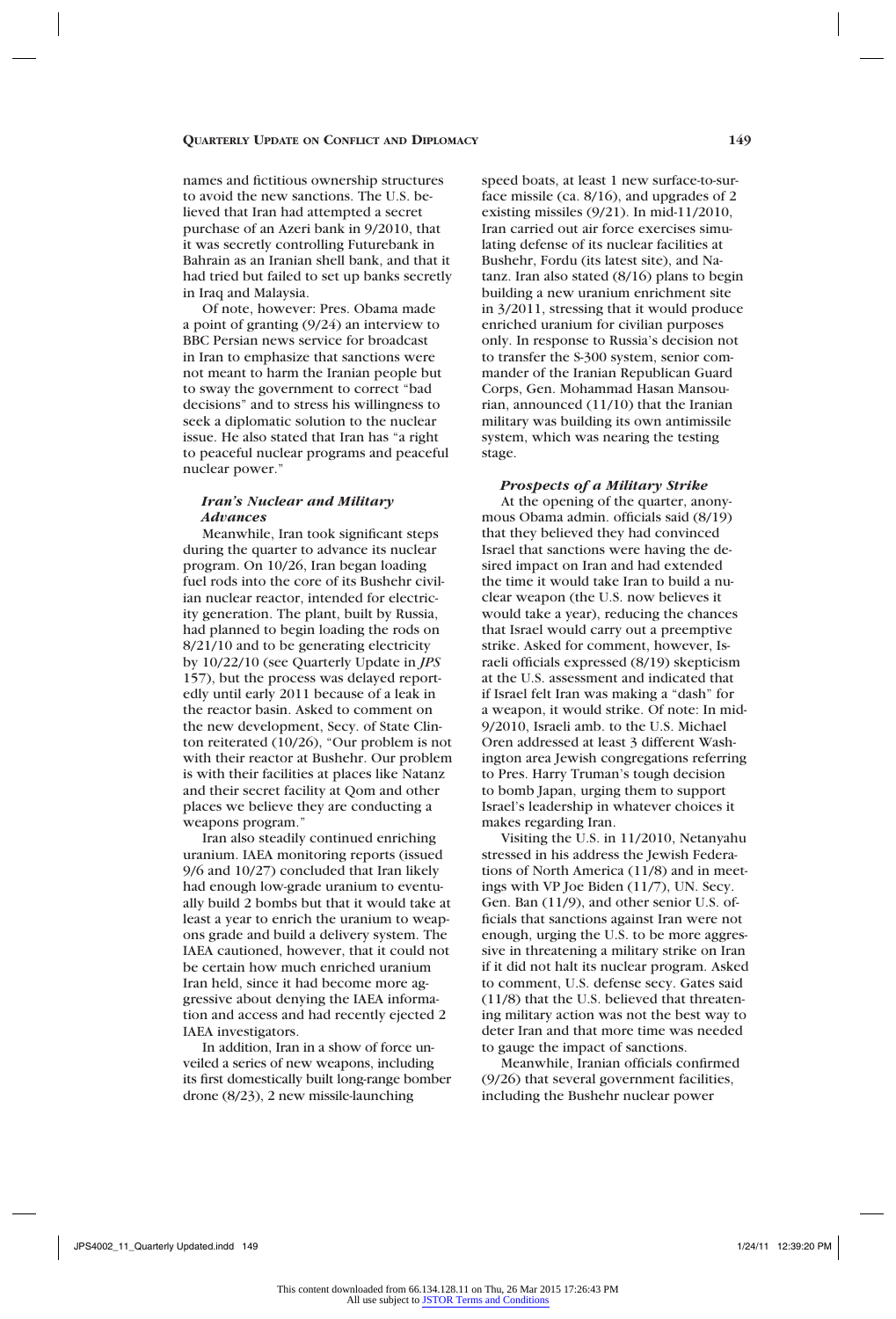plant, had been hit by a complex computer worm, Stuxnet, designed to seize control of industrial computer systems designed by Siemens, a German manufacturer, whose products are widely used to manage and automate Iranian electricity plants and communications systems. (The incident came a year after officials in Dubai seized a shipment of Siemens S-7 control units after Western intelligence warned that it was bound for Iran for likely use in its nuclear program.) Later, Symantec computer experts confirmed (11/15) that the worm also appeared to attack key components of the centrifuges Iran uses to enrich uranium, altering their spin control and causing them to fly apart. The worm first surfaced in 6/2010 and has affected systems worldwide but overwhelmingly in Iran, leading analysts to suspect that Iran was specifically targeted. No one claimed responsibility for the cyber attack and no entity or country was definitively identified as its source, but its complexity, sophistication, and reliance on proprietary information suggested design by a foreign government. Computer and security experts attempting to trace the virus' origin noted (9/29) that a file inside the code was named "Myrtus," a likely reference to the Biblical Book of Esther in which Jews preempt a Persian plot to destroy them. The U.S. and Iran have engaged in low-level cyber warfare since Ahmadinejad came to power in 2005, and the U.S. stated last quarter that it was ramping up covert subterfuge operations (see Quarterly Update in *JPS* 157).

#### *Other Security Issues*

Also of note this quarter: Iran announced (10/13) that it would try 5 unnamed individuals on spy charges for allegedly passing information on Iran's space program, economy, and defense systems to "enemies of the nation" (i.e., the U.S. and Israel).

In addition, Iranian FM Manouchehr Mottaki traveled (11/11) to Nigeria to meet with officials regarding an arms shipment tracked and confiscated by Nigerian authorities in 10/2010. Two Iranians who loaded crates marked as construction material but full of rockets and other explosives onto a ship in Iran and escorted it to Nigeria had sought refuge in the Iranian embassy in Lagos, with Nigeria demanding to question them. Mottaki's mission was to secure the return home of the Iranians

before they were questioned extensively by Nigerian intelligence, but he was not immediately successful. Israeli analysts suggested (see *NYT* 11/12) that Iran may have been testing a new arms smuggling route to bring arms to Hamas in Gaza or the Taliban in Afghanistan; the Iranian government refused comment.

## **Turkey**

During the quarter, tensions between Turkey and Israel remained highly strained by the 5/2010 *Mavi Marmara* attack, which resulted in the shooting deaths of 9 Turkish activists (see Quarterly Update in *JPS* 157). At the opening of the UNGA session in New York, Turkish pres. Abdullah Gul rejected (9/22) Israel's request for a make-up meeting with Israeli pres. Shimon Peres to mend fences over the incident, making a point instead of meeting with Iranian pres. Ahmadinejad. (Gul's address to the opening session stressed Turkey's desire to play a central mediating role in the Middle East, promoted Turkey as a Muslim democracy, and defended Turkey's close ties with Iran.) Turkish PM Tayyip Recep Erdogan also continued to warn (e.g., 10/18) that he would not meet Netanyahu or attend international meetings attended by him, stating: "A prime minister who is proud of such an armed intervention is a prime minister with whom I do not agree to talk. On this issue, I think that Israel is close to the point of losing a very important friend in the Middle East." Days later, on 10/26, Netanyahu visited the IDF naval commando unit responsible for the raid on the *Mavi Marmara* to praise them for their "professional, heroic, restrained, and ethical" actions.

Turkey was also strongly supportive of the Palestinian decision to suspend negotiations with Israel over the resumption of settlement construction. Turkey was also the only OECD country to adhere to the 10/17 Arab League call to boycott an Israeli tourism conference in Jerusalem.

Turkey's national security council this quarter completed (ca. 10/31) its revised "Red Book," a top-secret strategic report updated every 5 years on threats to and enemies of Turkey. Leaks to the Turkish press stated (10/31) that Israel was listed as "a central threat," stating that "the region's instability stems from Israeli actions and policy, which could lead to an arms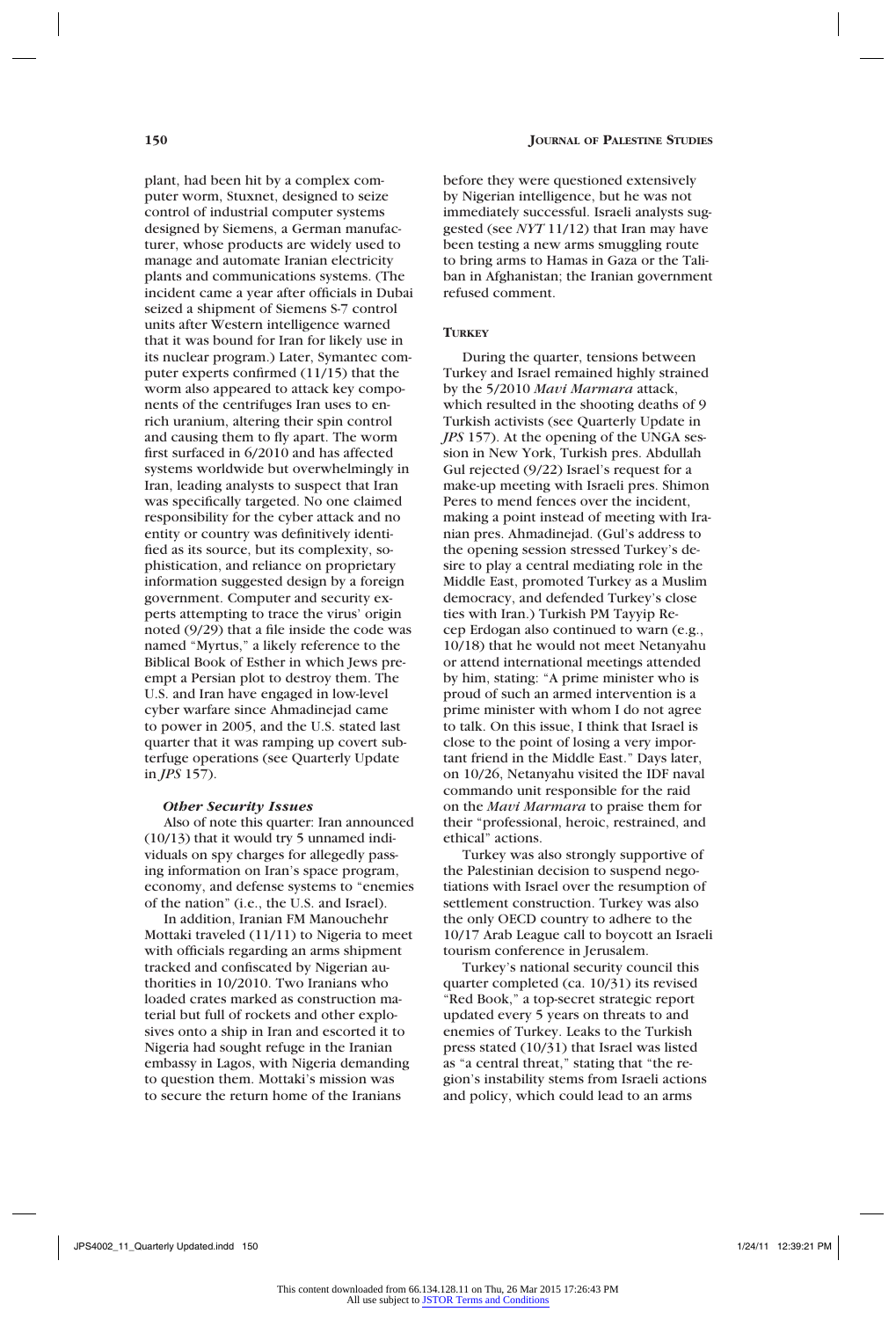race in the Middle East, while Bulgaria, Georgia, Iran, and Syria were reportedly removed from the list of countries posing a threat. In response, Israeli Tourism M Stas Misezhnikov urged (10/31) Israelis to boycott Turkey, saying that "ties with Turkey are important . . . [but] Turkey must be totally boycotted as a tourism destination to preserve [Israel's] national honor."

The U.S. was not pleased with Turkey's sharp diplomatic standoff with Israel and growing ties with Iran, but U.S.-Turkish relations overall did not suffer. Indeed, in late 10/2010, the U.S., hoping to encourage Turkey to vote in favor of a NATO plan to place missile defense systems in Turkey and the Mediterranean, gave Ankara assurances that it would not share intelligence data from the system with Israel. The NATO missile defense system was slated for discussion at the upcoming NATO meeting in Lisbon (11/19-23).

Of note: On 8/17, Nadim Injaz, a Palestinian from Ramallah, broke into the Turkish embassy in Tel Aviv, took a consular official hostage, and demanded asylum, claiming that he was being persecuted by the PA because he had collaborated with Israel's Shin Bet intelligence service. Turkish guards shot and lightly wounded him and turned him over to Israeli authorities, who said he had tried to break into the British embassy in 2006 and had been arrested, jailed, and eventually released.

## **INTERNATIONAL**

## **United States**

Pres. Obama used his 9/23 address at the UNGA opening session to lay out his administration's new foreign policy priorities for his administration, stressing human rights and democracy as keys to ensuring a stable world economy and global security. Previously, Obama had focused on "mutual interests" of nations in achieving economic and security goals, which many saw as downplaying human rights and democracy. He also gave prominence to the importance of achieving Israeli-Palestinian peace and called on Arab states to take steps toward normalization with Israel.

The administration's policy on the Middle East specifically, however, seemed largely unchanged. Analysts this quarter cited (e.g., *NYT* 9/1) comments by White House Chief of Staff Rahm Emanuel as

evidence that the administration was still hoping to forge a "grand bargain" to secure Middle East peace (see Quarterly Update in *JPS* 152) based on the premise that progress in the Israeli-Palestinian peace talks would curb Iran, which in turn would ease Israel's fears and increase chances of success on final status. On 8/30, Emanuel—referring to (1) the resumption of direct Israeli-Palestinian talks and "tentative emergence of a working Palestinian government in the West Bank," (2) the pending end of combat operations in Iraq (formally declared on 8/31), and (3) the new sanctions against Iran—stated that: "There are three big chess pieces here, and in each of those places we are now poised for success. . . . Victory begets victory and success will be reinforcing." Mitchell's 9/16 trip to Syria premised on the idea that renewing Israeli-Syrian talks could bolster Israeli-Palestinian talks similarly reflected this "grand bargain" thinking.

In a potentially major shift: Not long after reports emerged that Obama's adviser on the Middle East Dennis Ross had initiated a backchannel to Israel to explore granting a U.S. incentives package to Israel in exchange for an extended settlement freeze (see "U.S. Bartering for a Freeze Extension" above), the Israeli daily *Ma'ariv* reported (10/31) that Obama was considering replacing special envoy Mitchell and dividing his job between Ross, who would be the main point person for Israel, and former U.S. amb. to Israel Martin Indyk, who would deal with the Palestinians. The move would mark a tremendous reversal by Obama, returning oversight of the U.S. peace portfolio to the same players responsible for failed U.S diplomatic initiatives from the Oslo period through the road map plan and Annapolis peace conference. The U.S. did not comment.

## *U.S.-Israel Relations*

Israeli dep. FM Danny Ayalon and U.S. dep. secy. of state James Steinberg held (10/19) a regular round of the ongoing U.S.-Israel strategic dialogue in Washington. While the focus was on Iran, a joint statement afterward reiterated the Israeli and U.S. "commitment to the pursuit of lasting peace between Israel and the Palestinians, and between Israel and all of its neighbors." U.S. representation to the talks was at a lower level than usual, though analysts did not attribute any significance to this.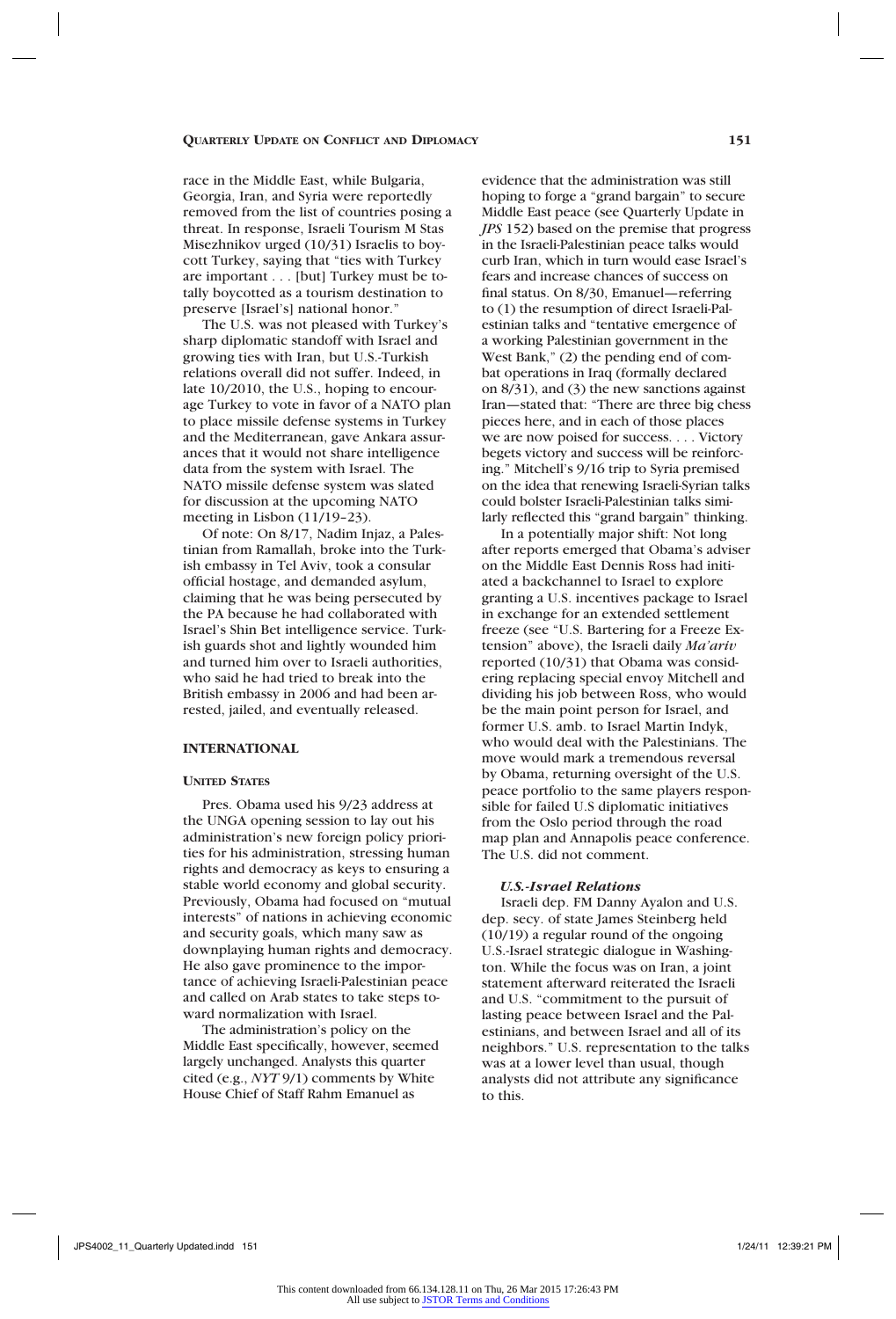The U.S. Chamber of Commerce held (10/19) a ceremony marking the 25th anniversary of the U.S.-Israel free trade agreement. (Israel was the U.S.'s first free trade partner.) On the sidelines, Israeli Trade M Benjamin Ben Eliezer met with U.S. Commerce Secy. Gary Locke and U.S. Trade Rep. Ron Kirk to finalize plans to remove all remaining bilateral trade barriers by early 2011 (especially liberalizing agricultural trade and U.S. visa policies for Israeli businessmen).

By 8/29, a royalties dispute had emerged between the Israeli government and U.S. and Israeli investors over recent discoveries of large natural gas deposits off Israel's coast estimated to be worth upward of \$300 b. Under existing Israeli law, the Israeli government could claim royalties of 12.5%, but in light of the significant finds, Israel's finance M Yuval Steinitz appointed a legal advisory comm. to investigate by 10/2010 whether the percentage could be increased. The U.S. embassy subsequently warned Israel that if it rewrote the energy royalties law, it could "undermin[e] confidence in the stability of Israel's fiscal policy and creat[e] barriers to international investment." On 11/11, the advisory comm. recommended keeping the royalty rate unchanged but levying a hefty tax on gas and oil profits that would ultimately give the Israeli government 66% of the take.

#### *Congress*

Congress approved (ca. early 10/2010) amendments to the Foreign Assistance Act governing U.S. War Reserves Stockpiles for Allies that increased the cap on the value of military goods prepositioned in Israel for use by U.S. forces in the region and by Israel in an emergency. The cap would grow to \$1 b. in 2011 and \$1.2 b. in 2012, up from \$400 m. in 2007. The amendments were aimed at preserving Israel's qualitative military edge (QME) and improving Israel's readiness against growing threats from Iran and Iranian-supported militants in Lebanon, Gaza, and elsewhere. Under the new legislation, Israel was also given greater leeway to request specific types of weaponry for prepositioning in its territory. Before the end of 2010, the U.S. was also expected to give Israel an additional \$502 m. "program-specific subsidy" to expedite production of Israel's Iron Dome antimissile systems, but this had

not happened by the close of the quarter. These allocations were in addition to Israel's \$2.77 b. in U.S. military aid for 2010.

On 10/20, the Pentagon informed Congress that it planned to sell Saudi Arabia \$60 b. worth of advanced aircraft and weapons over 5–10 years (including 84 F-15 Joint Strike Fighter aircraft and upgrades to another 70; 70 Apache helicopters; 72 Black Hawk helicopters; 36 Little Bird helicopters; a satellite-guided "smart bomb" system; and anti-ship and anti-radar missiles). The arms sale, the largest in U.S. history, was intended to counter the threat from Iran and aid the U.S. defense industry. The State Dept. gave assurances that the government had reviewed the regional balance of power and that the sale would not undermine Israel's QME. Nonetheless, outgoing chairman of the House Comm. on Foreign Affairs, Rep. Howard Berman (D-CA) and incoming chairwoman Rep. Ileana Ros-Lehtinen (R-FL) sent (11/12) a joint congressional letter to Secy. of State Clinton and Defense Secy. Robert Gates signed by 198 lawmakers opposing the sale until the administration responded to additional questions regarding "how these arms sales will affect Israel's QME and what steps we have taken, or are planning to take, to maintain and strengthen Israel's edge" (especially in the case that there is hostile regime change in Saudi Arabia). Although Congress has the right to review such deals and can block or amend sales, congressional opposition was unusual in this case since Israel had privately signed off on the sale (according to U.S. congressional, Israeli, and pro-Israel lobbying sources cited in *Washington Jewish Week*  [WJW] 9/16) and Israeli arms manufacturers stood to earn tens of millions of dollars manufacturing key aircraft components.

White House sources also reported (9/16) that the administration was pressing Congress to release its hold on \$100 m. of U.S. military aid allocated to the Lebanese army after completing a review and concluding once again that bolstering the army as a counterweight to Hizballah was in U.S. interests. Lawmakers feared the money and equipment could eventually fall into Hizballah's hands and pose a threat to Israel (see Quarterly Update in *JPS* 157 for background). House Comm. on Foreign Affairs Chairman Berman and head of the House Appropriations Comm. subcomm. on foreign operations, Rep. Nita Lowey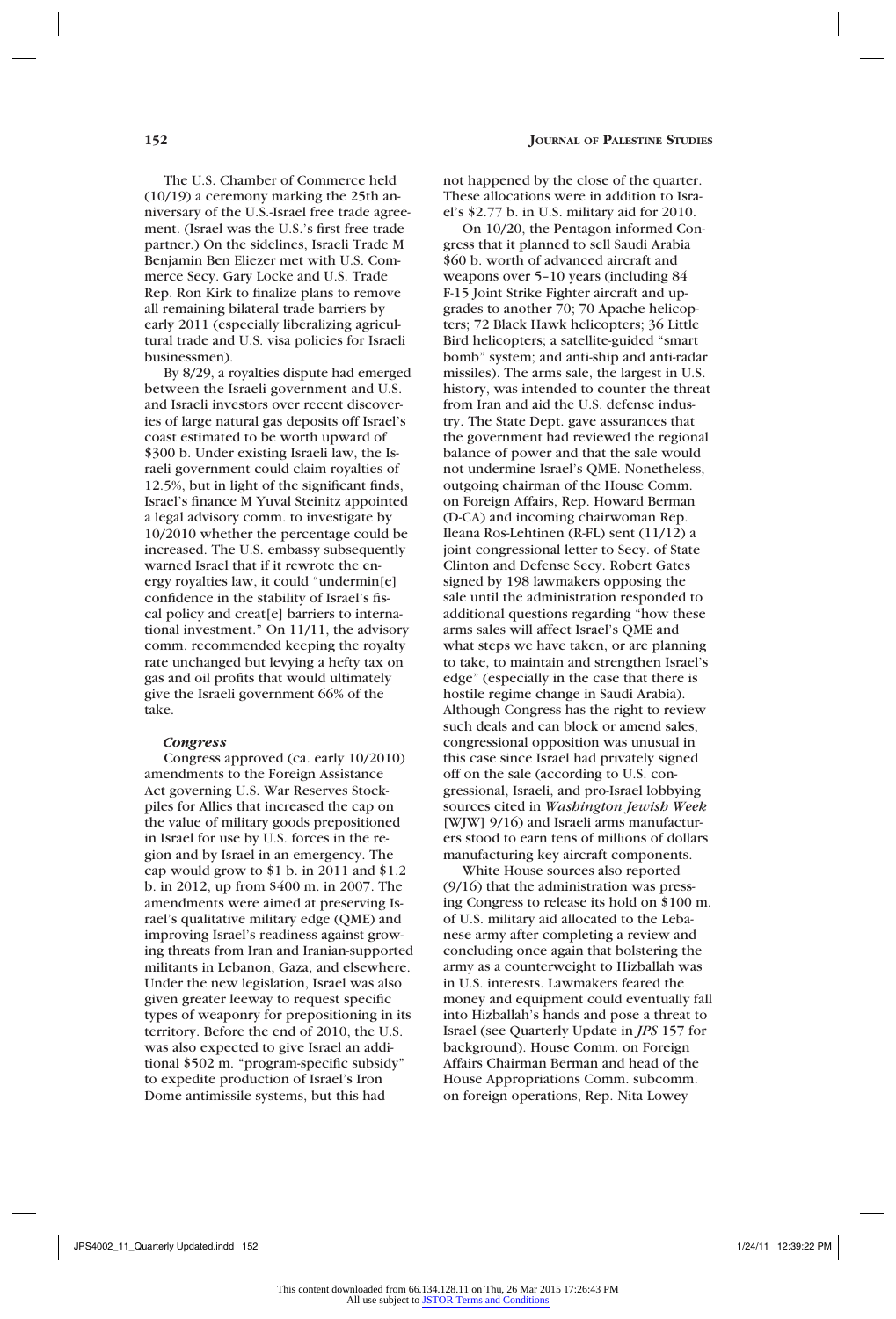(D-NY), who imposed the hold on the deal in early 8/2010, seemed poised to lift the hold in late 9/2010 but hardened their position in light of Iranian pres. Ahmadinejad's visit to Lebanon in 10/2010 (see the Lebanon section above). At the close of the quarter, the money was still tied up.

House minority leader Rep. Eric Cantor (R-VA), expected to become House majority leader if the Democrats lost of control of the House in the 11/2 midterm elections, vowed (10/24) that House Republicans would aggressively block funding for states that did not share U.S. interests even if it meant rejecting the president's foreign operations budget. Concerned that this might delay Israel's funding, Cantor suggested that aid to Israel be separated from the regular foreign operations appropriations and either added to the defense appropriations or dealt with independently. House Appropriations Committee chair Lowey called (10/24) Cantor's statements "reckless" and "based purely on political motives, not what is best for U.S. or global security."

Later, on 11/10, Cantor told visiting PM Netanyahu in a one-on-one meeting in New York that the new Republican majority in the House would "serve as a check" on the Obama administration. A statement released by Cantor's office on 11/12 said that Cantor "made clear that the Republican majority understands the special relationship between Israel and the United States, and that the security of each nation is reliant upon the other." The State Dept. issued (11/12) a response, saying: "Our pursuit of Middle East peace is rooted in the national interest and not in partisan politics. . . . Pres. Obama and Secy. Clinton are determined to help the parties resume direct negotiations that produce a two-state solution. We are confident that the vast majority of members of Congress from both parties support what we are doing.'

On 11/11, Republican sources stated (*NYT* 11/12) that Rep. Ros-Lehtinen, as chair of the House Comm. on Foreign Affairs, would take "a very forceful approach" to oversight and legislation on issues related to Iran. Republicans were currently in the process of forming a foreign relations subcomm. to press implementation of sanctions on Iran and undermine Obama's diplomatic efforts, which they believed to be misguided, to achieve a resolution on the nuclear issue. Republicans intended the subcomm. to hold hearings to question how stringently new sanctions on Iran were being enforced, with sources saying to expect "that witness chair is going to be a very hot seat."

#### *Lobbies*

During their visits to the U.S. in late 9/2010 to attend the opening of the UNGA session (days before Israel's settlement freeze was set to expire), both Abbas and Netanyahu made a point of speaking with leading members of the pro-Israel lobby. Abbas had requested in advance that the S. Daniel Abraham Center for Middle East Peace arrange an event for him to meet with American Jewish community leaders. At a dinner on 9/21 attended by more than 50 top Jewish leaders and former U.S. administration officials, Abbas welcomed the opportunity "to communicate with you directly without mediators. I would like for us to engage in a dialogue where we listen to each other and where I can respond to your question, because I trust we have one mutual objective to achieve peace." He also described Netanyahu as 'my partner in our quest for peace," saying the PM's comment in a conference call with the Conference of Presidents of Major American Jewish Organizations (CPMAJO) on 9/20 that he recognized the Palestinian right to sovereignty "encourage[s] us to go ahead to the bridge the gaps." Asked what he would do if Netanyahu did not extend the settlement freeze, he said, "I cannot say I will leave the negotiations, but it [would be] very difficult for me to resume talks." Netanyahu, in his talk with CM-PAJO, stressed the importance of the Palestinians recognizing Israel as a Jewish state and halting incitement, preserving Israel's security, and combating Iran.

Just as the midterm election season got underway, AIPAC, CPMAJO, and the *Washington Times* (formed by the Unification Church in 1982 as a conservative alternative to the *Washington Post*) launched a major campaign to discredit J Street, the lobbying group formed in 4/2008 with 2 main purposes: (1) informing Congress that many strongly pro-Israel Americans also strongly disapprove of certain Israeli government policies, particularly regarding the occupation; and (2) that questioning Israel should not be equated with anti-Semitism. Between 9/24 and 9/30, The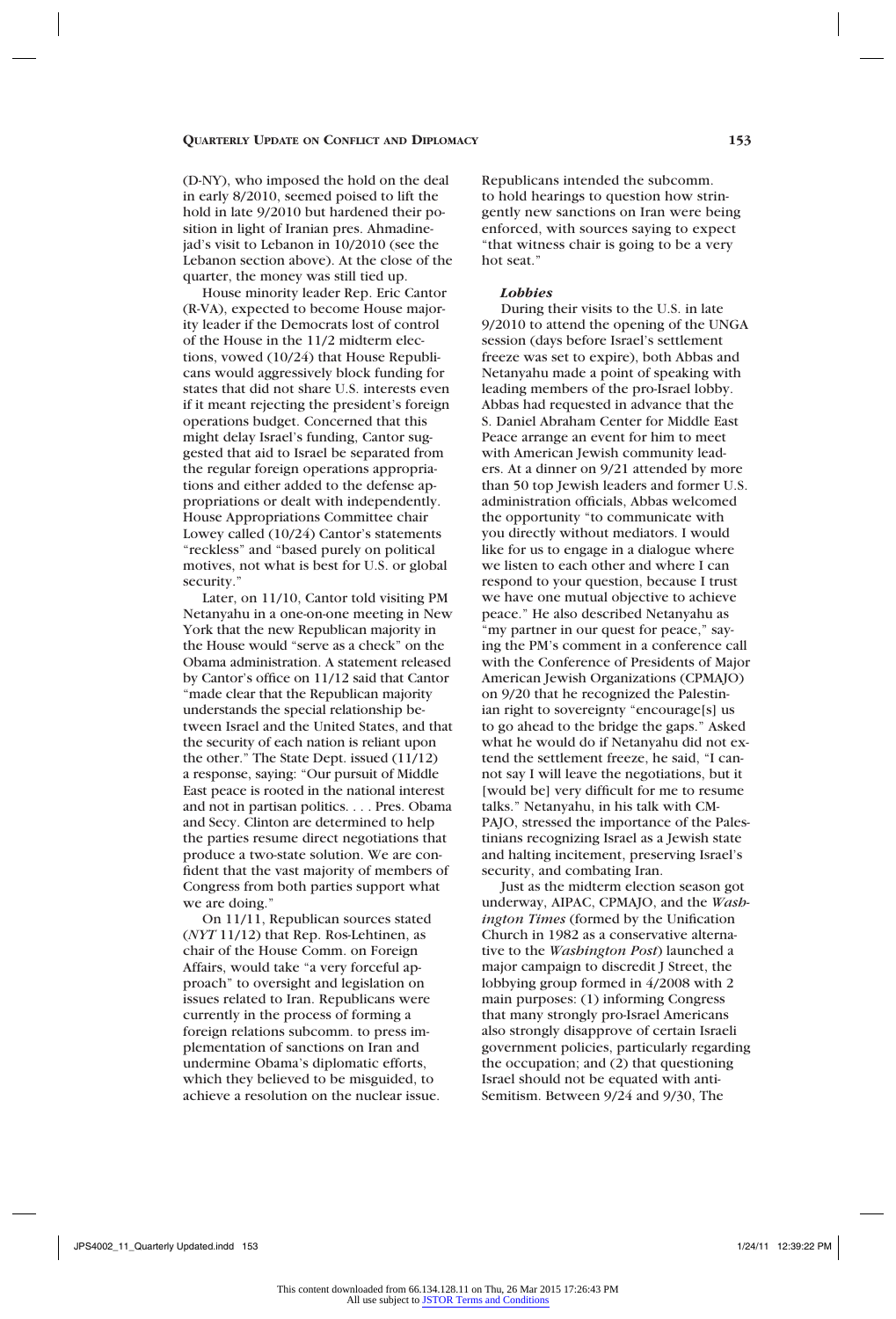*Washington Times* ran a series of articles openly challenging J Street's "identity as a pro-Israel organization." The investigative reporters "revealed" that J Street received almost all of its initial funding from 2 individuals: Hungarian-born (Jewish) businessman George Soros, who has donated billions of dollars to liberal political causes through his Open Society Institute; and a Hong Kong donor, Consolacion Esdicul, who gave at the urging of William Benter, another leading liberal philanthropist. (In fact, Soros's heavy backing had been known from the outset by anyone closely following J Street.) Later stories slammed J Street as biased against Israel because it allegedly coordinated and hosted meetings between members of Congress and South African judge Richard Goldstone, who headed the UN investigation of Operation Cast Lead that heavily criticized Israel's conduct of the war (as well as the Gaza factions' response). Starting from the first article, AIPAC and CPMAJO, among others, began pressuring the White House publicly and privately to avoid further contact with J Street, arguing that the start-up donations were proof that it was not broadly representative of American Jews but rather the mouthpiece of a narrow cadre of liberal activists virulently hostile to Israel. (The Obama administration had quickly embraced J Street: officials had routinely taken part in J Street conferences and included J Street officials in conference calls with senior White House staff, and National Security Adviser Gen. Jim Jones had taken part in its inaugural conference.) J Street, seemingly stunned by the attacks, did not mount an effective defense. Rather than pointing out that such efforts are the raison d'être of all lobbying groups, Pres. Jeremy Ben-Ami's argued (e.g., 9/30) that J Street was not hiding Soros's affiliation but that Soros himself preferred a low profile and that J Street did not organize and host meetings with Goldstone but only facilitated contacts between his staff and the offices of several unidentified congressional offices—responses that were spun by AIPAC, CPMAJO, and the *Washington Times* as virtual admissions of guilt. By the end of the quarter, however, the issue had faded without any apparent scaling back of ties with the Obama administration, though the long-term impact on J Street's public image could not be measured. J Street went on to donate \$1.5 m. to 61

candidates for Congress in the 11/2010 elections, 45 of whom won their seats.

On the opposite end of the Israel lobbying spectrum, the Emergency Committee for Israel (ECI), newly launched on 7/13/10 to defend Israel from "delegitimization," had set up an independent expenditure committee called ECI PAC by 10/28. Such committees are allowed under federal law to solicit and funnel unlimited sums of money to issue advocacy campaigns (including letter campaigns, email blasts, phone banks, and TV and print ads) so long as they do not coordinate with any particular campaign or candidate. In the run-up to the midterm elections, ECI PAC spent a large, undisclosed amount of money (ECI said it would report its finances only to the minimum extent required by law) on high-priced ad campaigns warning candidates that "The free ride is over. It's not enough to say you're pro-Israel, you have to be pro-Israel." Hill staffers and campaign experts said (*WJW* 10/28), however, that ECI was using the Israel issue largely as a cover to press a neocon agenda, with experts saying off the record: "If they are anything more than a right-wing organization, they haven't showed it yet," noting that ECI had not targeted, and indeed had supported, some candidates who have a weak record on supporting Israel but strong conservative agendas. Hadar Susskin, policy director of J Street (a target of ECI criticism), believed ECI's "game is really to keep Republicans in line" by threatening to undermine their marginal Jewish support if they do not stick to a neocon agenda. (Jewish Americans have historically tended to vote Democratic.)

*Washington Jewish Week* reported (11/4) that the Jewish Federations of North America (JFNA) and the Jewish Council for Public Affairs (JCPA) were preparing to launch a multimillion-dollar joint initiative in early 2011 to "monitor the delegitimization movement worldwide and create a strategic plan to counter it wherever it crops up." Like the Israeli government, the organizations believed that delegitimization efforts (including boycott, divestment, and sanctions efforts and efforts to equate Israel's actions with apartheid) were the second greatest threat to Israel after Iran. (JFNA alone had pledged \$6 m. over 3 years.) Meanwhile, the Jewish Community Relations Council of Greater Washington, which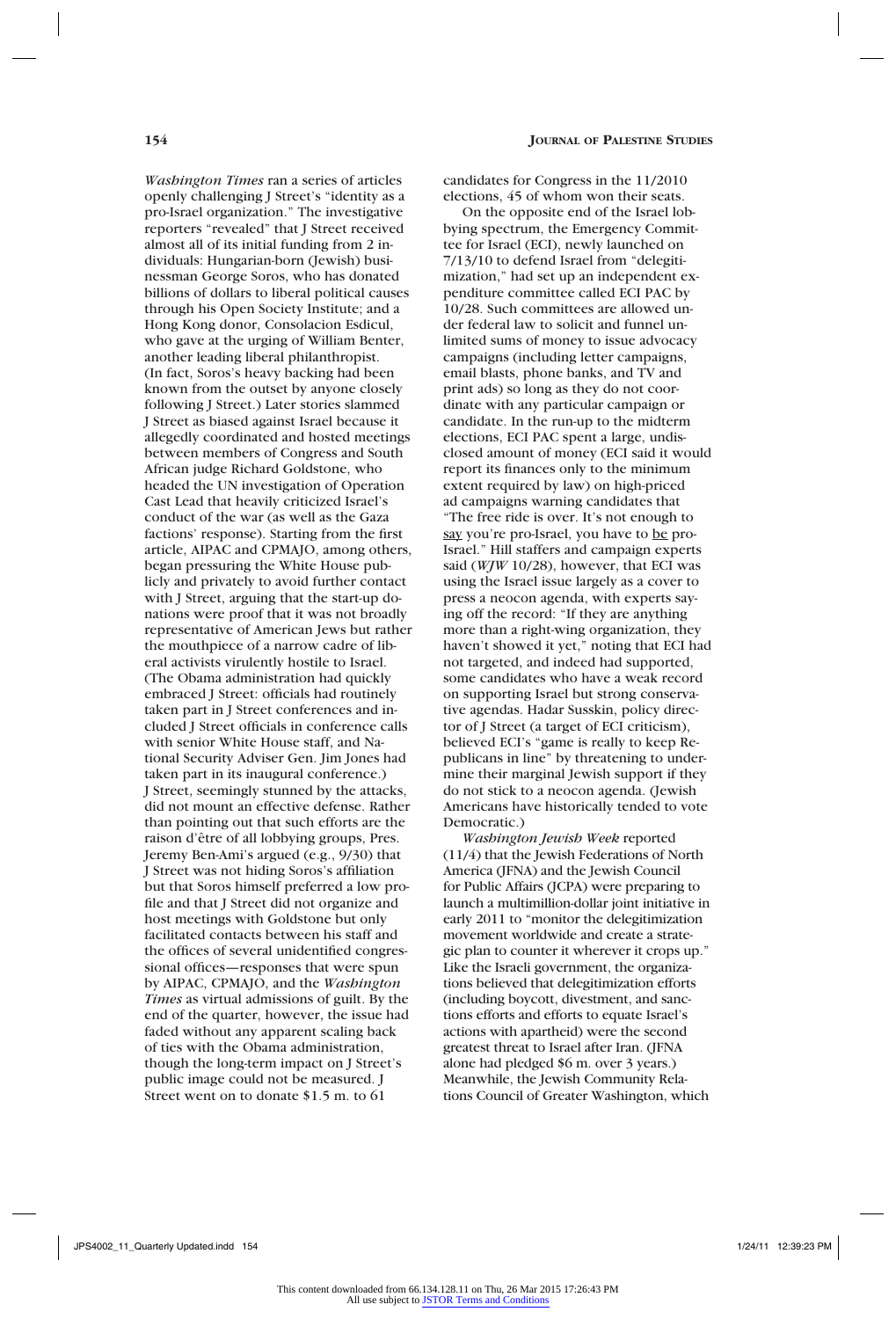last quarter held a major fundraiser toward establishing an Israel Action Center (IAC) for the same purpose (see Quarterly Update in *JPS* 157), said it hoped to have the IAC up and running in early 2011 as well and would coordinate efforts with the JFNA-JCPA project with the shared aim of "capitalizing on the reach of North America's 157 federations, 125 local Jewish community relations councils, and nearly 400 communities under the federation system." JFNA Pres. Jerry Silverman said (11/4): "The Israeli government has been advocating for this, especially over the past 6 or 8 months."

JFNA held its annual general assembly in New Orleans 11/7–10, reporting that with two months to go in 2010, the federations collectively had raised \$750 m. in donations, putting them well on track to meet or exceed 2009 donations, which totaled nearly \$900 m. PM Netanyahu was a featured speaker, focusing his statements on the need to challenge Iran (see Iran section above). Of note: Liberal Jewish activists interrupted Netanyahu's address 5 times to protest settlements, the occupation, and the proposed loyalty oath, eliciting audible gasps from the audience of 4,000, clearly surprised by such protests within a purely Jewish forum; at least 2 audience members physically assaulted protesters before the protesters were removed by security.

JFNA's women's group, Lion of Judah, which encourages women to assume a greater role as large donors by making gifts of  $$5,000$  or more, held  $(11/7)$  its conference on the sidelines of the main JFNA assembly. Around 1,100 women participated, donating around \$5.5 m. By comparison, the 2008 Lion of Judah conference, held before the economic downturn, raised \$18 m.

Amid debate of an Israeli settlement freeze extension after the 9/2 Washington summit, the YESHA settler's council launched (9/13) a U.S. media campaign, including placing ads in English-language newspapers and key U.S. media outlets pressing Obama and Congress to support "a complete and unconditional end" to the settlement freeze. Analysts stated (WJW 9/16), however, that American Jewish groups did not seem to be gearing up to support the endeavor, believing that support on the Hill was nearly unanimous in support of continuing the freeze for the sake of peace.

The United States Palestinian Community Network (USPCN) held (10/29–31) its 2d annual Palestinian Popular Conference in Chicago, issuing a call to action that aimed to organize Palestinians nationwide, particularly at the student level, and to create a united Palestinian voice that "affirm[s] the right of Palestinians in [the diaspora] to participate fully in shaping our joint destiny." USPCN, which grew out of a Palestinian popular conference that took place in Chicago in 8/2008, stressed 3 core principles: (1) the Palestinians' right to self-determination and equality; (2) the right of all Palestinian refugees to return to their original homes, lands, properties, and villages (as supported by international law and UN Res. 194); and (3) the illegality of the Israeli occupation.

Also of note, University of California, Los Angeles opened (10/7) the fully endowed (\$5 m.) Nazarian Center for Israel Studies, the 8th academic center nationwide dedicated to Israeli politics, law, economics, culture, and Zionism. The center will offer speakers, conferences, and artistic performances promoting Israel. The other 7 centers are American University's Center for Israeli Studies (established in 1998), Emory University's Institute for the Study of Modern Israel (1998), University of Denver's Institute for the Study of Israel in the Middle East (ca. 2000), the Taub Center for Israel Studies at NYU (2003), the University of Maryland's Gildenhorn Institute for Israel Studies (2006), Brandeis University's Schusterman Center for Israel Studies (2007), and Columbia University's Institute for Israel and Jewish Studies (2006). On 10/8, Columbia formally inaugurated a parallel Center for Palestine Studies (established in 1/2010), the first such academic center at an American university.

## **Russia**

Russia limited its Middle East involvement this quarter to participation in the Quartet to press for Israeli-Palestinian peace talks and in the P5+1 in the discussions on imposing new sanctions against Iran (see Iran section above).

#### **European Union**

The EU generally restricted its participation in the Israeli-Palestinian peace process to the Quartet, allowing the U.S. to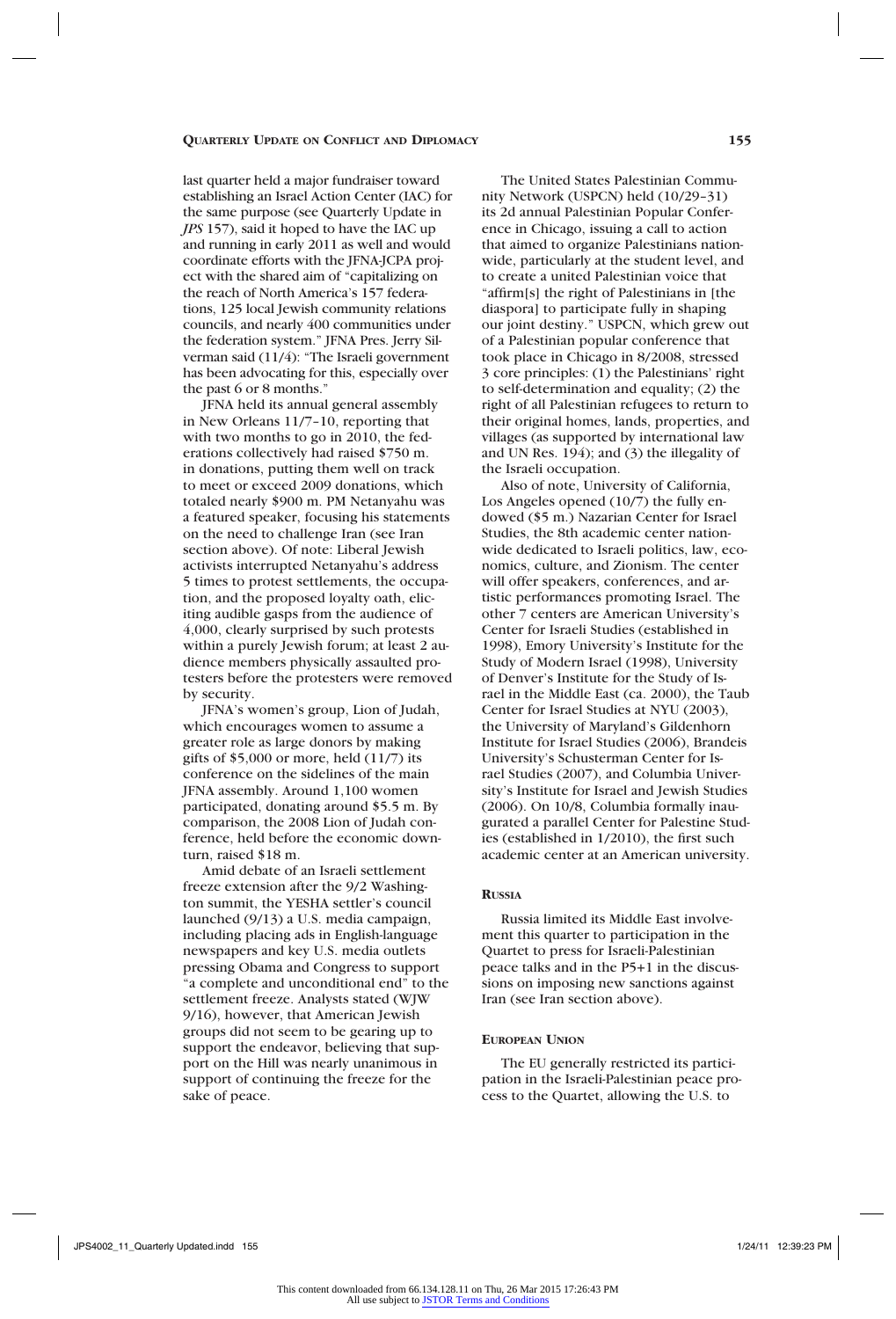take the lead in mediation. The EU focused greater attention on Iran, with EU foreign policy adviser Catherine Ashton leading international efforts to bring Iran back to the negotiating table to discuss its nuclear program (see the Iran section above).

In early 11/2010, an unofficial EU delegation, led by veteran British Labor MP Gerald Kaufman and including representatives from Germany, Ireland, Poland, Portugal, and Scotland, toured the West Bank, meeting with various Palestinian leaders, including 10 Hamas-affiliated Palestinian Council (PC) members recently released by Israel. (Israel had arrested them soon after the 1/2006 Palestinian elections as part of an effort to unseat the elected Hamasled government.) These Hamas-affiliated PC members urged the EU to tie its aid to the PA to the PA's human rights record, noting several recent reports by rights and civil society groups (including Amnesty International and Human Rights Watch) that the PA had illegally targeted Hamas members for arrest and on occasion torture in an effort to break the movement and shore up its Fatah allies.

At a bilateral level: British FM William Hague traveled (11/3–4) to Israel and Ramallah to meet with top Israeli and Palestinian officials. Among the main topics for discussion with Israel was Britain's universal jurisdiction law that currently allows the prosecution of Israeli officials for alleged war crimes. Israeli intelligence M Dan Meridor had canceled (10/2010) a visit to London because of rumors that he would be arrested on charges stemming from Israel's attack on the *Mavi Marmara*  aid flotilla that left 9 Turks dead. Israel had postponed its annual strategic dialogue with Britain, planned for 10/2010 in London, to protest the law. Hague pledged (11/3) that the law would be "corrected" within a year to protect Israeli officials from prosecution but asked Israel not to pressure his government to move faster than the parliamentary process would allow.

#### **United Nations**

Though much Middle East-related diplomacy took place on the sidelines of the UNGA opening session this quarter (9/14–29), only one major UN meeting dealt specifically with an issue central to the peace process: On 10/18, the UNSC

held a security briefing on the situation in the Middle East, noting in particular concern over the Israeli-Palestinian negotiations impasse and settlement issue. The U.S., Britain, and France expressed "full support" for continuing the UN tribunal in Lebanon despite fears of violence and warned against interference with the tribunal's investigation. While views were exchanged, no major action was taken.

## *Israel's UN Participation*

Of note: Israel suspended (11/3) ties with the UN cultural body UNESCO over its passage at its biannual session on 10/21 of 5 motions submitted by Arab states classifying several Jewish/Muslim sites in the West Bank (including the Temple Mount/ Haram al-Sharif in Jerusalem, the Tomb of the Patriarchs/al-Ibrahimi Mosque in Hebron, and Rachel's Tomb in Bethlehem) as equally Christian, Jewish, and Palestinian heritage sites and cultural property, constituting "integral part[s] of the occupied Palestinian Territories." The move by the Arab states was in response to Netanyahu's 2/2010 decision to declare several West Bank sites (including the 3 listed above) as Jewish and Zionist heritage sites and to allot millions of dollars for their development as tourist sites.

On 9/1, Meron Reuben became Israel's new ambassador to the UN, replacing Gabriela Shalev.

#### *Operation Cast Lead*

UN Secy. Gen. Ban released (8/18) without comment the PA and Israeli preliminary investigations into evidence of human rights violations and possible war crimes and crimes against humanity raised by the UN's 9/09 Goldstone commission report on Operation Cast Lead (see Quarterly Update and Special Document File in *JPS* 154), noting that there had been no formal response from the Hamas leadership in Gaza. (The Goldstone commission had called on the parties to conduct their own credible investigations of these allegations and to follow up with the appropriate legal action by 3/15/10. Failure to comply would risk the commission's recommendation to involve international bodies such as the UNSC and the ICC to bring the perpetrators of these crimes to justice.) Human Rights Watch stated (ca. 8/25) that "Israeli investigations still fall far short of being thorough and impartial,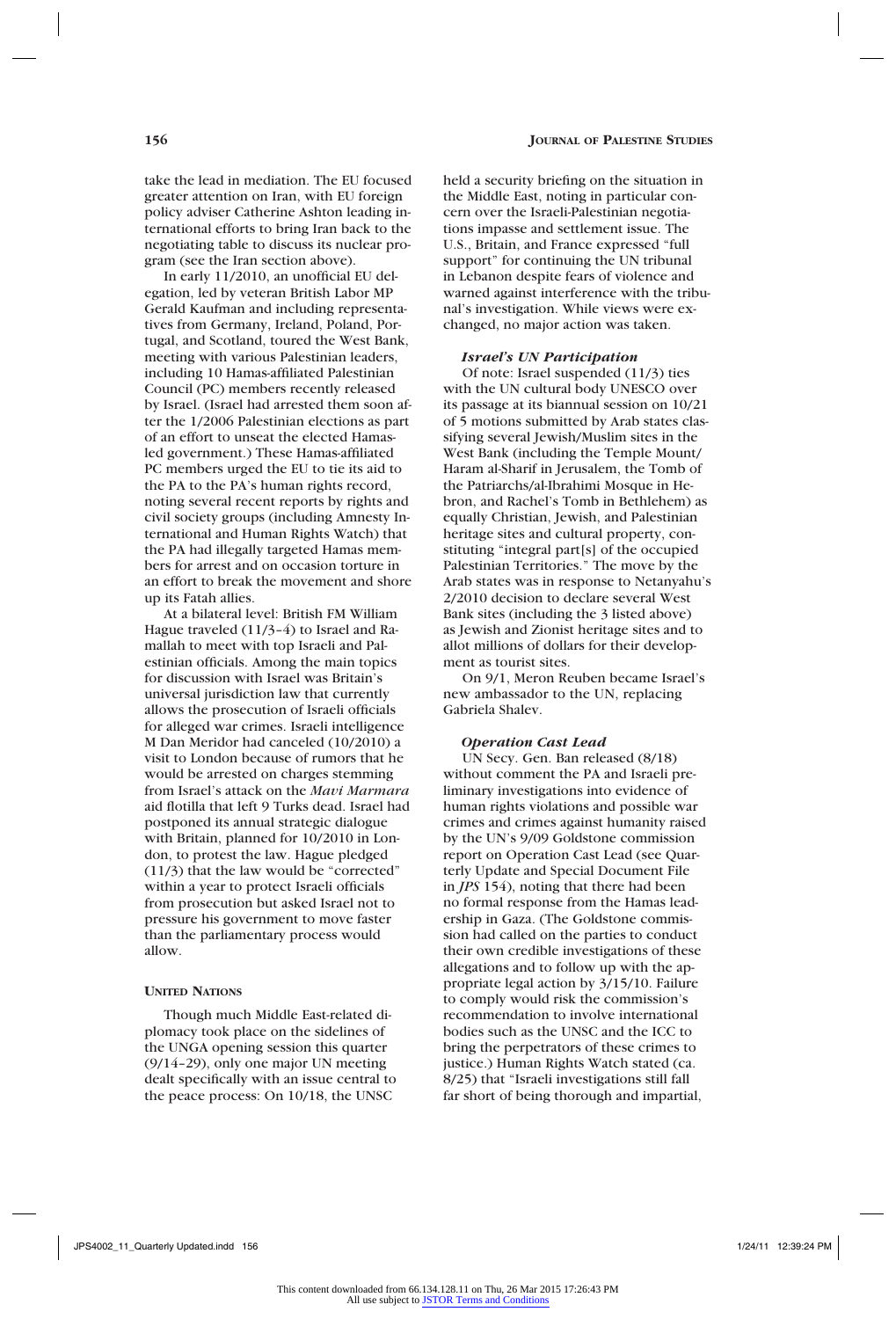while Hamas appears to have done nothing at all to investigate alleged violations" and criticized Ban for simply passing on the reports instead of noting the failings and for allowing the process of seeking justice to drag on. Similarly, on 9/21, a UN Human Rights Council (UNHRC) panel of experts charged with evaluating the Israeli and Palestinian investigations into Operation Cast Lead concluded that the reports of both sides were "incomplete" and fell "significantly short of meeting international standards," increasing the possibility for appeals that the alleged violations be referred to the ICC.

#### *Mavi Marmara Incident*

A 3-member panel of experts appointed by the UNHRC found (9/27, see Doc. A4) Israel's 5/31/10 attack on an aid flotilla to Gaza that killed 9 Turks (see Quarterly Update in *JPS* 157) and Israel's ongoing blockade of Gaza to be excessively disproportionate and therefore illegal under international law. The panel also accused Israeli commandos of executing 6 of the 9 Turks killed in the *Mavi Marmara*, including a Turkish American who was shot point-blank in the face while lying on his back. Israel, which refused to cooperate with the panel, dismissed (9/22) the conclusions, calling the UNHRC "biased, politicized, and extremist." The full UNHRC endorsed (30-1, with 15 abstaining) the panel's report on 9/29, with only the U.S. voting against, calling the findings "unbalanced." Separately, a U.S. official anonymously said (9/29) that the U.S. had asked Israel to "thoroughly investigate" the Turkish American's death.

## *Israel's Nuclear Program*

In early 9/2010, the UN canceled plans for a summit to discuss a nuclearfree Middle East, concluding no progress could be made in light of an IAEA report (ca. 9/6) that said Israel had flatly rejected all demands by Arab and Muslim states to open its nuclear facilities to inspectors. At its month-long conference to review the nuclear nonproliferation treaty (NPT) in 5/2010, the UN had reaffirmed the intention of the 189 NPT signatories to hold a special conference in 2012 on establishing a nuclear-free zone in the Middle East, specifically urging Israel to join the NPT (see Doc. A1 in *JPS* 157). Obama had subsequently pledged to Netanyahu that the

U.S. would work to block the effort (see Quarterly Update in *JPS* 157). Fearing a backlash at the IAEA's upcoming annual conference in Vienna on 9/22, Obama's senior advisor on nuclear issues, Gary Samore, met (9/15) with Arab ambassadors accredited to the IAEA to warn that they risked derailing the Israeli-Palestinian peace talks if they used the conference to pressure Israel about its nuclear program. Publicly, Samore said that his top priority in Vienna would be to urge Arab states not to resubmit a resolution that passed at the 2009 annual conference, calling on Israel to open its nuclear sites to inspection. Nonetheless, Arab states put forward (9/22) the resolution again at the Vienna session, but it was rejected (9/24) by a vote of 51-46, with 23 abstentions. Israel vowed (9/22), however, that it would not join the NPT until a comprehensive Arab-Israeli peace has been achieved.

#### **VATICAN**

The Vatican held (ca. 10/10–23) a 2-week "synod for the Middle East" attended by more than 170 Catholic bishops from Muslim countries, as well as other church figures, non-Catholic representatives, and experts. In drafting the official closing statement, Pope Benedict XVI made a point of meeting privately with a senior rabbi to hear Jewish concerns. According to media reports of the discussions underway the synod (e.g., *WJW*, *WT* 10/14), working drafts focused mainly on the exodus of Christians from the Holy Land, blaming the rise of extremist Islam and Israel's occupation for creating overwhelming difficulties, particularly for Palestinian and Iraqi Christians. Bishops noted that the everyday life of Palestinian Christians, including access to religious sites, was largely controlled by the IDF, ultimately prompting emigration. Bishops also reportedly stressed Israel's error in using the biblical concepts of a promised land and chosen people to justify its territorial claims and settlement expansion. The final statement issued on 10/23, however, was more muted (see Doc. A5). The bishops said generally that "recourse to theological and biblical positions which use the Word of God to wrongly justify injustices is not acceptable." The statement also appealed to the international community to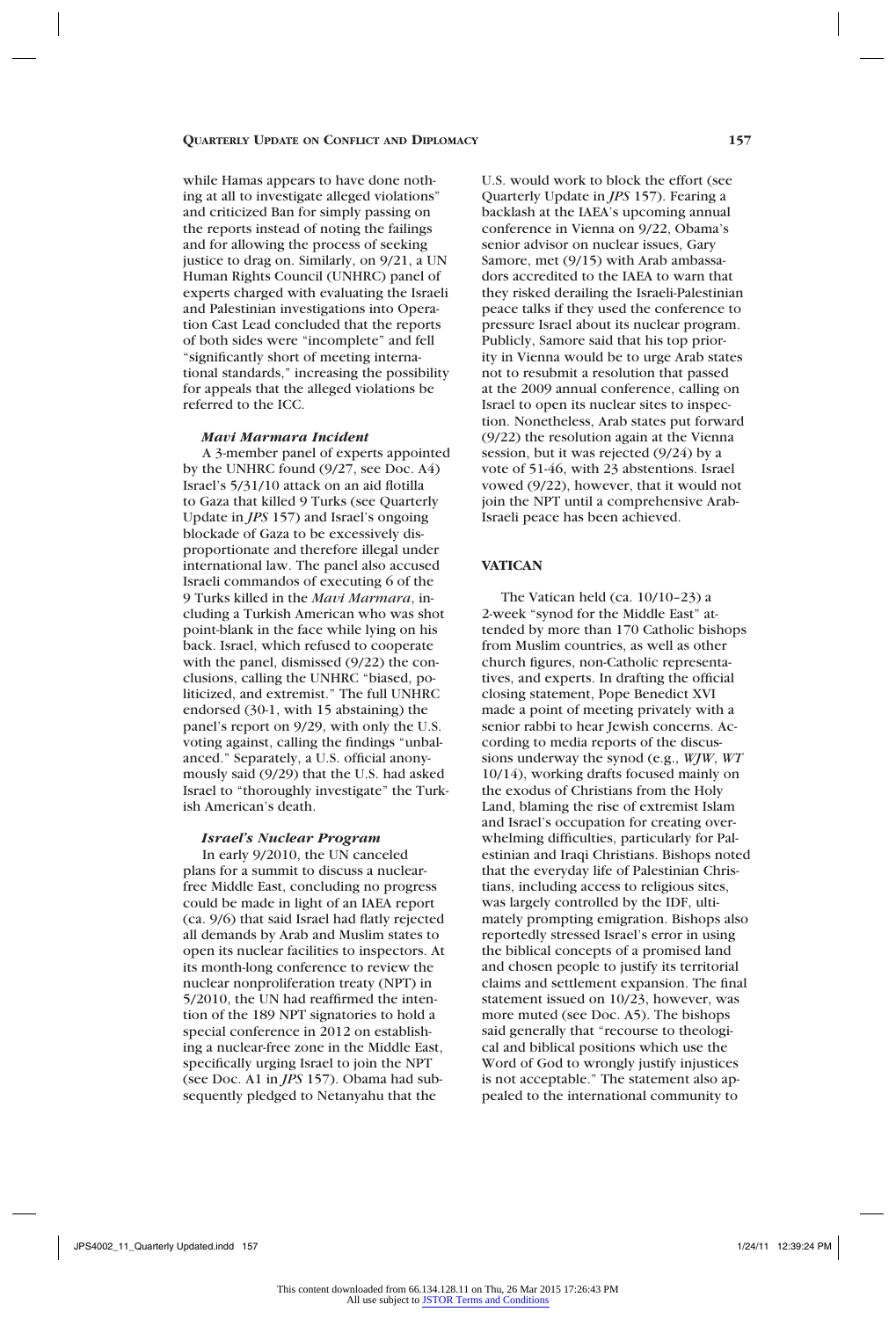"conscientiously work to find a peaceful, just, and definitive solution" for the Palestinian-Israeli conflict "through the application of the Security Council's resolutions and take the necessary legal steps to put an end to [Israel's] occupation of the different Arab territories." The document also condemned anti-Semitism and Islamophobia and recognized Israel's right to live in peace and security and the Palestinians' right to independence and sovereignty. For the first time, the Vatican made the concluding documents available in Hebrew.

## **OTHER**

In mid-9/2010, a new international group, the **Friends of Israel Initiative (FII)**, sent its first delegation to the U.S. to meet with world leaders on the sidelines of the UNGA session to promote the idea that "Israel is a normal democratic country" facing a "growing wave of delegitimization" that is so pernicious as to be dangerous. FII opposes boycott, divestment, and sanctions efforts in particular, viewing these as "unconventional war" tactics aimed at undermining Israel's right to exist. The group, organized by former Spanish PM José María Aznar early in 2010, comprises mainly non-Jewish former presidents, PMs, and Nobel laureates including Irish Nobel peace prize winner Lord David Trimble, former U.S. amb. to the UN John Bolton, former Peruvian pres. Alejandro Toledo, Italian philosopher Marcello Pera, and renowned British historian Andrew Roberts. The group later met with members of Congress on Capitol Hill. FII has also held events in Paris and London.

The **Inter-Parliamentary Coalition for Combating Antisemitism (ICCA)**, an international coalition of parliamentarians from some 50 nations working together to combat anti-Semitism and raise "understanding and awareness of modern anti-Semitism and ways to combat it on a global scale," held its 2d annual conference (11/7–9) in Ottawa, Canada, in conjunction with its Canadian equivalent, the **Canadian Parliamentary Coalition to Combat Antisemitism**. Conference attendees unanimously adopted what they called the Ottawa Protocol, a series of measures seeking to end hateful propaganda online and in places like university campuses. Notably, the protocol states that

"criticism of Israel is not anti-Semitic, and saying so is wrong," but that "singling Israel out for selective condemnation and opprobrium . . . is discriminatory and hateful," adding that the ICCA intended to press universities and Internet companies worldwide (especially Google and You-Tube) "to play a bigger role in the fight against anti-Semitism and remove offensive material from their websites."

## **DONORS**

Donors held their regular fall Ad Hoc Liaison Comm. (AHLC) meeting on the sidelines of the opening of the UNGA session in New York on 9/21. (The AHLC made up of senior donors, the PA, and Israel—is the main donor body responsible for forming broad policy for development assistance to the Palestinians.) AHLC chair, Norwegian FM Jonas Gahr Støre, noted that the PA's reform efforts had accelerated in 2010, with critical achievements in public finance reform, infrastructure, and the provision of social services. In advance of the AHLC session, the IMF noted (8/30) in particular that PA PM Fayyad had reduced PA dependency on donor aid to cover recurrent expenses from \$1.8 b. in 2008 to \$1.2 b. in 2010. Støre noted, however, that despite continuing generosity from some donors, pledges and disbursements in 2010 remained insufficient to ensure that the PA could meet expenses.

Of note: At the end of the AHLC meeting, Fayyad stormed out and canceled a scheduled joint press conference with Israeli dep. FM Daniel Ayalon after Ayalon refused to approve the official minutes of the meeting, which described the parties as working for the creation of "two states," instead of "two states for two peoples." The PA bases its policy of rejecting the Israeli wording describing "two states for two peoples" or "two states, one Palestinian and one Jewish," on the belief that Israel would use the PA's acceptance of the formula to justify its denial of the Palestinian refugee right of return to their homes in Israel, to erode the right to equality for Palestinian citizens of Israel, and possibly even to demand a Palestinian population transfer under final status.

This quarter, donors' convened (10/4) a new World Trade Organization (WTO) thematic group. The move came after Fayyad